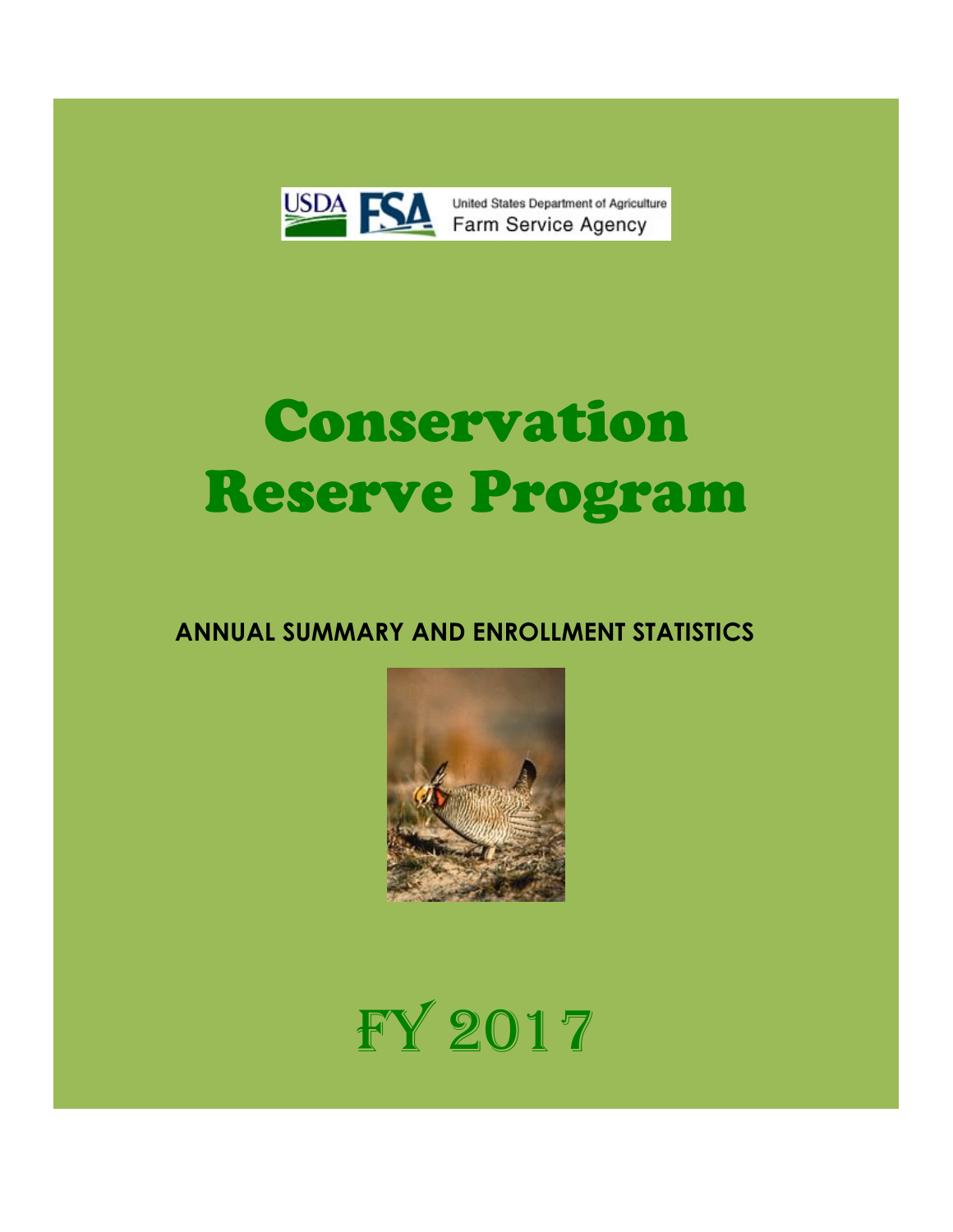





# *ANNUAL SUMMARY – FY 2017\**

| Sign-up Type     | Contracts | Farms         | Acres        | Annual Rental Payments a/ |          |
|------------------|-----------|---------------|--------------|---------------------------|----------|
|                  |           |               |              | (SMillion)                | (S/Acre) |
| General          | 204,184   | 143,959       | 16,015,479   | \$827                     | \$51.67  |
| Continuous       |           |               |              |                           |          |
| Non-CREP         | 354,388   | 208,960       | 5,874,222    | \$752                     | \$128.05 |
| <b>CREP</b>      | 64,057    | 43,071        | 1,059,942    | \$160                     | \$151.06 |
| Farmable Wetland | 15,785    | 12,087        | 393,796      | \$57                      | \$144.01 |
| Total Continuous | 434,230   | 249,824 b/    | 7,329,153    | \$969                     | \$132.21 |
| Grasslands       | 309       | 196           | 89,052       | \$2                       | \$17.34  |
| Total CRP        | 638,723   | 358,673<br>b/ | 23, 433, 686 | \$1,798                   | \$76.73  |

a/ Approximates October 2017 payments, before adjustments for haying/grazing, non-compliance, terminations, part-year contracts, and contracts not yet recorded.

b/ Number of farms not additive across sign-up types because farms may participate in multiple sign-up types.

\* Not including contracts that start in FY 2018.



U.S. Department of Agriculture, Farm Service Agency USDA is an equal opportunity provider, employer, and lender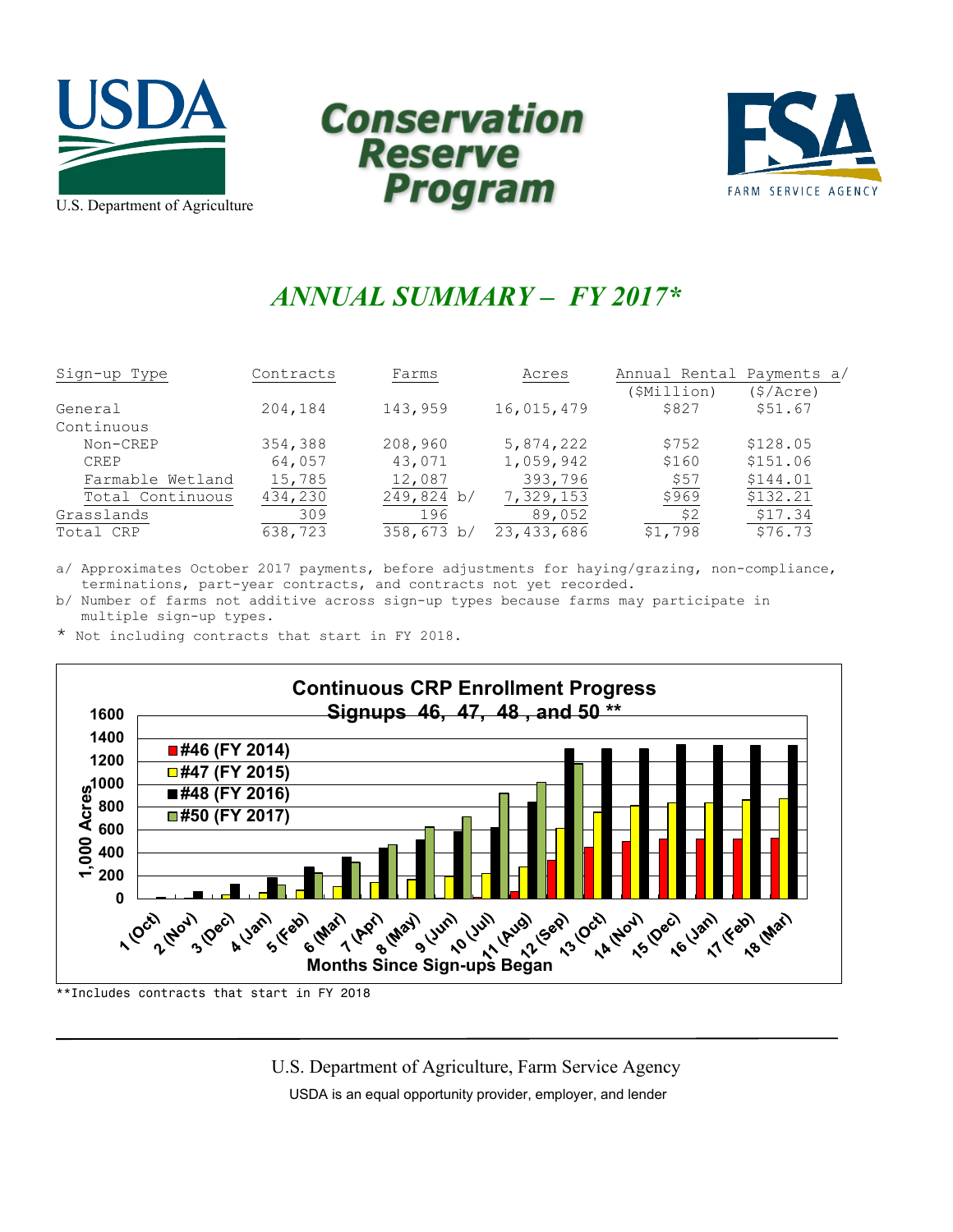This report provides statistics for land enrolled in the Conservation Reserve Program (CRP), including a summary of FY 2017 CRP related activities, FY 2017 CRP outlays by payment type, CRP enrollment activity, outlay and sign-up history, The tables are based on contract data developed and maintained in CRP data files by Farm Service Agency (FSA) service centers and are generally based on the physical location of the CRP contracted land. FY 2017 ended September 30, 2017. The report was prepared by Alex Barbarika, Resource Economics Branch, Economic and Policy Analysis Division, Farm, Farm Production and Conservation Business Center, U.S. Department of Agriculture.

In accordance with Federal civil rights law and U.S. Department of Agriculture (USDA) civil rights regulations and policies, the USDA, its Agencies, offices, and employees, and institutions participating in or administering USDA programs are prohibited from discriminating based on race, color, national origin, religion, sex, gender identity (including gender expression), sexual orientation, disability, age, marital status, family/parental status, income derived from a public assistance program, political beliefs, or reprisal or retaliation for prior civil rights activity, in any program or activity conducted or funded by USDA (not all bases apply to all programs). Remedies and complaint filing deadlines vary by program or incident.

Persons with disabilities who require alternative means of communication for program information (e.g., Braille, large print, audiotape, American Sign Language, etc.) should contact the responsible Agency or USDA's TARGET Center at (202) 720-2600 (voice and TTY) or contact USDA through the Federal Relay Service at (800) 877-8339. Additionally, program information may be made available in languages other than English.

**General Signup**. Producers with eligible lands compete nationally for acceptance based on an environmental benefits index (EBI) during specified enrollment periods. Producers may submit offers below soil-specific maximum rental rates and select wildlife-enhancing vegetative covers to increase EBI ranking.

**Continuous (Non-CREP) Sign-up**. Producers with eligible lands may enroll certain high priority conservation practices, such as filter strips, riparian buffers, and wetlands at any time during the year without competition. In addition to annual soil rental payment and cost-share assistance, many practices are eligible for additional annual and one-time up-front financial incentives. Lands enrolled under various initiatives are included in this category.

**Conservation Reserve Enhancement Program (CREP)**. Under CREP agreements, Federal/State partnerships, implement projects designed to address specific environmental objectives through targeted CRP enrollments. Sign-up is held on a continuous basis, general sign-up practices may be included, and additional financial incentives are generally provided. Currently, there are 45 agreements in 33 States.

**Farmable Wetland Program (FWP).** Producers enroll small non-flood plain wetlands, and new practices added by the 2008 Farm Bill, under modified continuous sign-up provisions.

**Grasslands**. Enrollments are to support grazing operations and to preserve and restore grasslands. No cropping history is required.

The accompanying tables are based on contract data developed and maintained in CRP data files by USDA Service Centers through the **end of September 2017** and are based on the physical location of the CRP contracted land.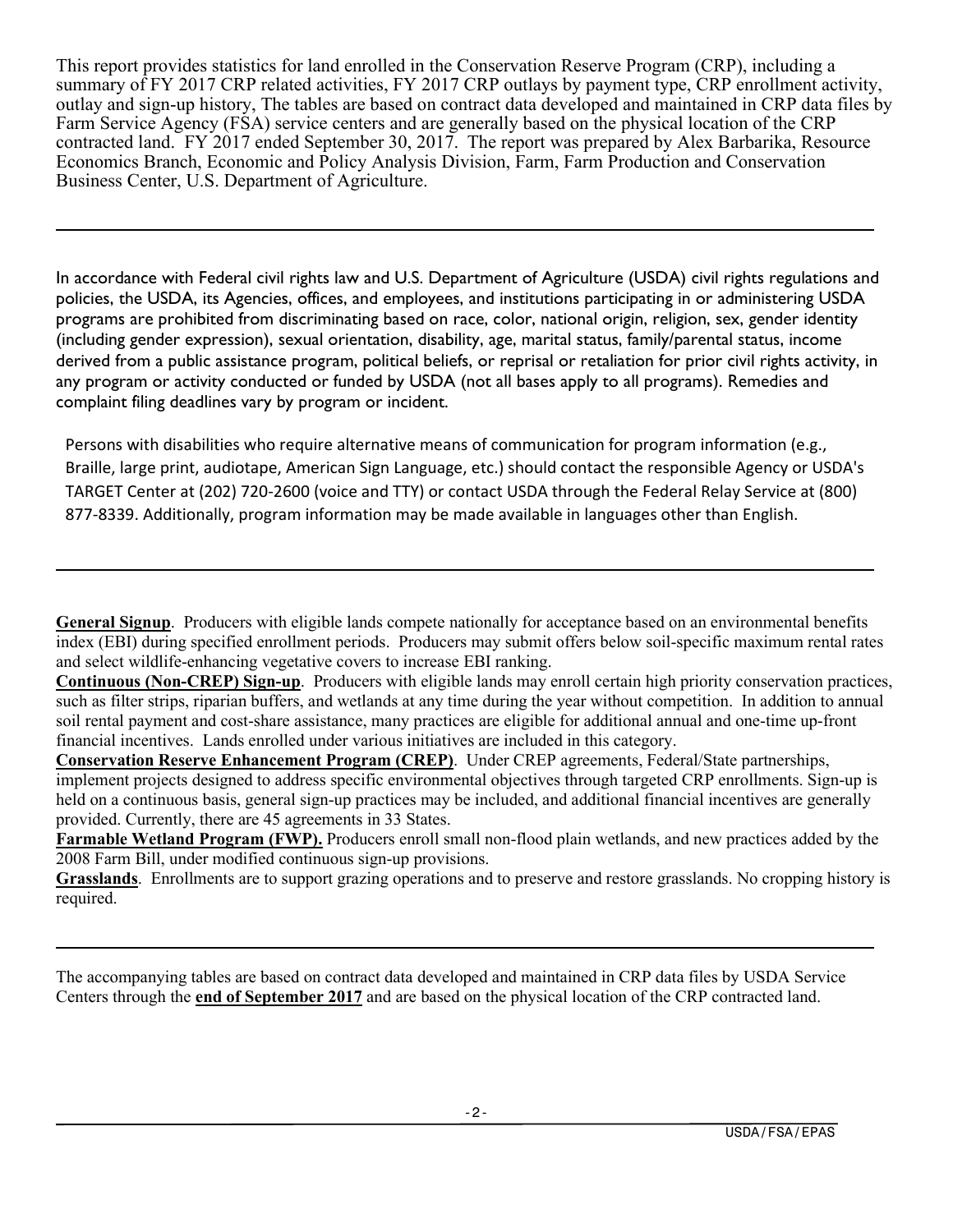#### **CONTENTS**

| Current Enrollment by Sign-up and Initial Contract Year |  |
|---------------------------------------------------------|--|
|                                                         |  |
|                                                         |  |
| Current Enrollment by State and Sign-up Type            |  |
|                                                         |  |
|                                                         |  |
|                                                         |  |
|                                                         |  |
|                                                         |  |
|                                                         |  |
|                                                         |  |
|                                                         |  |
|                                                         |  |
|                                                         |  |
|                                                         |  |
|                                                         |  |
|                                                         |  |



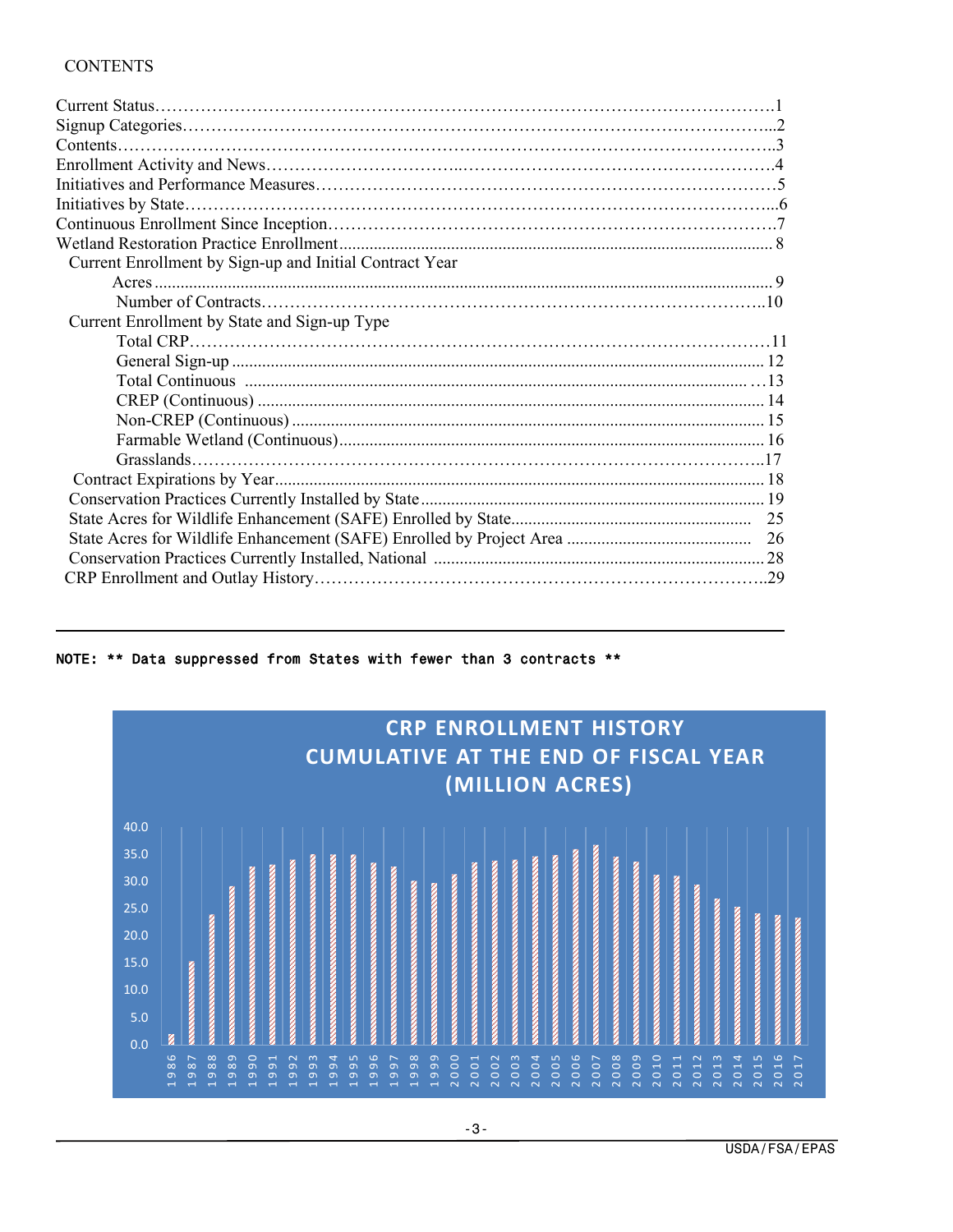## *CONSERVATION RESERVE PROGRAM ENROLLMENT ACTIVITY AND NEWS – FY 2017*

- Enrollment ended FY 2017 at 23.4 million acres, a decrease of 500,000 acres from FY 2016.
- On February 2, 2017, FSA set the maximum rental payment cap at \$300/acre for continuous signup and reduced the Signing Incentive Payment for non-water quality continuous signup practices by \$7.50/acre for 10-year contracts and by \$12.50/acre for 15-year contracts. The changes do not apply to CREP.
- On February 17, 2017, FSA announced that signup was open for the Joint Kansas and Nebraska Migratory Bird Playa Lakes SAFE project. Producers may choose their own rental payment, that will not be subject to SRR's of their offered acreage. However, offers were subject to the \$300 rental rate maximum. Each state was allocated 10,000 acres. The only practice available was non-floodplain wetland restoration.
- The  $1<sup>st</sup>$  batching period for the tree thinning incentive acceptances was conducted on May 5, 2017. At the same time, it was announced that the  $2<sup>nd</sup>$  batching will be done on May 21, 2017.
- USDA opened enrollment of new water quality practices on January 9, 2017, denitrifying bioreactors and saturated buffers. These practices may be installed in conjunction with filter strips (CP-21) and riparian buffers (CP22), and are a part of the Clean Lakes, Estuaries, and Rivers (CLEAR) initiative.
- On July 7, 2017, FSA announced that soil rental rates will be posted for state and county review on July 6, 2017.
- On September 12, 2017, FSA announced that USDA has signed an agreement with the National Bobwhite Conservation Initiative (NBCI). The agreement established a framework for NBCI staff to work with USDA in a consultancy role to share technical information.
- USDA announced on October 6, 2017 that it was temporarily suspending acceptance of most new continuous signup offers until later in the 2018 fiscal year. Enrollment of Pollinator Habitat initiative was terminated because the program has reached its acreage enrollment goal. CREP and grasslands enrollments were not suspended.
- Also, it was announced that a 3rd batching period would be held for the Tree Thinning Incentive. To be considered for the third batching period, CRP participant requests must have been filed by October 31, 2017.
- Approximately 800,000 acres of grassland signup have been approved for contracts that start October 1, 2017. So far 420,000 acres have been loaded.
- About 1.185 million acres of continuous signup (signup 50) acres have been approved for acceptance. Since May 4, FSA has been taking offers, but not approving them. This is being called a "pause".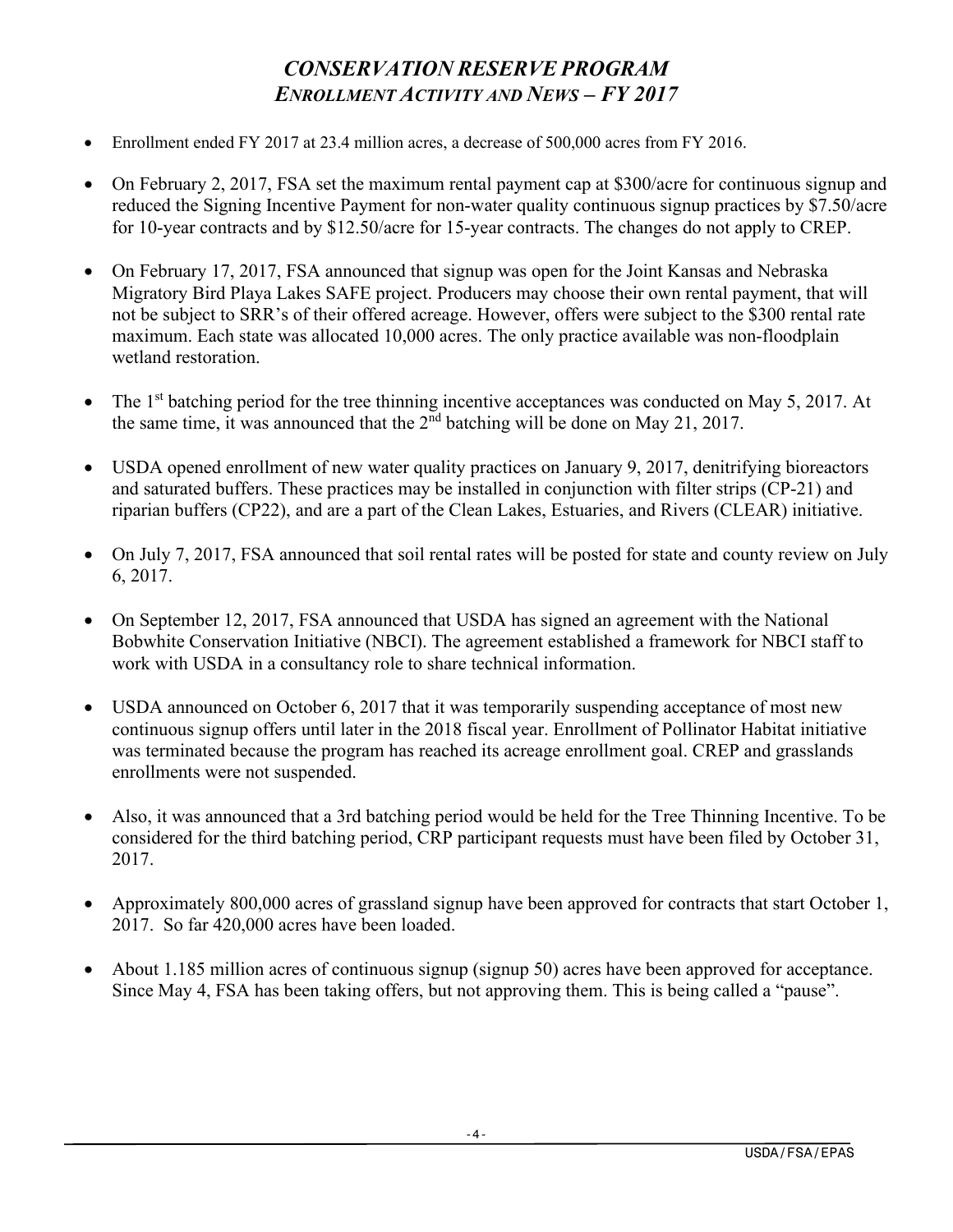| <b>Initiatives (and Allocations)</b>                 | First<br>Year | Practice<br>Code   | Acres Added<br>in FY 2017* | Acres Added<br>in September | Acres as of<br>September* |
|------------------------------------------------------|---------------|--------------------|----------------------------|-----------------------------|---------------------------|
| Wetland Restoration-Floodplain (581,600 ac.)         | 2004          | CP <sub>23</sub>   | 35,018                     | 1.760                       | 378.755                   |
| Bottomland hardwood trees (250,000 ac.)              | 2004          | CP31               | 11,867                     | 807                         | 138,969                   |
| Wetland Restoration-Non-Floodplain (768,400 ac.)     | 2005          | CP <sub>23</sub> A | 110,178                    | 8,828                       | 530,596                   |
| Upland bird habitat buffers (500,000 ac.)            | 2005          | CP33               | 72,861                     | 4.696                       | 259.641                   |
| Longleaf pine plantings (250,000 ac.)                | 2007          | CP <sub>36</sub>   | 10,923                     | 187                         | 170.404                   |
| Duck nesting habitat (600,000 ac.)                   | 2007          | CP37               | 82,301                     | 3.595                       | 411,775                   |
| State acres for wildlife enhancement (2,450,000 ac.) | 2008          | CP <sub>38</sub>   | 589,990                    | 46,790                      | 1,948,309                 |
| Highly erodible lands (750,000 ac.)                  | 2012          | Various            | 282,585                    | 22,380                      | 696.236                   |
| Pollinator habitat (450,000 ac.)                     | 2012          | CP <sub>42</sub>   | 269,617                    | 4,223                       | 446,095                   |

\* Excludes lands enrolled in CREP. Note: includes contracts starting in FY 2018.

| <b>Performance Measure (Acres)</b> * | Acres Added in<br>FY 2017 | Acres as of<br>September |
|--------------------------------------|---------------------------|--------------------------|
| Conservation buffers 1/              | 150.988                   | 1,599,173                |
| Wetland restorations 2/              | 172.931                   | 2,164,487                |

1/ CP21,CP22,CP29, and CP38 buffers.

 2/ CP9,CP23,CP23A,CP30,CP31,CP37,CP38 wetland, and Farmable Wetland Program. Includes both wetland and associated upland buffers.

\* Includes CREP, FWP, and SAFE. Note: excludes contracts starting in FY 2018.

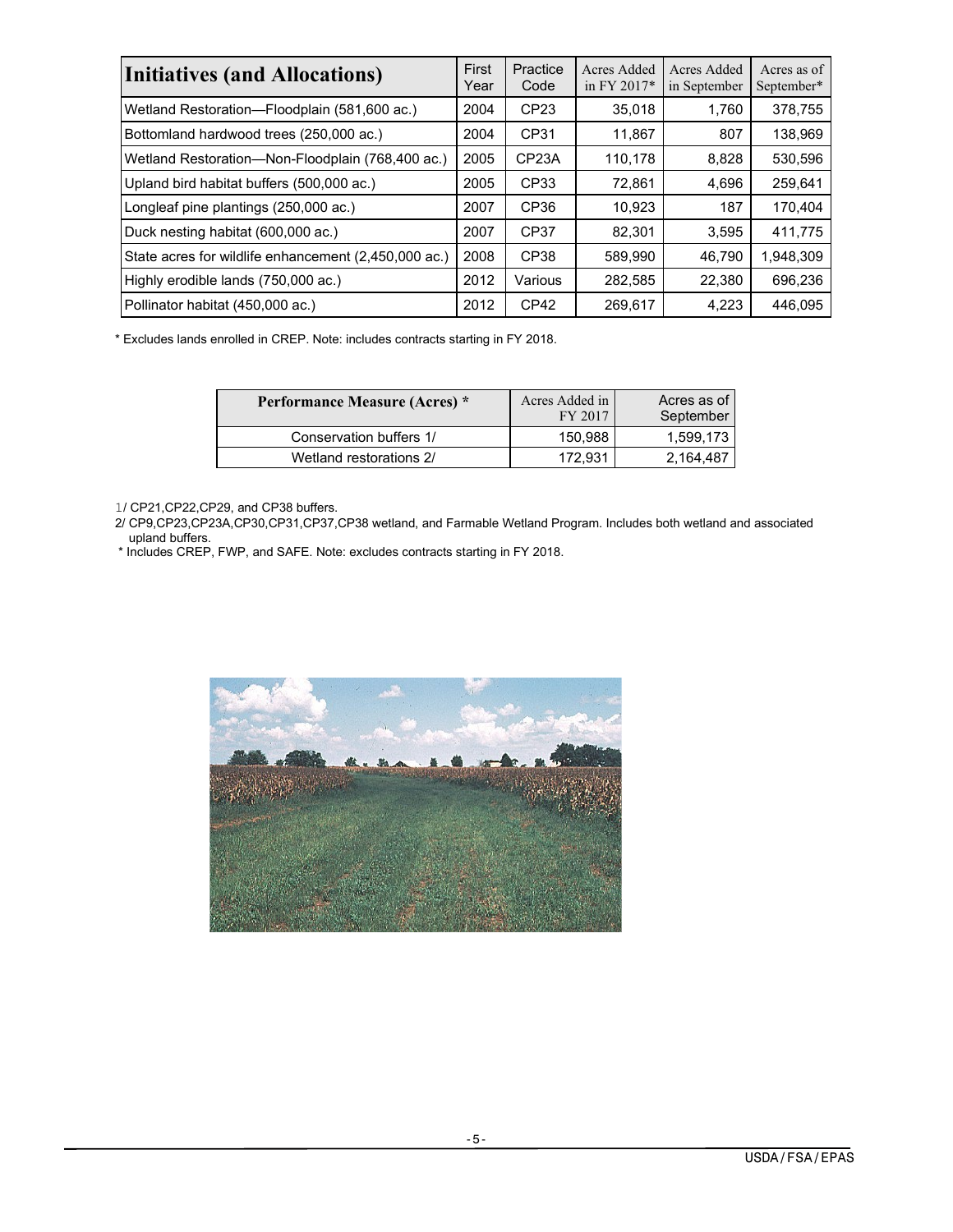## CONSERVATION RESERVE PROGRAM INITIATIVES CUMULATIVE ACRES AS OF SEPTEMBER 2017\*

|                                  | FLOOD-             | NON-               | BOTTOM-            | <b>UPLAND</b>      |                    |                    |                      |                    |                    |
|----------------------------------|--------------------|--------------------|--------------------|--------------------|--------------------|--------------------|----------------------|--------------------|--------------------|
| <b>STATE</b>                     | PLAIN              | FLOOD-             | LAND               | <b>BIRD</b>        | LONG-              | <b>DUCK</b>        |                      | HIGHLY             |                    |
|                                  | <b>WETLANDS</b>    | PLAIN              | <b>HARDWOODS</b>   | HABITAT            | <b>LEAF</b>        | NESTING            |                      | ERODIBLE           | POLLINATOR         |
|                                  | (CP23)             | WETLANDS           | (CP31)             | <b>BUFFERS</b>     | <b>PINE</b>        | HABITAT            | <b>SAFE</b>          | <b>LANDS</b>       | HABITAT            |
|                                  |                    | (CP23A)            |                    | (CP33)             | (CP36)             | (CP37)             | (CP38)               | $(EI>=20)$         | (CP42)             |
| <b>ALABAMA</b>                   | 5                  | 0                  | 1,219              | 788                | 14,486             | 0                  | 2,283                | 950                | 0                  |
| <b>ALASKA</b>                    | 0                  | 0                  | 0                  | $\mathsf 0$        | 0                  | 0                  |                      | 0                  | 0                  |
| <b>ARKANSAS</b>                  | 39,470             | 22,627             | 19,105             | 4,517              | 0                  | 0                  | 18,797               | 0                  | 17                 |
| CALIFORNIA                       | 0                  | 0                  | 0                  | 0                  | 0                  | 0                  |                      | 0                  | 0                  |
| <b>COLORADO</b>                  | 0                  | 1,389              | 0                  | 1,222              | 0                  | 0                  | 69,925               | 11,779             | 6,680              |
| CONNECTICUT                      | 0                  | 0                  | 0                  | 0                  | 0                  | 0                  |                      | 0                  | 0                  |
| <b>DELAWARE</b>                  | 17                 | 0                  | 0                  | 0                  | 0                  | 0                  |                      | 0                  | 0                  |
| FLORIDA                          | 0                  | 0                  | 0                  | 0                  | 2,688              | 0                  | 9                    | 0                  | 0                  |
| GEORGIA                          | 37                 | 0                  | 19                 | 901                | 130,807            | 0                  | 14,923               | 0                  | 23                 |
| <b>IDAHO</b>                     | 375                | 25                 | 0                  | 0                  | 0                  | 0                  | 147,070              | 20,397             | 1,396              |
| ILLINOIS                         | 26,111             | 9,632              | 6,692              | 71,016             | 0                  | 0                  | 26,991               | 86,612             | 104,823            |
| INDIANA                          | 2,304              | 4,311              | 2,467              | 11,201             | 0                  | 0                  | 56,337               | 9,723              | 4,298              |
| <b>IOWA</b>                      | 119,488            | 10,470             | 3,933              | 30,604             | 0                  | 2,443              | 292,080              | 183,389            | 219,364            |
| <b>KANSAS</b>                    | 4,130              | 4,938              | 241                | 30,723             | 0                  | 0                  | 196,310              | 14,235             | 3,673              |
| <b>KENTUCKY</b>                  | 127                | 137                | 615                | 6,445              | 0                  | 0                  | 15,943               | 18,002             | 4,475              |
| LOUISIANA                        | 66,942             | 55,067             | 39,957             | 320                | 59                 | 0                  | 477                  | 73                 | 0                  |
| MAINE                            | 0                  | 0                  | 0                  | 0                  | 0                  | 0                  | 2,135                | 0                  | 0                  |
| MARYLAND                         | 6                  | 0                  | 0                  | 591                | 0                  | 0                  |                      | 101                | 13                 |
| <b>MASSACHUSETTS</b>             | 0                  | 0                  | 0                  | 0                  | 0                  | 0                  |                      | 0                  | 0                  |
| MICHIGAN                         | 2,152              | 4,762              | 11                 | 734                | 0                  | 0                  | 10,878               | 0                  | 5,445              |
| MINNESOTA                        | 35,796             | 245,319            | 863                | 633                | 0                  | 20,596             | 90,347               | 9,608              | 14,544             |
| MISSISSIPPI                      | 13,656             | 1,350              | 57,809             | 2,001              | 418                | 0                  | 10,881               | 14,268             | 0                  |
| MISSOURI                         | 19,219             | 1,525              | 2,117              | 25,516             | 0                  | 0                  | 58,012               | 65,619             | 40,957             |
| <b>MONTANA</b>                   | 655                | 640                | 0                  | 404                | 0                  | 2,871              | 87,304               | 29,428             | 888                |
| NEBRASKA                         | 7,831              | 4,240              | 9                  | 10,438             | 0                  | 0                  | 128,871              | 20,095             | 23,226             |
| <b>NEVADA</b>                    |                    |                    | 0                  | 0                  | 0                  | 0                  |                      | 0                  | 0                  |
| NEW HAMPSHIRE                    | 0                  | 0                  | 0                  | 0                  | 0                  | 0                  |                      | 0                  | 0                  |
| NEW JERSEY                       | 0                  | 0                  | 0                  | 0                  | 0                  | 0                  | 925                  | 0                  | 14                 |
| NEW MEXICO                       | 0                  | 0                  | 0                  | 0                  | 0                  | 0                  | 2,600                | 55,881             | 0                  |
| <b>NEW YORK</b>                  | 41                 | 0                  | $\overline{c}$     | 0                  | 0                  | 0                  | 2,098                | 71                 |                    |
| NORTH CAROLINA                   | 46                 | 0                  | 48                 | 4,737              | 7,572              | 0                  | 893                  | 0                  | 17                 |
| NORTH DAKOTA                     | 4,796              | 61,662             | 0                  | 0                  | 0                  | 190,944            | 160,613              | 0                  | 3,066              |
| OHIO                             | 618                | 433                | 98                 | 14,959             | 0                  | 0                  | 36,427               | 3,016              | 2,355              |
| <b>OKLAHOMA</b>                  | 293                | 1,453              | 440                | 783                | 0                  | 0                  | 8,864                | 0                  | 0                  |
| OREGON                           | 0                  | 115                | 0                  | 0                  | 0                  | 0                  | 5,450                | 16,775             | 0                  |
| PENNSYLVANIA                     | 0                  | 0                  | 0                  | 0                  | 0                  | 0                  |                      | 0                  | 0                  |
| PUERTO RICO                      | 0                  | 0                  | 0                  | 0                  | 0                  | 0                  |                      | 0                  | 0                  |
| RHODE ISLAND                     | 0                  | 0                  | 0                  | 0                  | 0                  | 0                  |                      | 0                  | 0                  |
| SOUTH CAROLINA                   | 172                | 0                  | 5                  | 2,483              | 13,834             | 0                  | 1,080                | 0                  | 4                  |
| SOUTH DAKOTA                     | 31,726             | 97,374             | 0                  | 1,656              | 0                  | 194,921            | 176,648              | 0                  |                    |
|                                  |                    |                    |                    |                    |                    |                    |                      |                    | 3,403              |
| <b>TENNESSEE</b><br><b>TEXAS</b> | 632<br>968         | 0                  | 2,937<br>381       | 3,828              | 0                  | 0<br>0             | 9,816                | 9,953              | 4,983<br>71        |
|                                  |                    | 2,477              |                    | 30,095             | 0                  |                    | 163,780              | 55,145             |                    |
| <b>UTAH</b>                      | 0                  | 0                  | 0                  | 0                  | 0                  | 0                  |                      | 0                  | 96                 |
| <b>VERMONT</b>                   | 0                  | 0                  | 0                  | 0                  | 0                  | 0                  |                      | 0                  | 0                  |
| VIRGINIA                         | 19                 | 0                  | 0                  | 1,186              | 540                | 0                  | 393                  | 57                 | 84                 |
| WASHINGTON                       | 39                 | 0                  | 0                  | 1,553              | 0                  | 0                  | 109,707              | 31,825             | 77                 |
| WEST VIRGINIA                    | 0                  | 0                  | 0                  | 0                  | 0                  | 0                  |                      | 0                  | 0                  |
| WISCONSIN                        | 1,086              | 651                | 0                  | 305                | 0                  | 0                  | 29,753               | 38,623             | 2,103              |
| WYOMING                          | 0                  | 0                  | 0                  | 0                  | 0                  | 0                  | 9,688                | 613                | 0                  |
|                                  | =======<br>378,755 | =======<br>530,598 | =======<br>138,969 | =======<br>259,641 | =======<br>170,404 | =======<br>411,775 | =======<br>1,948,309 | =======<br>696,236 | =======<br>446,095 |
|                                  |                    |                    |                    |                    |                    |                    |                      |                    |                    |

\* Excludes lands enrolled in CREP. Note: includes contracts starting in FY 2018.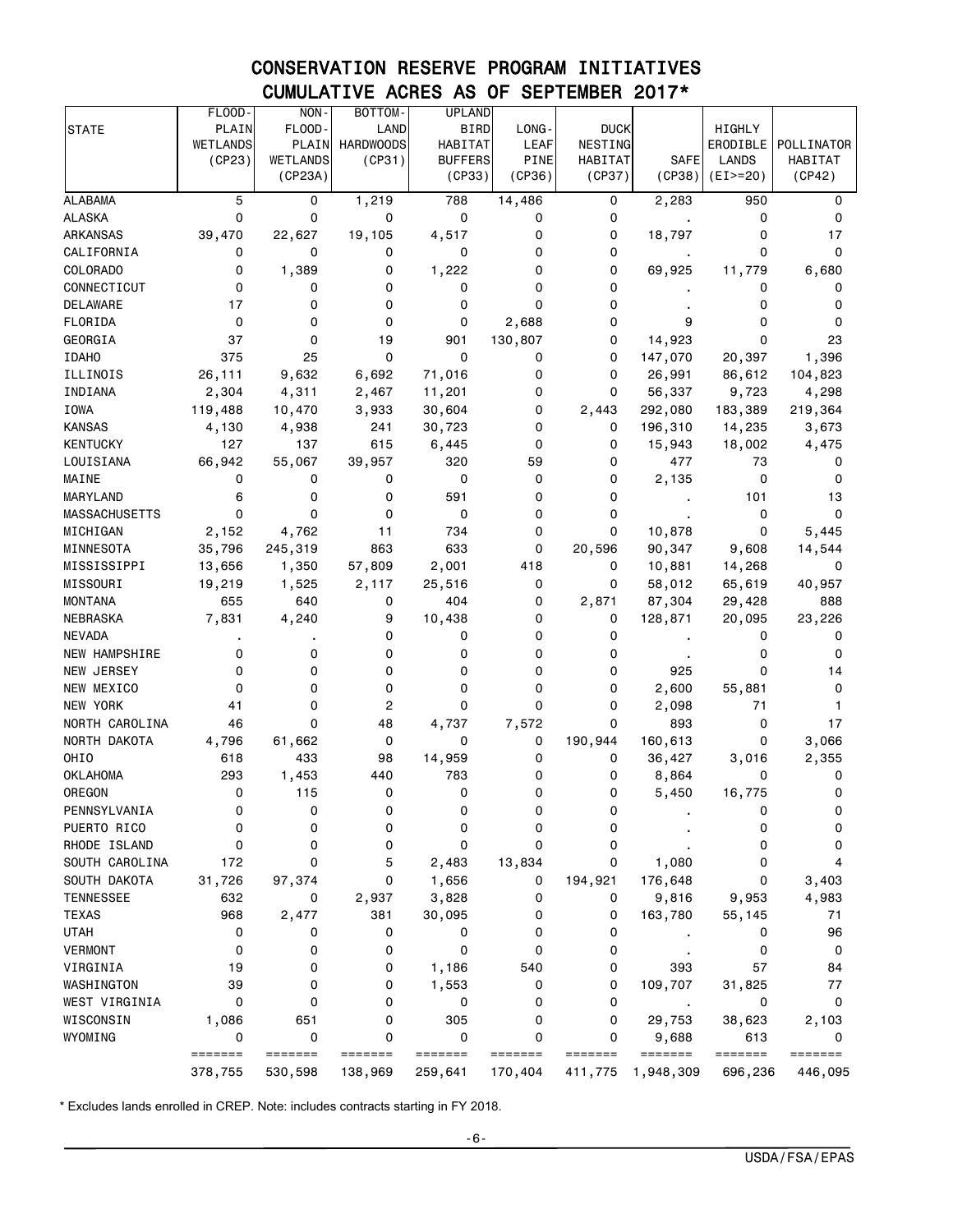## CONTINUOUS CRP ENROLLMENT SINCE INCEPTION THROUGH SEPTEMBER 2017\*

| Sign-up                   | Non-CREP     | <b>CREP</b> | <b>FWP</b> | Total        |
|---------------------------|--------------|-------------|------------|--------------|
| 1997 (#14)                | 554,842      | 0           | 0          | 554,842      |
| 1998 (#17)                | 198,191      | 13,558      | 0          | 211,749      |
| 1999 (#19)                | 217,063      | 44,301      | 0          | 261,364      |
| 2000 (#21/22)             | 251,883      | 65,036      | 0          | 316,919      |
| 2001 (#23)                | 291,680      | 139,543     | 25,852     | 457,075      |
| 2002 (#24)                | 226,841      | 163,784     | 44,612     | 435,237      |
| 2003 (#25/27)             | 293,532      | 118,264     | 26,966     | 438,762      |
| 2004 (#28)                | 166,868      | 66,945      | 20,557     | 254,370      |
| 2005 (#30)                | 227,228      | 151,515     | 18,907     | 397,650      |
| 2006 (#31)                | 199,335      | 128,647     | 22,629     | 350,611      |
| 2007 (#35)                | 380,703      | 142,844     | 16,005     | 539,552      |
| 2008 (#36)                | 275,215      | 116,617     | 8,715      | 400,547      |
| 2009 (#37)                | 413,481      | 41,487      | 17,766     | 472,734      |
| 2010 (#38)                | 506,313      | 63,577      | 55,663     | 625,553      |
| 2011 (#40)                | 383,022      | 67,939      | 45,048     | 496,009      |
| 2012 (#42)                | 511,915      | 62,088      | 53,543     | 627,545      |
| 2013 (#44)                | 477,401      | 49,702      | 7,691      | 534,793      |
| 2014 (#46)                | 485,684      | 32,829      | 12,216     | 530,729      |
| 2015 (#47)                | 800,368      | 40,343      | 31,743     | 872,454      |
| 2016 (#48)                | 1,216,176    | 53,583      | 78,993     | 1,348,752    |
| 2017 (#50)                | 1,095,143    | 48,645      | 32,104     | 1,175,892    |
| <b>Expirations 1/</b>     | $-3,328,436$ | $-554,245$  | $-125,741$ | $-4,008,422$ |
| <b>Current Enrollment</b> | 6,742,326    | 1,073,618   | 423,409    | 8,239,353    |

1/

 \* Contracts that exited 2007-2016 and were not re-enrolled or that dropped out before normal contract termination.

\* Includes contracts approved but not yet started.

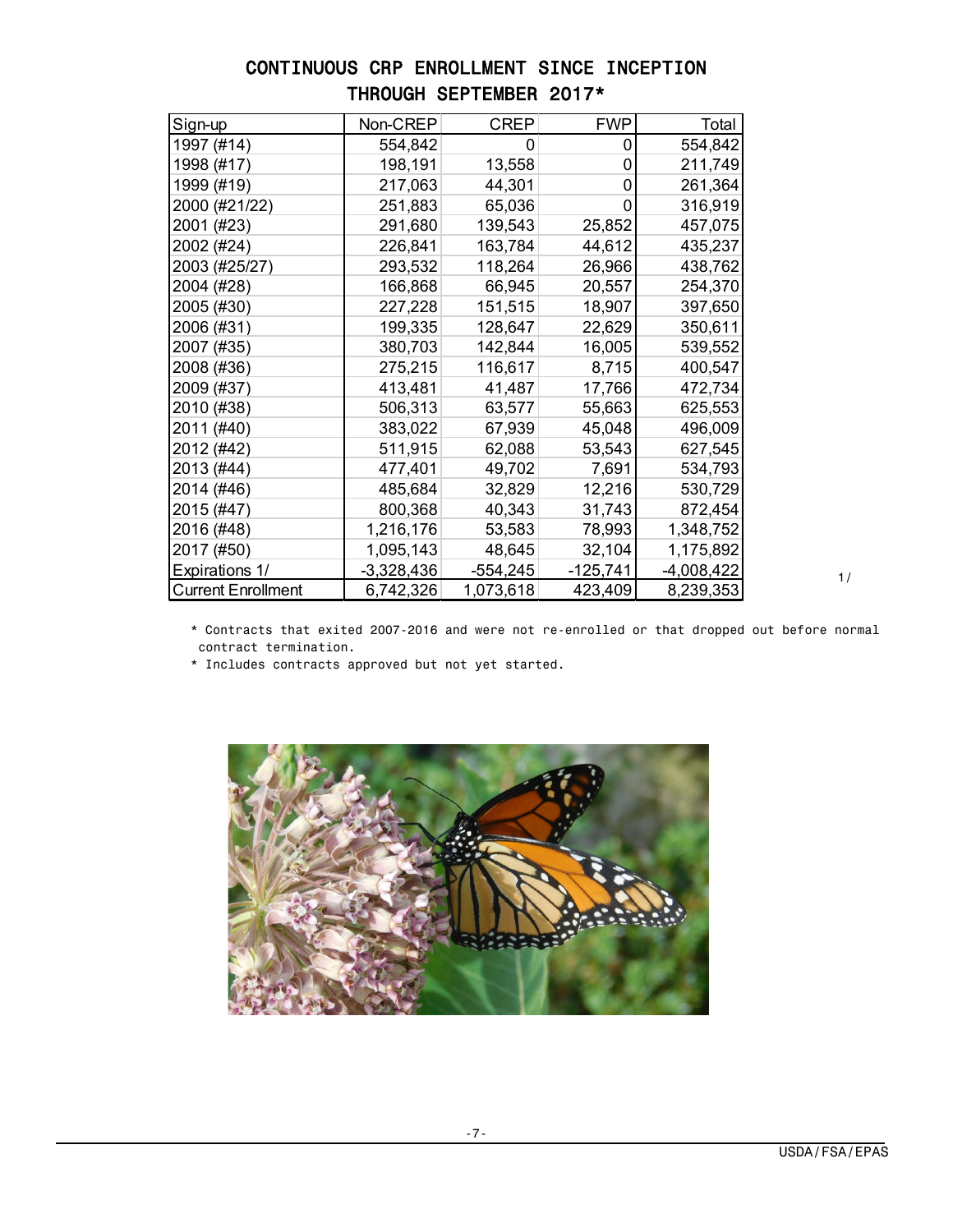## WETLAND RESTORATION PRACTICES IN CRP AS OF SEPTEMBER 2017 (ACRES) 1/

|                      |                 | FLOOD-              | NON-              |                 | <b>BOTTOMLAND</b> | <b>DUCK</b> |              |              |
|----------------------|-----------------|---------------------|-------------------|-----------------|-------------------|-------------|--------------|--------------|
|                      | GENERAL 2/      | PLAIN.              | <b>FLOODPLAIN</b> | <b>FARMABLE</b> | <b>HARDWOODS</b>  | NESTING     | <b>OTHER</b> |              |
| <b>STATE</b>         | (CP23)          | (CP23)              | (CP23A)           | WETLAND 3/      | (CP31)            | (CP37)      | WETLAND 4/   | <b>TOTAL</b> |
| <b>ALABAMA</b>       | 0               | 5                   | 0                 | 14              | 1,219             | 0           | 107          | 1,345        |
| <b>ALASKA</b>        | 0               | 0                   | 0                 | 0               | 0                 | 0           | 422          | 422          |
| ARKANSAS             | 22              | 36,578              | 20,582            | 2,012           | 18,694            | 0           | 6,933        | 84,822       |
| CALIFORNIA           | 572             | 0                   | 0                 | 0               | 0                 | 0           | 5            | 577          |
| <b>COLORADO</b>      | 26              | 0                   | 1,295             | 160             | 0                 | 0           | 50           | 1,532        |
| CONNECTICUT          | 0               | 0                   | 0                 | 0               | 0                 | 0           | 0            | 0            |
| DELAWARE             | 19              | 113                 | 74                | 0               | 0                 | 0           | 207          | 413          |
| FLORIDA              | 0               | 0                   | 0                 | $\Omega$        | $\mathbf 0$       | 0           | 0            | 0            |
| GEORGIA              | 380             | 37                  | 0                 | 0               | 19                | 0           | 23           | 459          |
| <b>HAWAII</b>        | 0               | 0                   | 0                 | $\Omega$        | $\mathbf 0$       | 0           | 0            | 0            |
| <b>IDAHO</b>         | 0               | 375                 | 25                | 6               | $\mathbf 0$       | 0           | 201          | 607          |
| ILLINOIS             | 1,511           | 31,442              | 8,423             | 1,535           | 5,729             | 0           | 4,537        | 53,177       |
| INDIANA              | 943             | 2,825               | 5,975             | 979             | 7,676             | 0           | 1,726        | 20,124       |
| IOWA                 | 2,413           | 120,171             | 9,929             | 89,517          | 3,910             | 2,443       | 13,675       | 242,058      |
| <b>KANSAS</b>        | 399             | 3,950               | 4,859             | 2,054           | 237               | 0           | 917          | 12,416       |
| <b>KENTUCKY</b>      | 0               | 127                 | 137               | 0               | 596               | 0           | 1,840        | 2,700        |
| LOUISIANA            | 101             | 66,416              | 54,004            | 3,556           | 51,403            | 0           | 901          | 176,381      |
| MAINE                | 0               | 0                   | 0                 | 0               | 0                 | 0           | 11           | 11           |
| MARYLAND             | 395             | 1,713               | 129               | 0               | 0                 | 0           | 1,208        | 3,445        |
| <b>MASSACHUSETTS</b> | 0               | 0                   | 0                 | 0               | 0                 | 0           | 0            | 0            |
| MICHIGAN             | 2,759           | 4,296               | 12,386            | 74              | 11                | $\mathbf 0$ | 1,677        | 21,202       |
| MINNESOTA            | 48,325          | 35,468              | 217,465           | 47,167          | 867               | 18,478      | 7,884        | 375,652      |
| MISSISSIPPI          | 0               | 12,438              | 1,331             | 11,236          | 56,780            | 0           | 630          | 82,416       |
| MISSOURI             | 88              | 17,308              | 1,433             | 222             | 2,056             | 0           | 3,467        | 24,574       |
| <b>MONTANA</b>       | 510             | 655                 | 379               | 321             | 0                 | 1,427       | 250          | 3,542        |
| <b>NEBRASKA</b>      | 316             | 7,363               | 4,113             | 3,269           | 9                 | 0           | 452          | 15,522       |
| <b>NEVADA</b>        | 0               | 0                   | 0                 | 0               | 0                 | 0           | 0            | 0            |
| <b>NEW HAMPSHIRE</b> | 0               | 0                   | 0                 | 0               | 0                 | 0           | 0            | 0            |
| NEW JERSEY           | 0               | 0                   | 0                 | 0               | 0                 | 0           | 4            |              |
| NEW MEXICO           | 0               | 0                   | 0                 | 0               | 0                 | 0           | 0            | 0            |
| NEW YORK             | 2               | 55                  | 1                 | 0               | 2                 | 0           | 1,171        | 1,231        |
| NORTH CAROLINA       | 25              | 1,092               | 0                 | 58              | 54                | 0           | 225          | 1,454        |
| NORTH DAKOTA         | 132,139         | 4,796               | 52,131            | 130,430         | 0                 | 176,281     | 2,890        | 498,667      |
| OHIO                 | 1,105           | 4,783               | 6,274             | 338             | 98                | 0           | 752          | 13,349       |
| <b>OKLAHOMA</b>      | 78              | 293                 | 1,453             | 169             | 440               | 0           | 79           | 2,513        |
| OREGON               | 0               | 117                 | 115               | 0               | 0                 | 0           | 461          | 693          |
| PENNSYLVANIA         | 76              | 700                 | 0                 | 0               | 0                 | 0           | 499          | 1,275        |
| PUERTO RICO          | 0               | 0                   | 0                 | 0               | 0                 | 0           | 0            | 0            |
| RHODE ISLAND         | 0               | 0                   | 0                 | 0               | 0                 | 0           | 0            | 0            |
| SOUTH CAROLINA       | 0               | 172                 | 0                 | 0               | 5                 | 0           | 107          | 284          |
| SOUTH DAKOTA         | 25,530          | 38,443              | 112,056           | 100,587         | 0                 | 199,047     | 24,968       | 500,631      |
| <b>TENNESSEE</b>     | 43              | 632                 | 0                 | 0               |                   | 0           | 157          | 3,768        |
| <b>TEXAS</b>         | 5,425           | 968                 | 2,413             | 0               | 2,937<br>381      | 0           | 86           | 9,273        |
| <b>UTAH</b>          | 0               | 0                   | 0                 | 0               | 0                 | 0           | 0            |              |
|                      |                 |                     |                   |                 |                   |             |              | 0            |
| <b>VERMONT</b>       | 0               | 0                   | 0                 | 0               | 0                 | 0           |              |              |
| VIRGINIA             | 23              | 96                  | 0<br>5            | 0               | 0<br>0            | 0<br>0      | 77           | 196          |
| WASHINGTON           | 15              | 42                  |                   | 10              |                   |             | 477          | 549          |
| WEST VIRGINIA        | 0               | 0                   | 0                 | 0               | 0                 | 0           | 0            | 0            |
| WISCONSIN            | 1,659           | 2,495               | 1,099             | 82              | 0                 | 0           | 1,868        | 7,202        |
| WYOMING              | 0<br>========== | 0<br>$=====$<br>=== | 0<br>=========    | 0               | 0                 | 0           | 0            | 0            |
|                      | 224,899         | 395,962             | 518,088           | 393,796         | 153,125           | 397,676     | 80,942       | 2, 164, 487  |

1/ Includes wetland and adjacent upland buffer acres.

2/ Includes general signup and CREP before 2003, when CP23 was converted to continuous signup.

3/ CP27, CP28, CP39, CP40, CP41.

4/ CP9, CP30, and CP38 (SAFE) wetland.

Note: Excludes land under FY 2018 contracts.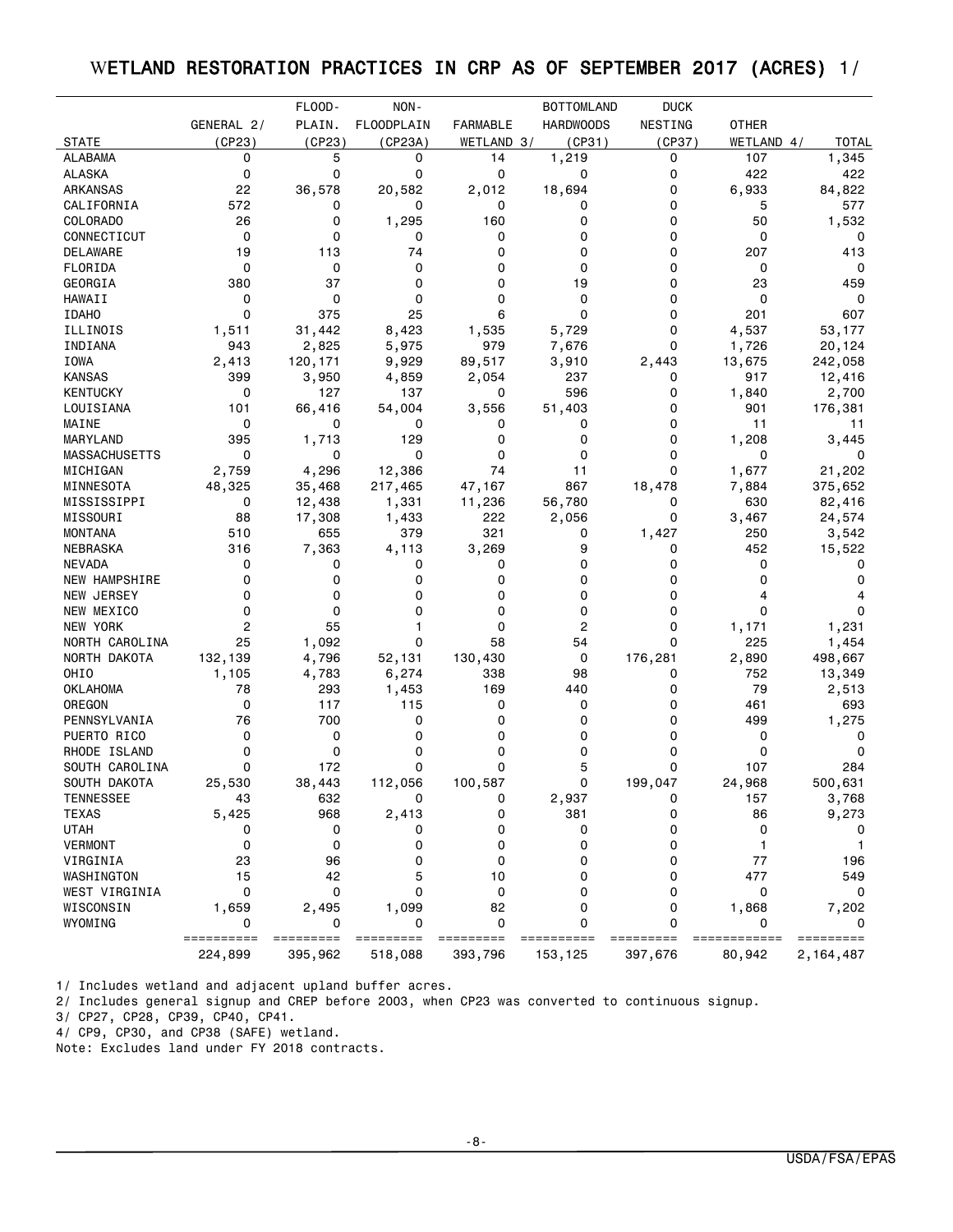#### CRP ENROLLMENT AS OF SEPTEMBER 2017 BY SIGN-UP AND INITIAL CONTRACT YEAR 1/

| <b>NCRL</b> |  |
|-------------|--|
|-------------|--|

|               | <b>BEFORE</b>       |         |         |                |                                                 |                |                |         |         |         |                                |
|---------------|---------------------|---------|---------|----------------|-------------------------------------------------|----------------|----------------|---------|---------|---------|--------------------------------|
| <b>SIGNUP</b> | 2009                | 2009    | 2010    | 2011           | 2012                                            | 2013           | 2014           | 2015    | 2016    | 2017    | <b>TOTAL</b>                   |
| 24            | 123,021             | 0       | 0       | 0              | 0                                               | $\Omega$       | n              | 0       | 0       | 0       | 123,021                        |
| 25/27         | 311,019             |         |         |                |                                                 |                |                |         |         | 0       | 311,019                        |
| 26            | 333,682             |         |         |                |                                                 |                |                |         |         | 0       | 333,682                        |
| 28            | 175,393             |         |         |                |                                                 |                |                |         |         | 0       | 175,393                        |
| 29            | 263,621             |         |         |                |                                                 |                |                |         |         | 0       | 263,621                        |
| 30            | 234,896             |         |         |                |                                                 |                |                |         |         | 0       | 234,896                        |
| 31            | 226,717             |         |         |                |                                                 |                |                |         |         | O       | 226,717                        |
| 32            | 2,170,639           | 812,340 | 518,288 | 235,390        |                                                 |                |                |         |         | 0       | 3,736,657                      |
| 33            | 184,867             |         |         |                |                                                 |                |                |         |         | 0       | 184,867                        |
| 35            | 490,317             |         |         |                |                                                 |                |                |         |         | 0       | 490,317                        |
| 36            | 200,544             | 172,337 |         |                |                                                 |                |                |         |         | 0       | 372,881                        |
| 37            |                     | 218,787 | 222,919 |                |                                                 | 69             |                |         |         | 0       | 441,779                        |
| 38            |                     | 0       | 213,284 | 378,755        |                                                 |                |                |         |         | 0       | 592,039                        |
| 39            |                     |         |         | 0, 3, 649, 026 |                                                 |                |                |         |         | 0       | 3,649,026                      |
| 40            |                     |         | 0       | 169,997        | 306,984                                         |                |                |         |         |         | 476,980                        |
| 41            |                     |         |         |                | 0, 2, 479, 015                                  |                |                |         |         | 0       | 2,479,015                      |
| 42            |                     |         |         | 0              | 115,701                                         | 486,652        |                |         |         | 0       | 602,353                        |
| 43            |                     |         |         | 0              |                                                 | 0, 3, 441, 736 |                |         |         | 0       | 3,441,736                      |
| 44            |                     |         |         |                | 0                                               | 22,879         | 500,477        |         |         | 0       | 523,355                        |
| 45            |                     |         |         |                | o                                               |                | 0, 1, 537, 018 |         |         | 0       | 1,537,018                      |
| 46            |                     |         |         |                |                                                 |                | 3,222          | 518,414 |         | 0       | 521,636                        |
| 47            |                     |         |         |                |                                                 |                | 0              | 172,586 | 693,998 | 0       | 866,585                        |
| 48            |                     |         |         |                |                                                 |                |                |         | 518,625 | 819,436 | 1,338,060                      |
| 49            |                     |         |         |                |                                                 |                |                |         | 0       | 389,858 | 389,858                        |
| 50            |                     |         |         |                |                                                 |                |                |         | 0       | 32,122  | 32,122                         |
| 200           |                     |         |         |                |                                                 |                |                |         | 464     | 88,587  | 89,052                         |
| ALL           | 4,714,718 1,203,463 |         |         |                | 954,491 4,433,168 2,901,700 3,951,335 2,040,717 |                |                | 691,000 |         |         | 1,213,087 1,330,003 23,433,684 |

1/ For CRP, contract year is the same as fiscal year, which begins October 1.

General Sign-up Numbers: 1-13, 15, 16, 18, 20, 26, 29, 33, 39, 41, 43, 45, 49.

Continuous Sign-up Numbers: 14, 17, 19, 21-25, 27, 28, 30, 31, 35, 36, 37, 38, 40, 42, 44, 46, 47, 48, 50.

Sign-up number 32 reflects re-enrollment of 2007-2010 expiring general sign-up contracts under 2006's early re-enrollment and extension offer (REX). Sign-up number 34 is reserved for Emergency Forestry CRP.

Sign-up 200 is CRP Grasslands.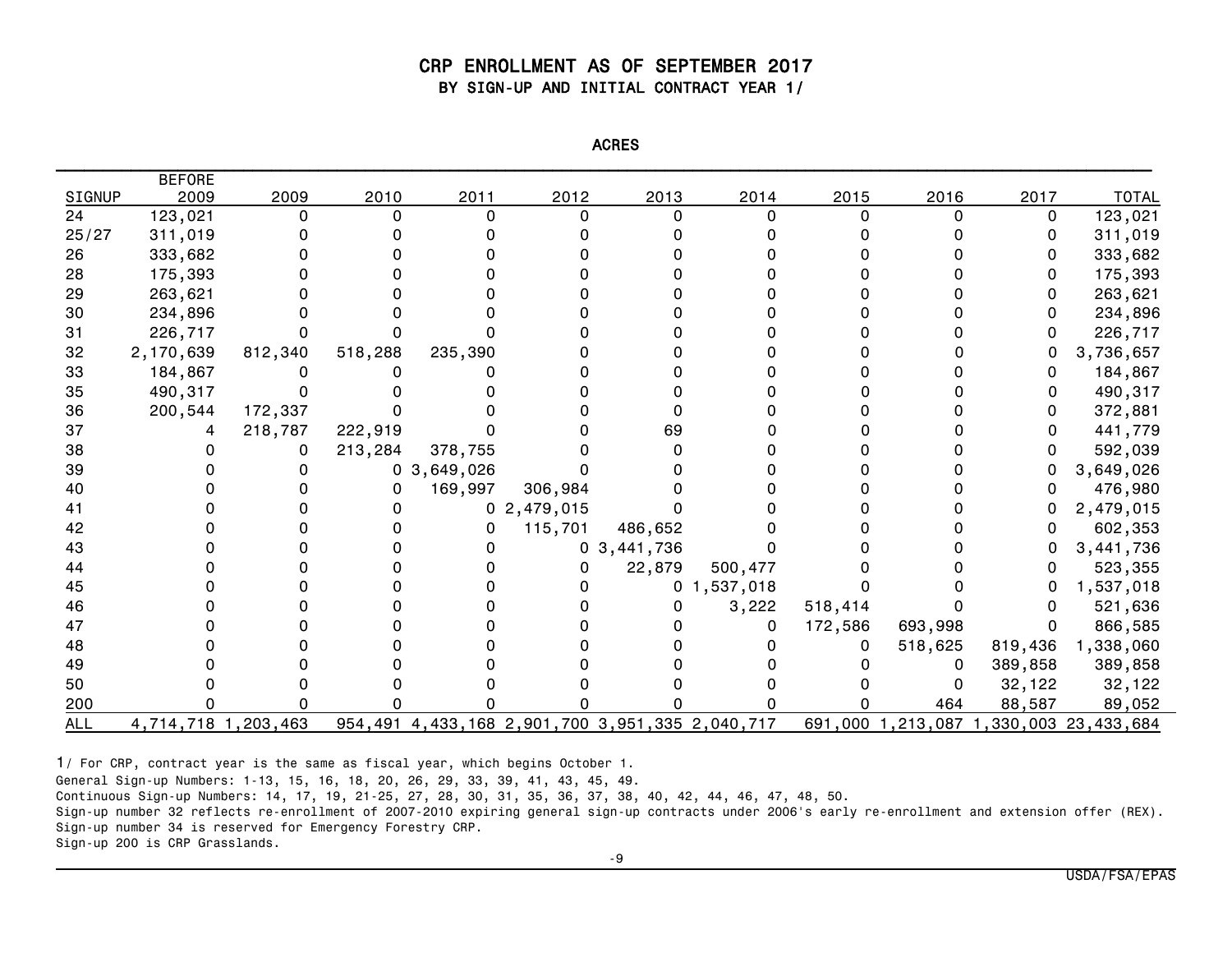#### CRP ENROLLMENT AS OF SEPTEMBER 2017 BY SIGN-UP AND INITIAL CONTRACT YEAR 1/

| NUMBER OF CONTRACTS |  |
|---------------------|--|
|                     |  |

|            | <b>BEFORE</b> |        |        |        |          |        |        |        |        |        |              |
|------------|---------------|--------|--------|--------|----------|--------|--------|--------|--------|--------|--------------|
| SIGNUP     | 2009          | 2009   | 2010   | 2011   | 2012     | 2013   | 2014   | 2015   | 2016   | 2017   | <b>TOTAL</b> |
| 24         | 7,840         | 0      | n      | O      | 0        | 0      | 0      |        |        | 0      | 7,840        |
| 25/27      | 22,155        |        |        |        |          |        |        |        |        | 0      | 22,155       |
| 26         | 8,209         |        |        |        |          |        |        |        |        |        | 8,209        |
| 28         | 14,043        |        |        |        |          |        |        |        |        |        | 14,043       |
| 29         | 5,061         |        |        |        |          |        |        |        |        |        | 5,061        |
| 30         | 14,562        |        |        |        |          |        |        |        |        | O.     | 14,562       |
| 31         | 15,795        |        |        |        |          |        |        |        |        | 0      | 15,795       |
| 32         | 27,947        | 13,162 | 8,028  | 5,004  |          |        |        |        |        |        | 54,141       |
| 33         | 4,114         |        |        |        |          |        |        |        |        |        | 4,114        |
| 35         | 33,697        |        |        |        |          |        |        |        |        | 0      | 33,697       |
| 36         | 15,437        | 12,265 |        |        |          |        |        |        |        | 0      | 27,702       |
| 37         | 2             | 15,343 | 13,917 |        |          |        |        |        |        | 0      | 29,263       |
| 38         |               | 0      | 13,620 | 18,963 |          |        |        |        |        | 0      | 32,583       |
| 39         |               |        | 0      | 40,123 |          |        |        |        |        | 0      | 40,123       |
| 40         |               |        |        | 10,346 | 20,406   |        |        |        |        | 0      | 30,752       |
| 41         |               |        |        | 0      | 26,905   |        |        |        |        | 0      | 26,905       |
| 42         |               |        |        | 0      | 7,171    | 27,383 |        |        |        | 0      | 34,554       |
| 43         |               |        |        |        | 0        | 38,186 |        |        |        | 0      | 38,186       |
| 44         |               |        |        |        | $\Omega$ | 921    | 28,320 |        |        | 0      | 29,241       |
| 45         |               |        |        |        | O        | 0      | 22,771 |        |        | 0      | 22,771       |
| 46         |               |        |        |        |          | 0      | 213    | 26,071 |        | 0      | 26,284       |
| 47         |               |        |        |        |          |        | 0      | 8,552  | 39,008 | 0      | 47,560       |
| 48         |               |        |        |        |          |        |        | o      | 21,476 | 44,906 | 66,382       |
| 49         |               |        |        |        |          |        |        |        | 0      | 4,674  | 4,674        |
| 50         |               |        |        |        |          |        |        |        | O.     | 1,817  | 1,817        |
| 200        |               |        |        |        |          |        |        |        |        | 304    | 309          |
| <b>ALL</b> | 168,862       | 40,770 | 35,565 | 74,436 | 54,482   | 66,491 | 51,304 | 34,623 | 60,489 | 51,701 | 638,723      |

1/ For CRP, contract year is the same as fiscal year, which begins October 1.

General Sign-up Numbers: 1-13, 15, 16, 18, 20, 26, 29, 33, 39, 41, 43, 45, 49.

Continuous Sign-up Numbers: 14, 17, 19, 21-25, 27, 28, 30, 31, 35, 36, 37, 38, 40, 42, 44, 46, 47, 48, 50.

Sign-up number 32 reflects re-enrollment of 2007-2010 expiring general sign-up contracts under 2006's early re-enrollment and extension offer (REX). Sign-up number 34 is reserved for Emergency Forestry CRP.

Sign-up 200 is CRP Grasslands.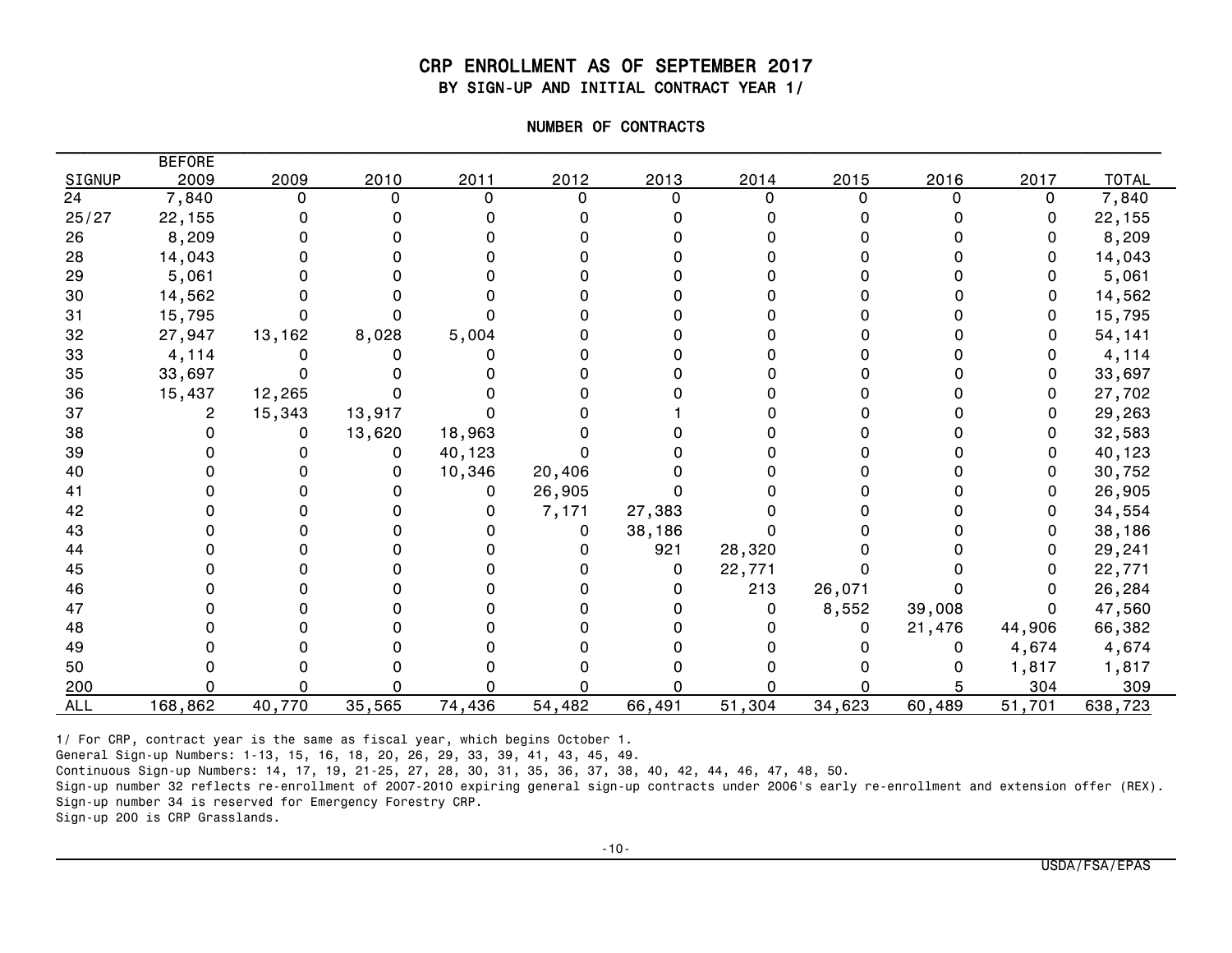## CRP ENROLLMENT BY STATE AS OF SEPTEMBER 2017 -------TOTAL CRP (ALL SIGN-UPS)--------

|                      | NUMBER OF | NUMBER OF    |              | ANNUAL RENTAL PAYMENTS 2/ |                |
|----------------------|-----------|--------------|--------------|---------------------------|----------------|
| STATE 1/             | CONTRACTS | <b>FARMS</b> | <b>ACRES</b> | ( \$1,000)                | (S/ACRE)       |
| U.S.                 | 638,723   | 358,673      | 23,433,684   | 1,797,980                 | 76.73          |
| <b>ALABAMA</b>       | 5,709     | 4,215        | 241,960      | 10,977                    | 45.37          |
| ALASKA               | 36        | 29           | 17,423       | 612                       | 35.14          |
| ARKANSAS             | 5,595     | 3,197        | 230,272      | 17,316                    | 75.20          |
| CALIFORNIA           | 251       | 192          | 74,337       | 3,291                     | 44.28          |
| <b>COLORADO</b>      | 9,889     | 5,274        | 1,779,117    | 62,535                    | 35.15          |
| CONNECTICUT          | 5         | 5            | 49           | 3                         | 70.77          |
| DELAWARE             | 376       | 220          | 4,024        | 527                       | 131.03         |
| FLORIDA              | 737       | 597          | 29,841       | 1,407                     | 47.16          |
| GEORGIA              | 7,232     | 4,901        | 238,538      | 14,600                    | 61.21          |
| HAWAII               | 23        | 16           | 1,168        | 57                        | 48.65          |
| <b>IDAHO</b>         | 3,964     | 2,257        | 561,592      | 29,757                    | 52.99          |
| ILLINOIS             | 78,903    | 43,802       | 895,410      | 161,857                   | 180.76         |
| INDIANA              | 34,729    | 19,557       | 231,299      | 38,684                    | 167.25         |
| IOWA                 | 109,068   | 54,616       | 1,786,530    | 360,729                   | 201.92         |
| <b>KANSAS</b>        | 37,627    | 21,786       | 2,071,634    | 89,130                    | 43.02          |
| KENTUCKY             | 13,611    | 7,279        | 248,794      | 37,830                    | 152.05         |
| LOUISIANA            | 4,665     | 3,022        | 287,148      | 24,786                    | 86.32          |
| MAINE                | 323       | 225          | 7,744        | 363                       | 46.86          |
| MARYLAND             | 5,315     | 3,018        | 58,239       | 10,910                    | 187.33         |
| <b>MASSACHUSETTS</b> | 3         | 3            | 10           | 2                         | 207.20         |
| MICHIGAN             | 10,104    | 5,908        | 127, 157     | 16,205                    | 127.44         |
| MINNESOTA            | 55,026    | 29,023       | 1,128,141    | 121,487                   | 107.69         |
| MISSISSIPPI          | 16,642    | 10,731       | 699,502      | 46,436                    | 66.38          |
| MISSOURI             | 29,349    | 17,464       | 965,462      | 107,085                   | 110.92         |
| MONTANA              | 7,938     | 3,548        | 1,364,108    | 40,244                    | 29.50          |
| NEBRASKA             | 21,585    | 12,720       | 800,378      | 65,352                    | 81.65          |
| <b>NEVADA</b>        |           |              |              | $^\star$                  |                |
| NEW HAMPSHIRE        | $\star$   | $\star$      | $\star$      | $\star$                   |                |
| NEW JERSEY           | 342       | 214          | 2,049        | 182                       | 89.01          |
| NEW MEXICO           | 2,043     | 1,303        | 446,902      | 16,425                    | 36.75          |
| NEW YORK             | 2,048     | 1,514        | 34,177       | 2,864                     | 83.80          |
| NORTH CAROLINA       | 4,759     | 3,262        | 66,666       | 4,941                     | 74.11          |
| NORTH DAKOTA         | 23,939    | 12,394       | 1,528,685    | 72,904                    | 47.69          |
| OHIO                 | 36,139    | 20,130       | 257,519      | 41,626                    | 161.64         |
| OKLAHOMA             | 5,858     | 4,035        | 685,344      | 23,349                    | 34.07          |
| OREGON               | 4,047     | 2,208        | 485,809      | 30,031                    | 61.82          |
| PENNSYLVANIA         | 9,165     | 6,104        | 150,846      | 18,271                    | 121.12         |
| PUERTO RICO          | 17        | 17           | 1,242        | 76                        | 60.95          |
| RHODE ISLAND         | $\star$   | $^\star$     | *            | $\star$                   | $\blacksquare$ |
| SOUTH CAROLINA       | 3,586     | 2,083        | 77,101       | 3,101                     | 40.22          |
| SOUTH DAKOTA         | 29,375    | 13,693       | 976,938      | 87,542                    | 89.61          |
| <b>TENNESSEE</b>     | 5,544     | 3,762        | 137,748      | 12,892                    | 93.59          |
| TEXAS                | 19,272    | 14,014       | 2,896,417    | 106,566                   | 36.79          |
| UTAH                 | 784       | 511          | 165,019      | 5,558                     | 33.68          |
| <b>VERMONT</b>       | 400       | 291          | 2,720        | 301                       | 110.60         |
| VIRGINIA             | 4,678     | 3,582        | 44,736       | 2,948                     | 65.90          |
| WASHINGTON           | 10,982    | 5,079        | 1,195,638    | 71,502                    | 59.80          |
| WEST VIRGINIA        | 518       | 427          | 6,357        | 520                       | 81.82          |
| WISCONSIN            | 15,743    | 9,928        | 231,278      | 29,164                    | 126.10         |
| WYOMING              | 776       | 514          | 190,440      | 5,030                     | 26.41          |

1/ State in which land is located.

2/ Approximate payments scheduled to be made October 2017.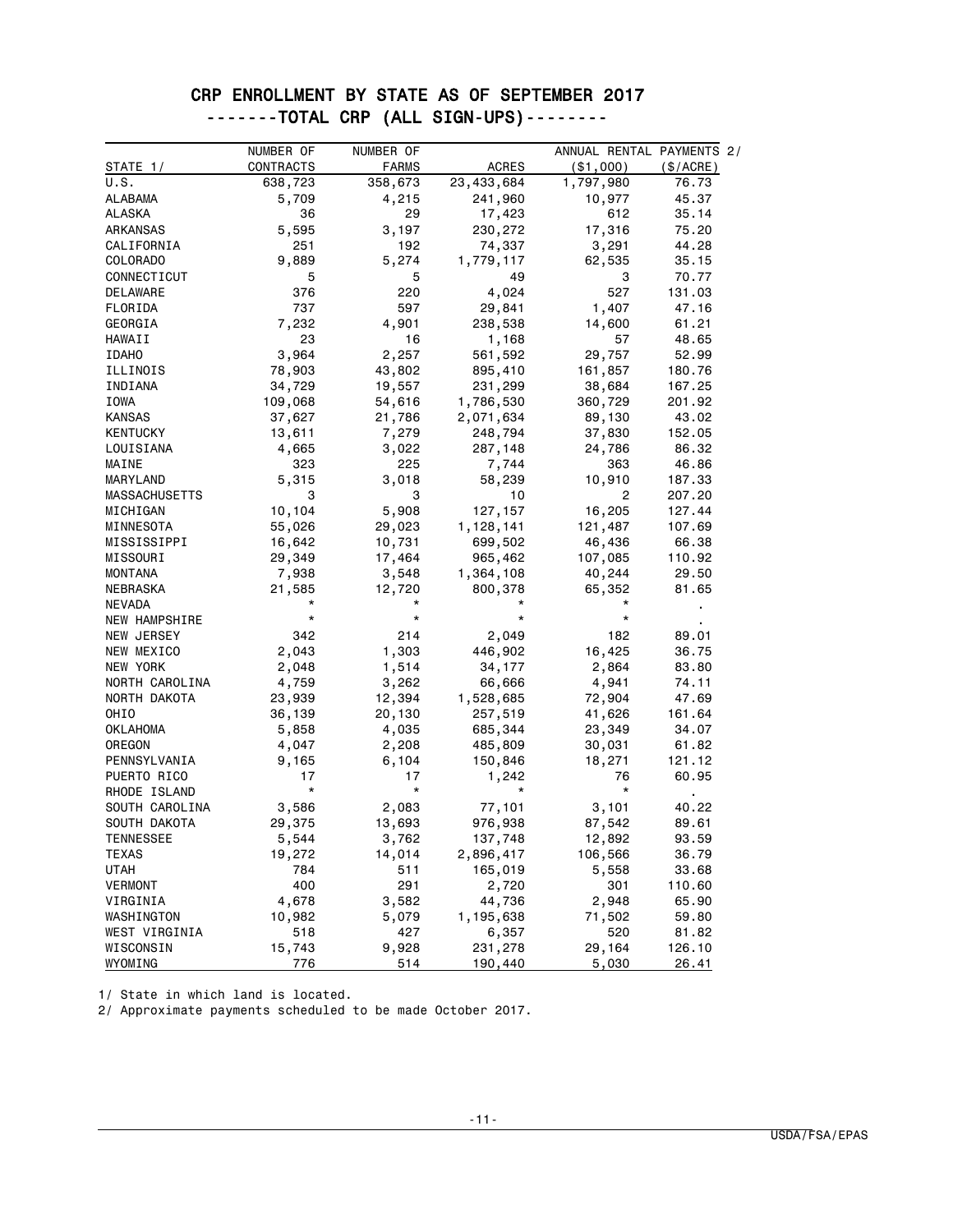#### CRP ENROLLMENT BY STATE AS OF SEPTEMBER 2017 ---------------GENERAL SIGN-UP------------

| STATE 1/             | NUMBER OF<br>CONTRACTS | NUMBER OF<br><b>FARMS</b> | <b>ACRES</b> | ANNUAL RENTAL PAYMENTS 2/<br>( \$1,000) | $(\$/ACRE)$             |
|----------------------|------------------------|---------------------------|--------------|-----------------------------------------|-------------------------|
| U.S.                 | 204,184                | 143,959                   | 16,015,479   | 827,442                                 | 51.67                   |
| ALABAMA              | 4,142                  | 3,146                     | 192,503      | 8,409                                   | 43.68                   |
| ALASKA               | 31                     | 24                        | 16,951       | 581                                     | 34.28                   |
| <b>ARKANSAS</b>      | 1,154                  | 864                       | 61,671       | 3,806                                   | 61.72                   |
| CALIFORNIA           | 222                    | 167                       | 73,538       | 3,236                                   | 44.00                   |
| COLORADO             | 8,547                  | 4,692                     | 1,668,492    | 55,925                                  | 33.52                   |
| CONNECTICUT          | 4                      | 4                         | 47           | 3                                       | 70.88                   |
| DELAWARE             | 23                     | 19                        | 325          | 26                                      | 80.69                   |
| FLORIDA              | 660                    | 548                       | 27,334       | 1,261                                   | 46.12                   |
| GEORGIA              | 2,661                  | 1,939                     | 95,352       | 5,201                                   | 54.54                   |
| HAWAII               | 0                      | 0                         | 0            | 0                                       | $\mathbf{r}$            |
| <b>IDAHO</b>         | 2,814                  | 1,710                     | 401,611      | 20,222                                  | 50.35                   |
| ILLINOIS             | 14,858                 | 11,217                    | 328,335      | 39,014                                  | 118.82                  |
| INDIANA              | 3,758                  | 3,098                     | 72,737       | 7,844                                   | 107.84                  |
| IOWA                 | 22,451                 | 16,587                    | 698,008      | 94,974                                  | 136.06                  |
| <b>KANSAS</b>        | 22,768                 | 15,142                    | 1,814,675    | 73,753                                  | 40.64                   |
| <b>KENTUCKY</b>      | 2,593                  | 1,935                     | 83,398       | 8,894                                   | 106.65                  |
| LOUISIANA            | 1,060                  | 823                       | 68,172       | 3,701                                   | 54.29                   |
| MAINE                | 171                    | 126                       | 5,428        | 203                                     | 37.45                   |
| MARYLAND             | 176                    | 150                       | 3,848        | 304                                     | 79.07                   |
| <b>MASSACHUSETTS</b> | 0                      | 0                         | 0            | 0                                       |                         |
| MICHIGAN             | 1,934                  | 1,611                     | 48,892       | 4,167                                   | $\blacksquare$<br>85.24 |
| MINNESOTA            | 14,417                 | 10,488                    | 510,086      | 35,793                                  | 70.17                   |
| MISSISSIPPI          | 7,889                  | 6,082                     | 421,987      | 22,355                                  | 52.98                   |
| MISSOURI             | 14,647                 | 10,617                    | 703,602      | 73,076                                  | 103.86                  |
| <b>MONTANA</b>       | 6,352                  | 2,989                     | 1,180,621    | 34,188                                  | 28.96                   |
| <b>NEBRASKA</b>      | 7,268                  | 5,160                     | 515,777      | 29,504                                  | 57.20                   |
| <b>NEVADA</b>        | 1                      | 1                         | 146          | 1                                       | 10.16                   |
| <b>NEW HAMPSHIRE</b> | 0                      | 0                         | 0            | 0                                       |                         |
| NEW JERSEY           | 19                     | 18                        | 453          | 19                                      | 41.77                   |
| NEW MEXICO           | 1,787                  | 1,167                     | 394,133      | 14,790                                  | 37.53                   |
| NEW YORK             | 592                    | 480                       | 15,924       | 709                                     | 44.50                   |
| NORTH CAROLINA       | 1,731                  | 1,374                     | 32,875       | 1,703                                   | 51.80                   |
| NORTH DAKOTA         | 9,396                  | 6,160                     | 898,089      | 32,272                                  | 35.93                   |
| OHIO                 | 3,104                  | 2,615                     | 66,248       | 5,901                                   | 89.07                   |
| OKLAHOMA             | 5,461                  | 3,775                     | 668,538      | 22,673                                  | 33.91                   |
| OREGON               | 2,148                  | 1,272                     | 431,677      | 25,552                                  | 59.19                   |
| PENNSYLVANIA         | 287                    | 247                       | 7,834        | 388                                     | 49.47                   |
| PUERTO RICO          | 10                     | 10                        | 341          | 26                                      | 76.23                   |
| RHODE ISLAND         | 0                      | 0                         | 0            | 0                                       |                         |
| SOUTH CAROLINA       | 1,466                  | 1,080                     | 48,176       | 1,635                                   | 33.94                   |
| SOUTH DAKOTA         | 3,245                  | 2,242                     | 266,627      | 13,747                                  | 51.56                   |
| <b>TENNESSEE</b>     | 2,920                  | 2,308                     | 97,271       | 8,442                                   | 86.79                   |
| TEXAS                | 16,703                 | 12,341                    | 2,643,927    | 96,441                                  | 36.48                   |
| <b>UTAH</b>          | 773                    | 501                       | 164,718      | 5,545                                   | 33.66                   |
| <b>VERMONT</b>       | 2                      | $\overline{c}$            | 52           | 4                                       | 73.17                   |
| VIRGINIA             | 775                    | 652                       | 17,423       | 747                                     | 42.86                   |
| WASHINGTON           | 6,092                  | 3,158                     | 967,228      | 53,659                                  | 55.48                   |
| WEST VIRGINIA        | 5                      | 5                         | 189          | $\overline{7}$                          | 36.23                   |
| WISCONSIN            | 6,439                  | 5,003                     | 127,201      | 12,235                                  | 96.19                   |
| WYOMING              | 628                    | 410                       | 173,019      | 4,505                                   | 26.04                   |

1/ State in which land is located.

2/ Approximates payments scheduled to be made October 2017.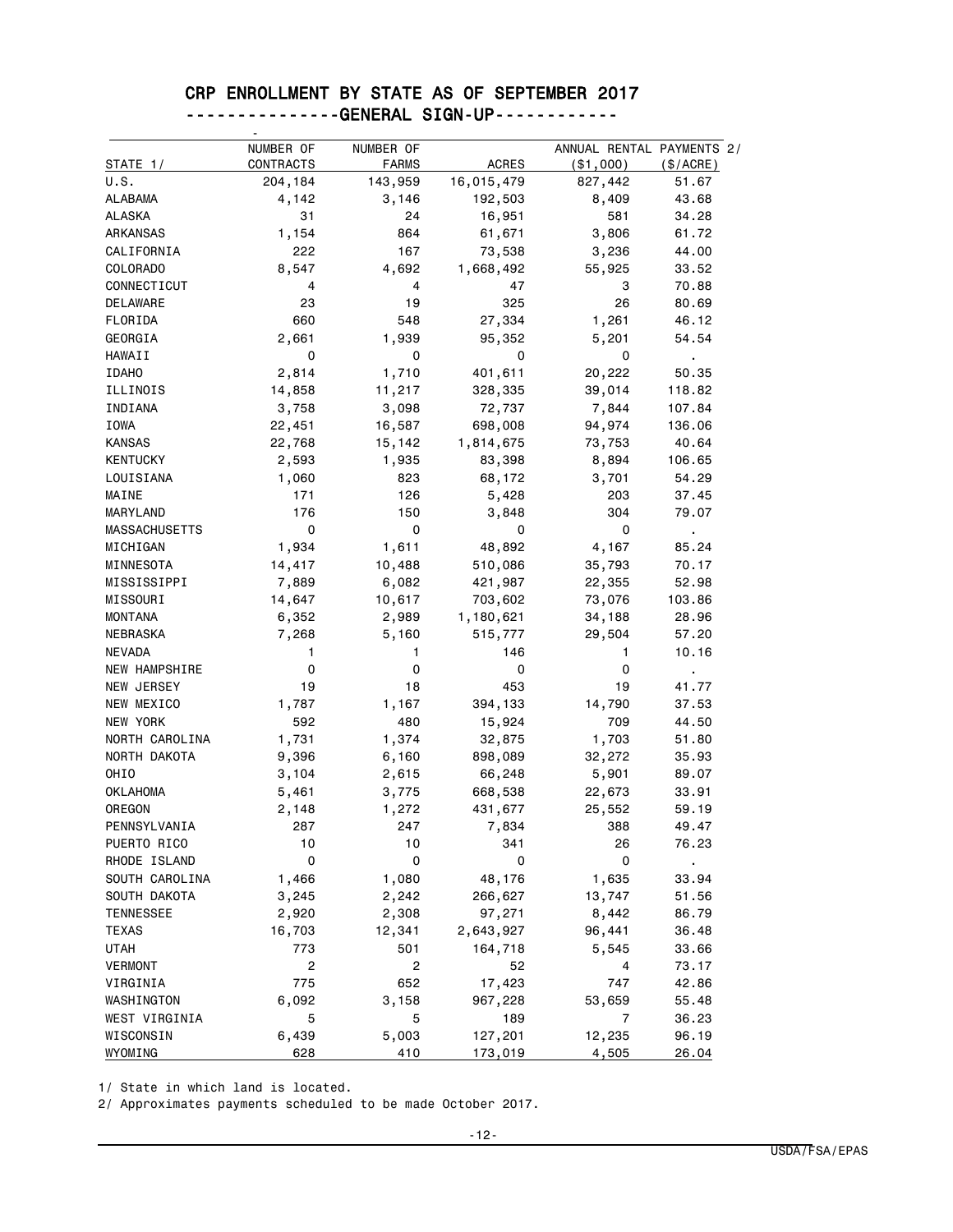#### CRP ENROLLMENT BY STATE AS OF SEPTEMBER 2017 ------------- TOTAL CONTINUOUS 1/ --------

|                      | NUMBER OF    | NUMBER OF      |                   | ANNUAL RENTAL PAYMENTS 3/ |                 |
|----------------------|--------------|----------------|-------------------|---------------------------|-----------------|
| STATE 2/             | CONTRACTS    | <b>FARMS</b>   | <b>ACRES</b>      | $($ \$1,000 $)$           | (\$/ACRE)       |
| U.S.                 | 434,230      | 249,824        | 7,329,153         | 968,994                   | 132.21          |
| ALABAMA              | 1,567        | 1,223          | 49,456            | 2,567                     | 51.91           |
| <b>ALASKA</b>        | 5            | 5              | 472               | 31                        | 65.89           |
| <b>ARKANSAS</b>      | 4,441        | 2,622          | 168,601           | 13,510                    | 80.13           |
| CALIFORNIA           | 29           | 28             | 799               | 56                        | 69.83           |
| <b>COLORADO</b>      | 1,315        | 788            | 97,411            | 6,411                     | 65.82           |
| CONNECTICUT          | 1            | 1              | 1                 | 0                         | 67.00           |
| DELAWARE             | 353          | 206            | 3,699             | 501                       | 135.45          |
| FLORIDA              | 77           | 58             | 2,507             | 147                       | 58.47           |
| GEORGIA              | 4,571        | 3,209          | 143,186           | 9,399                     | 65.64           |
| <b>HAWAII</b>        | 23           | 16             | 1,168             | 57                        | 48.65           |
| <b>IDAHO</b>         | 1,150        | 756            | 159,981           | 9,535                     | 59.60           |
| ILLINOIS             | 64,045       | 37,065         | 567,074           | 122,844                   | 216.63          |
| INDIANA              | 30,970       | 17,530         | 158,546           | 30,840                    | 194.52          |
| IOWA                 | 86,607       | 46,109         | 1,088,093         | 265,739                   | 244.22          |
| <b>KANSAS</b>        | 14,856       | 9,039          | 255,872           | 15,359                    | 60.03           |
| KENTUCKY             | 11,006       | 5,914          | 164,892           | 28,921                    | 175.39          |
| LOUISIANA            | 3,605        | 2,427          | 218,976           | 21,085                    | 96.29           |
| MAINE                | 152          | 115            | 2,316             | 160                       | 68.92           |
| MARYLAND             | 5,139        | 2,958          | 54,391            | 10,606                    | 194.99          |
| <b>MASSACHUSETTS</b> | 3            | 3              | 10                | 2                         | 207.20          |
| MICHIGAN             | 8,170        | 4,617          | 78,265            | 12,037                    | 153.80          |
| MINNESOTA            | 40,608       | 22,834         | 618,045           | 85,694                    | 138.65          |
| MISSISSIPPI          | 8,753        | 5,952          | 277,515           | 24,081                    | 86.77           |
| MISSOURI             | 14,698       | 9,253          | 261,605           | 34,002                    | 129.97          |
| <b>MONTANA</b>       | 1,579        | 763            | 177,226           | 5,962                     | 33.64           |
| NEBRASKA             | 14,226       | 8,999          | 259,486           | 35,411                    | 136.47          |
| <b>NEVADA</b>        | 0            | 0              | 0                 | 0                         | $\blacksquare$  |
| NEW HAMPSHIRE        | 1            | 1              | 4                 | 0                         | 63.00           |
| NEW JERSEY           | 323          | 198            | 1,596             | 163                       | 102.42          |
| NEW MEXICO           | 232          | 171            | 43,055            | 1,489                     | 34.59           |
| NEW YORK             | 1,456        | 1,070          | 18,252            | 2,155                     | 118.09          |
| NORTH CAROLINA       | 3,027        | 1,948          | 33,724            | 3,236                     | 95.95           |
| NORTH DAKOTA         | 14,515       | 7,802          | 619,759           | 40,438                    | 65.25           |
| OHIO                 | 33,024       | 18,505         | 190,995           | 35,719                    | 187.01          |
| OKLAHOMA             | 391          | 329            | 15,686            | 659                       | 42.02           |
| OREGON               | 1,899        | 1,182          | 54,132            | 4,479                     | 82.75           |
| PENNSYLVANIA         | 8,877        | 5,944          | 142,959           | 17,883                    | 125.09          |
| PUERTO RICO          | 7            | 7              | 901               | 50                        | 55.17           |
| RHODE ISLAND         | 1            | 1              | 28                | 2                         | 74.00           |
| SOUTH CAROLINA       | 2,120        | 1,159          | 28,925            | 1,466                     | 50.67           |
| SOUTH DAKOTA         | 26,074       | 12,646         | 695,332           | 73,479                    | 105.67          |
| <b>TENNESSEE</b>     | 2,621        |                |                   |                           | 110.67          |
| TEXAS                | 2,551        | 1,846<br>2,015 | 40,151<br>249,352 | 4,444<br>10,077           | 40.41           |
| UTAH                 | 11           | 13             | 300               | 13                        | 44.50           |
| <b>VERMONT</b>       | 398          | 289            | 2,668             | 297                       |                 |
| VIRGINIA             | 3,903        |                | 27,313            | 2,201                     | 111.33<br>80.60 |
| WASHINGTON           |              | 2,977          |                   |                           | 78.12           |
|                      | 4,890        | 2,770          | 228,410           | 17,844                    |                 |
| WEST VIRGINIA        | 513<br>9,302 | 422            | 6,168             | 513<br>16,928             | 83.21           |
| WISCONSIN<br>WYOMING | 145          | 5,928<br>111   | 104,032<br>15,817 | 502                       | 162.72<br>31.72 |

1/ Includes Farmable Wetland enrollment.

2/ State in which land is located.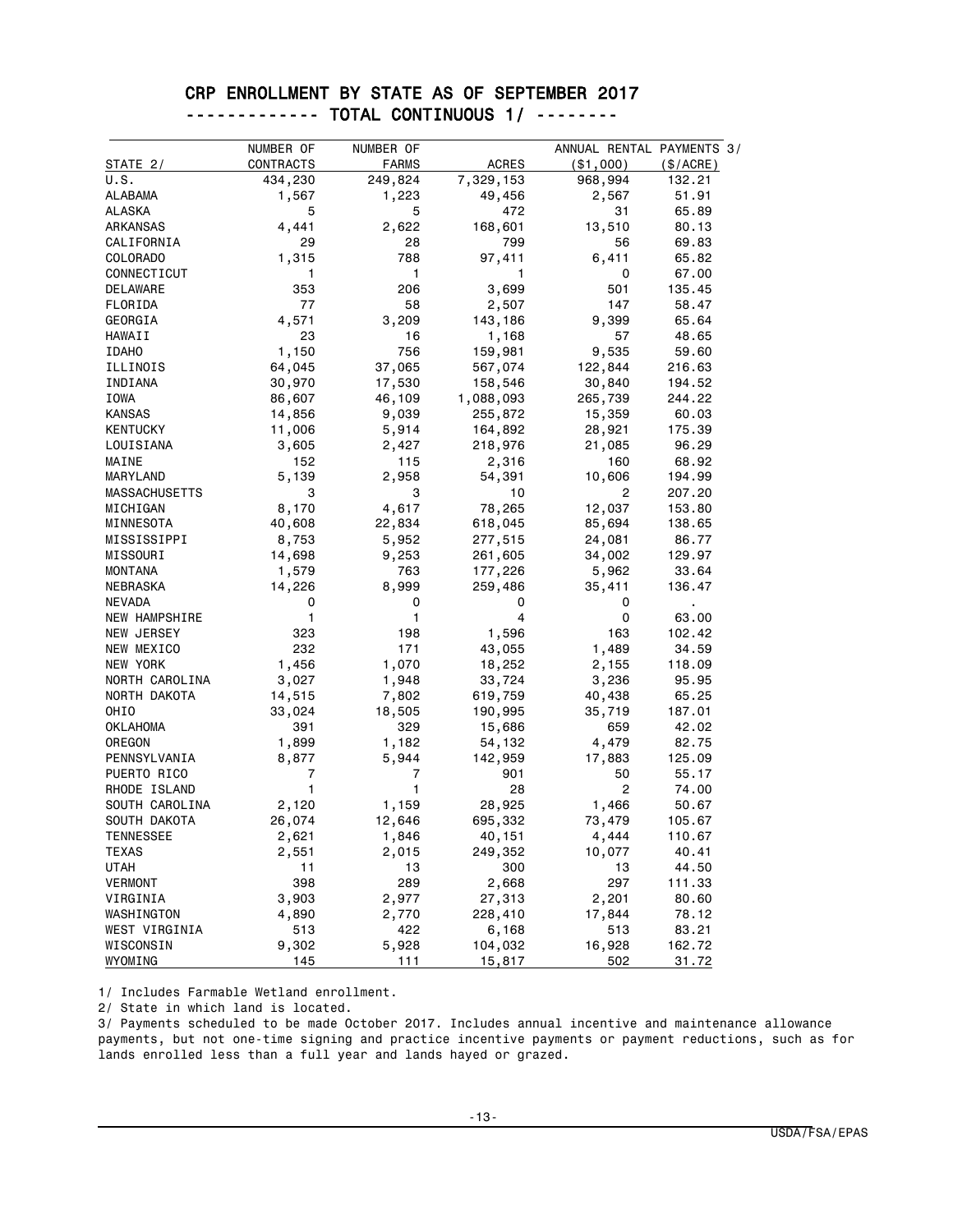#### CRP ENROLLMENT BY STATE AS OF SEPTEMBER 2017

------------------CREP ONLY---------------

|                  | NUMBER OF | NUMBER OF    |              | ANNUAL RENTAL PAYMENTS 2/ |                |
|------------------|-----------|--------------|--------------|---------------------------|----------------|
| STATE 1/         | CONTRACTS | <b>FARMS</b> | <b>ACRES</b> | ( \$1,000)                | (\$/ACRE)      |
| U.S.             | 64,057    | 43,071       | 1,059,942    | 160,111                   | 151.06         |
| <b>ALABAMA</b>   | 0         | 0            | 0            | 0                         |                |
| ALASKA           | 0         | 0            | 0            | 0                         |                |
| ARKANSAS         | 243       | 173          | 6,734        | 683                       | 101.42         |
| CALIFORNIA       | 2         | 2            | 110          | 14                        | 123.45         |
| COLORADO         | 220       | 154          | 30,239       | 3,744                     | 123.80         |
| CONNECTICUT      | 0         | 0            | 0            | 0                         | $\blacksquare$ |
| DELAWARE         | 327       | 201          | 3,570        | 487                       | 136.41         |
| FLORIDA          | 0         | 0            | 0            | 0                         |                |
| GEORGIA          | 0         | 0            | 0            | 0                         |                |
| HAWAII           | 23        | 16           | 1,168        | 57                        | 48.65          |
| <b>IDAHO</b>     | 166       | 111          | 17,252       | 2,288                     | 132.61         |
| ILLINOIS         | 4,460     | 3,273        | 71,571       | 17,936                    | 250.60         |
| INDIANA          | 1,260     | 946          | 12,729       | 3,152                     | 247.58         |
| IOWA             | 126       | 116          | 3,433        | 975                       | 284.03         |
| <b>KANSAS</b>    | 102       | 74           | 18,273       | 2,240                     | 122.57         |
| <b>KENTUCKY</b>  | 3,052     | 1,572        | 97,456       | 18,352                    | 188.31         |
| LOUISIANA        | 724       | 531          | 48,193       | 3,820                     | 79.27          |
| MAINE            | 0         | 0            | 0            | 0                         | ٠              |
| MARYLAND         | 4,734     | 2,841        | 52,685       | 10,426                    | 197.89         |
| MASSACHUSETTS    | 0         | 0            | 0            | 0                         | $\blacksquare$ |
| MICHIGAN         | 3,995     | 2,443        | 42,831       | 6,648                     | 155.21         |
| MINNESOTA        | 1,489     | 1,275        | 44,641       | 5,436                     | 121.78         |
| MISSISSIPPI      | 30        | 27           | 1,516        | 224                       | 148.04         |
| MISSOURI         | 914       | 662          | 28,086       | 2,811                     | 100.10         |
| MONTANA          | 121       | 54           | 11,608       | 813                       | 70.01          |
| NEBRASKA         | 2,414     | 1,818        | 60,180       | 7,331                     | 121.82         |
| <b>NEVADA</b>    | 0         | 0            | 0            | 0                         |                |
| NEW HAMPSHIRE    | 0         | 0            | 0            | 0                         |                |
| NEW JERSEY       | 242       | 153          | 774          | 111                       | 143.99         |
| NEW MEXICO       | 0         | 0            | 0            | 0                         |                |
| NEW YORK         | 1,166     | 838          | 14,049       | 1,934                     | 137.64         |
| NORTH CAROLINA   | 1,304     | 947          | 16,463       | 1,890                     | 114.78         |
| NORTH DAKOTA     | 44        | 35           | 851          | 33                        | 38.71          |
| OHIO             | 15,413    | 9,817        | 120,051      | 25,605                    | 213.29         |
| <b>OKLAHOMA</b>  | 72        | 60           | 629          | 40                        | 62.91          |
| OREGON           | 1,618     | 1,040        | 42,089       | 3,743                     | 88.92          |
| PENNSYLVANIA     | 8,769     | 5,867        | 142,777      | 17,871                    | 125.17         |
| PUERTO RICO      | 0         | 0            | 0            | 0                         |                |
| RHODE ISLAND     | 0         | 0            | 0            | 0                         |                |
| SOUTH CAROLINA   | 0         | 0            | 0            | 0                         |                |
| SOUTH DAKOTA     | 1,003     | 619          | 79,554       | 8,527                     | 107.18         |
| <b>TENNESSEE</b> | 0         | 0            | 0            | 0                         |                |
| <b>TEXAS</b>     | 0         | 0            | 0            | 0                         |                |
| <b>UTAH</b>      | 0         | 0            | 0            | 0                         |                |
| <b>VERMONT</b>   | 380       | 284          | 2,594        | 293                       | 112.85         |
| VIRGINIA         | 3,313     | 2,631        | 23,758       | 1,994                     | 83.91          |
| WASHINGTON       | 1,177     | 973          | 14,307       | 3,531                     | 246.82         |
| WEST VIRGINIA    | 506       | 416          | 6,143        | 512                       | 83.38          |
| WISCONSIN        | 4,648     | 3,102        | 43,630       | 6,592                     | 151.09         |
|                  |           |              |              |                           |                |

1/ State in which land is located.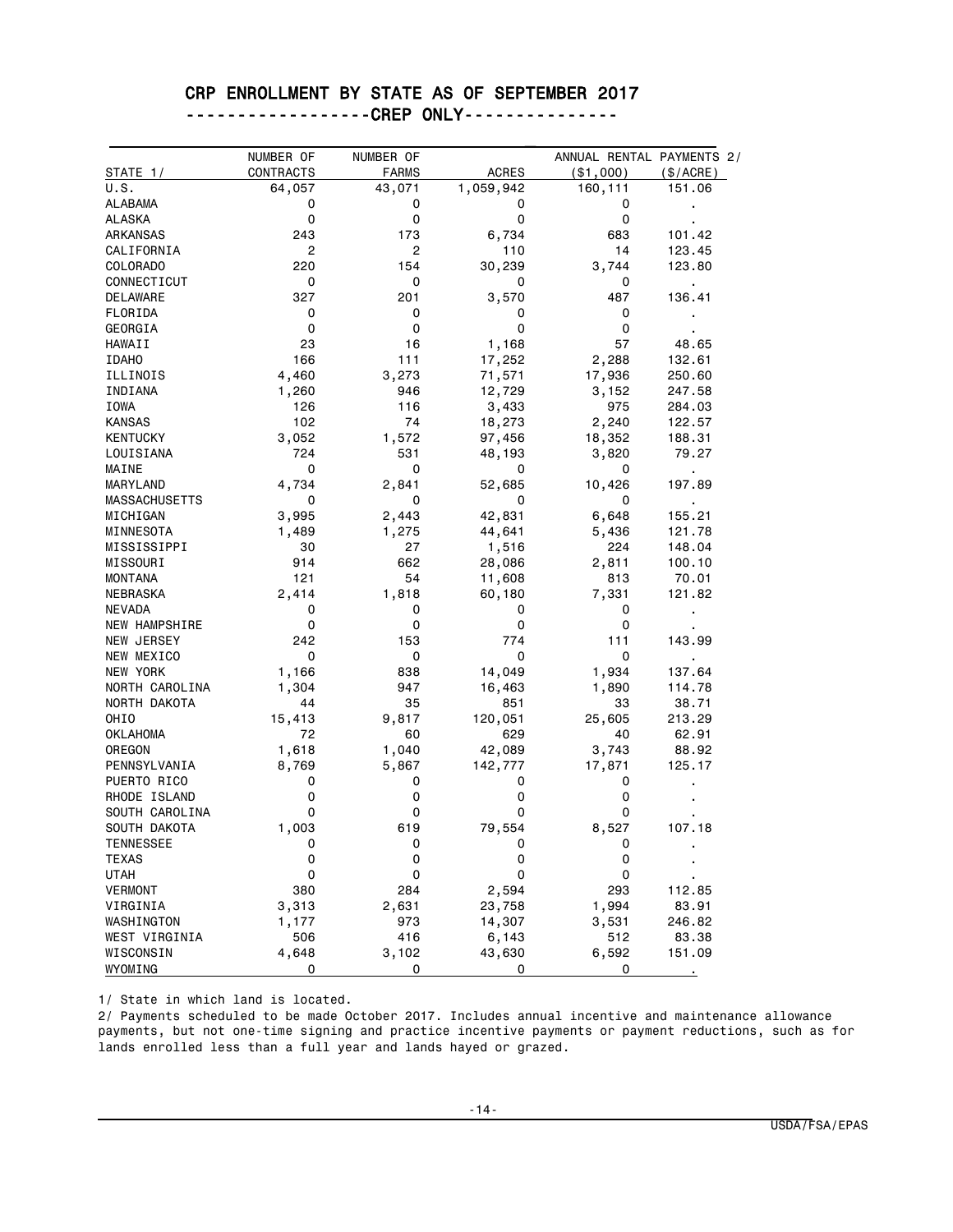#### CRP ENROLLMENT BY STATE AS OF SEPTEMBER 2017 ----------- CONTINUOUS NON-CREP 1/---------

|                      | NUMBER OF | NUMBER OF    |              | ANNUAL RENTAL PAYMENTS 3/ |           |
|----------------------|-----------|--------------|--------------|---------------------------|-----------|
| STATE 2/             | CONTRACTS | <b>FARMS</b> | <b>ACRES</b> | $($ \$1,000 $)$           | (\$/ACRE) |
| U.S.                 | 354,388   | 208,960      | 5,874,222    | 752,174                   | 128.05    |
| ALABAMA              | 1,564     | 1,220        | 49,443       | 2,567                     | 51.92     |
| ALASKA               | 5         | 5            | 472          | 31                        | 65.89     |
| ARKANSAS             | 4,179     | 2,475        | 159,855      | 12,657                    | 79.18     |
| CALIFORNIA           | 27        | 26           | 689          | 42                        | 61.30     |
| COLORADO             | 1,094     | 641          | 67,012       | 2,659                     | 39.69     |
| CONNECTICUT          | 1         | 1            | 1            | 0                         | 67.00     |
| DELAWARE             | 26        | 16           | 129          | 14                        | 108.98    |
| FLORIDA              | 77        | 58           | 2,507        | 147                       | 58.47     |
| GEORGIA              | 4,571     | 3,209        | 143,186      | 9,399                     | 65.64     |
| HAWAII               | 0         | 0            | 0            | 0                         |           |
| <b>IDAHO</b>         | 983       | 648          | 142,723      | 7,247                     | 50.78     |
| ILLINOIS             | 59,483    | 35,003       | 493,917      | 104,485                   | 211.54    |
| INDIANA              | 29,605    | 16,904       | 144,836      | 27,538                    | 190.14    |
| IOWA                 | 81,416    | 44,050       | 994,400      | 241,327                   | 242.69    |
| <b>KANSAS</b>        |           |              |              |                           |           |
|                      | 14,639    | 8,907        | 235,545      | 13,007                    | 55.22     |
| <b>KENTUCKY</b>      | 7,954     | 4,382        | 67,436       | 10,569                    | 156.72    |
| LOUISIANA            | 2,836     | 1,946        | 167,227      | 16,917                    | 101.16    |
| MAINE                | 152       | 115          | 2,316        | 160                       | 68.92     |
| MARYLAND             | 405       | 311          | 1,706        | 180                       | 105.29    |
| <b>MASSACHUSETTS</b> | 3         | 3            | 10           | $\mathbf{2}$              | 207.20    |
| MICHIGAN             | 4,166     | 2,681        | 35,360       | 5,382                     | 152.20    |
| MINNESOTA            | 36,358    | 21,126       | 526,215      | 73,455                    | 139.59    |
| MISSISSIPPI          | 8,634     | 5,868        | 264,763      | 22,762                    | 85.97     |
| MISSOURI             | 13,780    | 8,743        | 233,297      | 31,165                    | 133.59    |
| MONTANA              | 1,451     | 709          | 165,204      | 5,134                     | 31.08     |
| NEBRASKA             | 11,475    | 7,526        | 195,998      | 27,588                    | 140.76    |
| <b>NEVADA</b>        | 0         | 0            | 0            | 0                         | ٠         |
| <b>NEW HAMPSHIRE</b> | 1         | 1            | 4            | 0                         | 63.00     |
| NEW JERSEY           | 81        | 61           | 822          | 52                        | 63.29     |
| NEW MEXICO           | 232       | 171          | 43,055       | 1,489                     | 34.59     |
| NEW YORK             | 290       | 248          | 4,204        | 222                       | 52.75     |
| NORTH CAROLINA       | 1,721     | 1,149        | 17,203       | 1,340                     | 77.91     |
| NORTH DAKOTA         | 11,582    | 6,807        | 488,477      | 29,076                    | 59.52     |
| OHIO                 | 17,559    | 11,414       | 70,599       | 10,066                    | 142.59    |
| OKLAHOMA             | 316       | 266          | 14,888       | 609                       | 40.90     |
| OREGON               | 281       | 185          | 12,043       | 737                       | 61.17     |
| PENNSYLVANIA         | 108       | 99           | 182          | 12                        | 63.86     |
| PUERTO RICO          | 7         | 7            | 901          | 50                        | 55.17     |
| RHODE ISLAND         | 1         | 1            | 28           | 2                         | 74.00     |
| SOUTH CAROLINA       | 2,120     | 1,159        | 28,925       | 1,466                     | 50.67     |
| SOUTH DAKOTA         | 20,908    | 10,962       | 514,958      | 52,739                    | 102.41    |
| <b>TENNESSEE</b>     | 2,621     | 1,846        | 40,151       | 4,444                     | 110.67    |
| <b>TEXAS</b>         | 2,551     | 2,015        | 249,352      | 10,077                    | 40.41     |
| UTAH                 | 11        | 13           | 300          | 13                        | 44.50     |
|                      | 18        |              | 74           | 4                         |           |
| <b>VERMONT</b>       |           | 18           |              |                           | 57.84     |
| VIRGINIA             | 590       | 471          | 3,555        | 208                       | 58.45     |
| WASHINGTON           | 3,711     | 1,903        | 214,093      | 14,311                    | 66.85     |
| WEST VIRGINIA        | 7         | 7            | 25           | 1                         | 42.77     |
| WISCONSIN            | 4,643     | 3,473        | 60,320       | 10,320                    | 171.09    |
| WYOMING              | 145       | 111          | 15,817       | 502                       | 31.72     |

1/ Farmable Wetland Program enrollment not included.

2/ State in which land is located.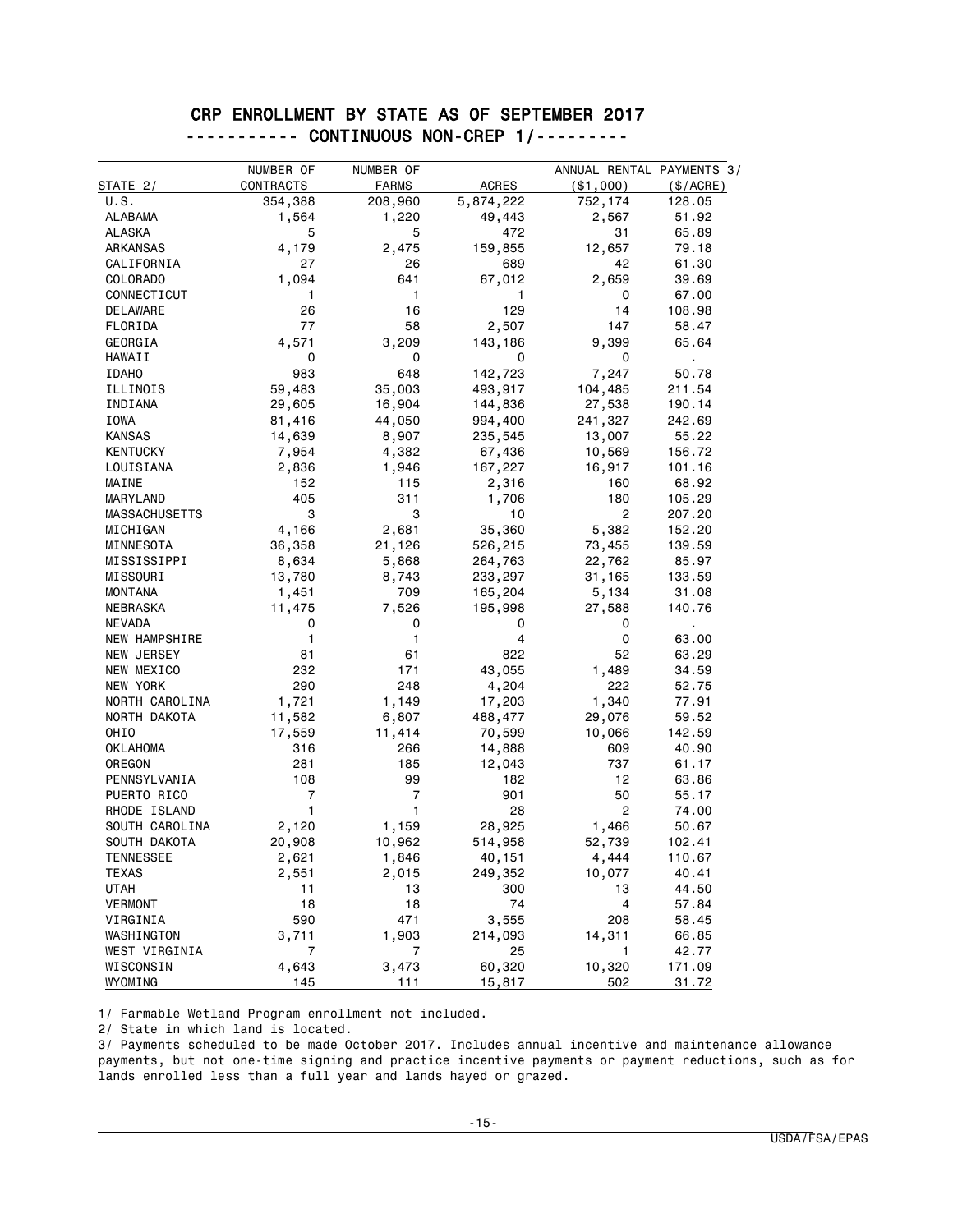#### CRP ENROLLMENT BY STATE AS OF SEPTEMBER 2017 -----------FARMABLE WETLAND PROGRAM-------

|                      | NUMBER OF      | NUMBER OF      |              | ANNUAL RENTAL PAYMENTS 2/ |                |
|----------------------|----------------|----------------|--------------|---------------------------|----------------|
| STATE 1/             | CONTRACTS      | <b>FARMS</b>   | <b>ACRES</b> | ( \$1,000)                | (\$/ACRE)      |
| U.S.                 | 15,785         | 12,087         | 393,796      | 56,709                    | 144.01         |
| ALABAMA              | 3              | 3              | 14           | 1                         | 36.59          |
| <b>ALASKA</b>        | 0              | 0              | 0            | 0                         | $\blacksquare$ |
| <b>ARKANSAS</b>      | 19             | 13             | 2,012        | 170                       | 84.40          |
| CALIFORNIA           | 0              | 0              | 0            | 0                         |                |
| COLORADO             | 1              | 1              | 160          | 8                         | 52.45          |
| CONNECTICUT          | 0              | 0              | 0            | 0                         |                |
| DELAWARE             | 0              | 0              | 0            | 0                         |                |
| FLORIDA              | 0              | 0              | 0            | 0                         |                |
| GEORGIA              | 0              | 0              | 0            | 0                         |                |
| HAWAII               | 0              | 0              | 0            | 0                         |                |
| <b>IDAHO</b>         | 1              | 1              | 6            | 0                         | 78.55          |
| ILLINOIS             | 102            | 94             | 1,535        | 423                       | 275.63         |
| INDIANA              | 105            | 96             | 979          | 150                       | 152.87         |
| IOWA                 | 5,065          | 4,113          | 89,517       | 23,438                    | 261.82         |
| <b>KANSAS</b>        | 115            | 109            | 2,054        | 113                       | 54.79          |
| <b>KENTUCKY</b>      | 0              | 0              | 0            | 0                         | ł,             |
| LOUISIANA            | 45             | 34             | 3,556        | 348                       | 97.79          |
| MAINE                | 0              | 0              | 0            | 0                         |                |
| MARYLAND             | 0              | 0              | 0            | 0                         |                |
| <b>MASSACHUSETTS</b> | 0              | 0              | 0            | 0                         |                |
|                      | 9              |                |              |                           |                |
| MICHIGAN             |                | 9              | 74           | 8                         | 108.89         |
| MINNESOTA            | 2,761          | 2,339          | 47,167       | 6,802                     | 144.22         |
| MISSISSIPPI          | 89             | 78             | 11,236       | 1,095                     | 97.44          |
| MISSOURI             | 4              | 3              | 222          | 25                        | 113.39         |
| <b>MONTANA</b>       | 7              | 5              | 321          | 15                        | 46.92          |
| NEBRASKA             | 337            | 297            | 3,269        | 492                       | 150.52         |
| <b>NEVADA</b>        | 0              | 0              | 0            | 0                         |                |
| <b>NEW HAMPSHIRE</b> | 0              | 0              | 0            | 0                         |                |
| NEW JERSEY           | 0              | 0              | 0            | 0                         |                |
| NEW MEXICO           | 0              | 0              | 0            | 0                         |                |
| NEW YORK             | 0              | 0              | 0            | 0                         |                |
| NORTH CAROLINA       | $\overline{c}$ | 1              | 58           | 6                         | 99.53          |
| NORTH DAKOTA         | 2,889          | 1,849          | 130,430      | 11,329                    | 86.86          |
| OHIO                 | 52             | 53             | 338          | 47                        | 139.44         |
| <b>OKLAHOMA</b>      | 3              | 3              | 169          | 11                        | 62.99          |
| OREGON               | 0              | 0              | 0            | 0                         |                |
| PENNSYLVANIA         | 0              | 0              | 0            | 0                         |                |
| PUERTO RICO          | 0              | 0              | 0            | 0                         |                |
| RHODE ISLAND         | 0              | 0              | 0            | 0                         |                |
| SOUTH CAROLINA       | 0              | 0              | 0            | 0                         |                |
| SOUTH DAKOTA         | 4,163          | 2,973          | 100,587      | 12,212                    | 121.41         |
| <b>TENNESSEE</b>     | 0              | 0              | 0            | 0                         |                |
| <b>TEXAS</b>         | 0              | 0              | 0            | 0                         |                |
| <b>UTAH</b>          | 0              | 0              | 0            | 0                         |                |
| <b>VERMONT</b>       | 0              | 0              | 0            | 0                         |                |
| VIRGINIA             | 0              | 0              | 0            | 0                         |                |
| WASHINGTON           | 2              | $\overline{c}$ | 10           | 1                         | 110.54         |
| <b>WEST VIRGINIA</b> | 0              | 0              | 0            | 0                         |                |
| WISCONSIN            | 11             | 11             | 82           | 15                        | 187.71         |
| WYOMING              | 0              | 0              | 0            | 0                         |                |

1/ State in which land is located.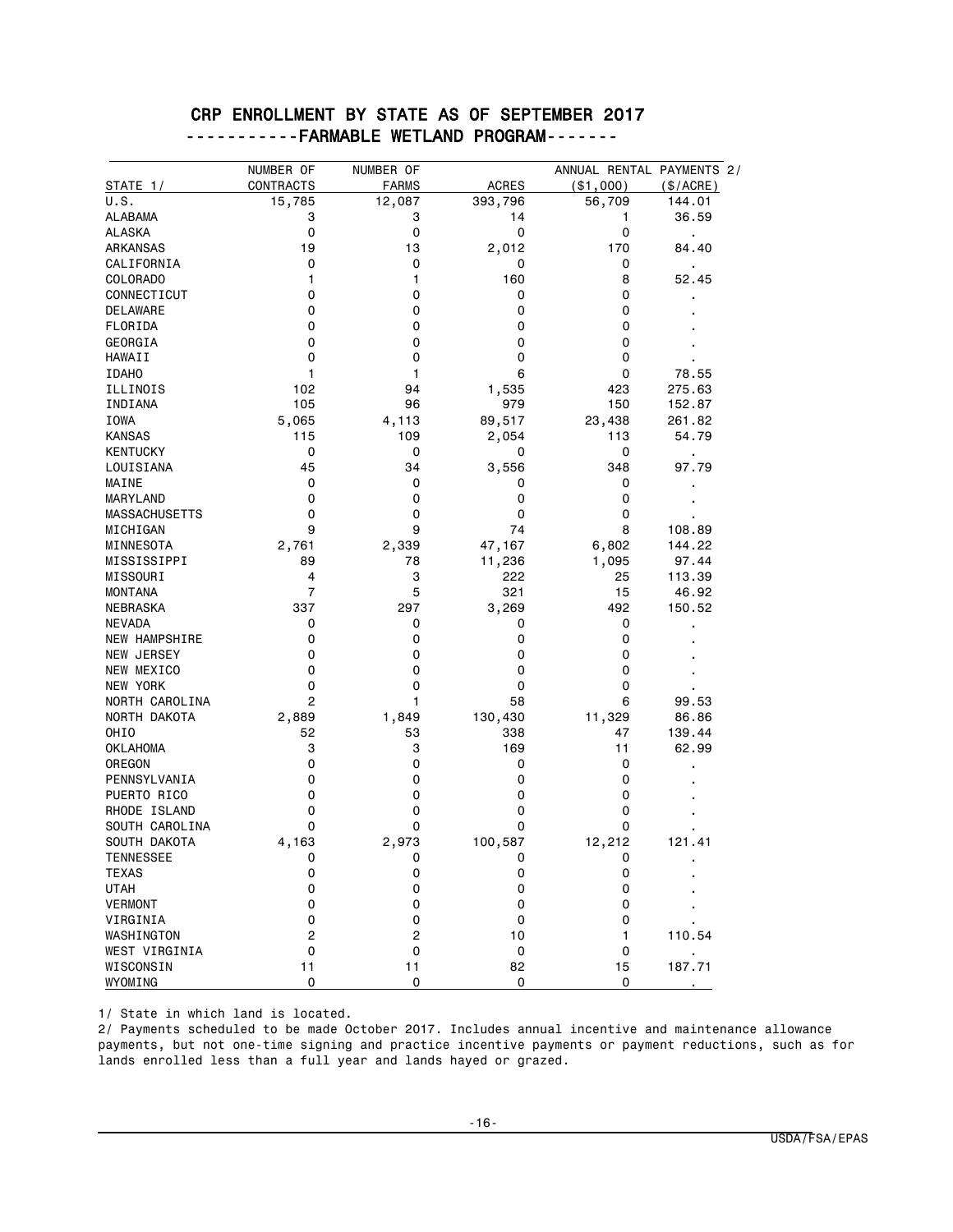#### CRP ENROLLMENT BY STATE AS OF SEPTEMBER 2017 ---------------GRASSLANDS SIGNUP--------

|                      | NUMBER OF      | NUMBER OF      |              | ANNUAL RENTAL PAYMENTS 2/ |                |
|----------------------|----------------|----------------|--------------|---------------------------|----------------|
| STATE 1/             | CONTRACTS      | <b>FARMS</b>   | <b>ACRES</b> | ( \$1,000)                | (\$/ACRE)      |
| U.S.                 | 309            | 196            | 89,052       | 1,544                     | 17.34          |
| ALABAMA              | 0              | 0              | 0            | 0                         |                |
| <b>ALASKA</b>        | 0              | 0              | 0            | 0                         |                |
| ARKANSAS             | 0              | 0              | 0            | 0                         |                |
| CALIFORNIA           | 0              | 0              | 0            | 0                         |                |
| COLORADO             | 27             | 12             | 13,214       | 198                       | 15.00          |
| CONNECTICUT          | 0              | 0              | 0            | 0                         | ٠              |
| DELAWARE             | 0              | 0              | 0            | 0                         |                |
| FLORIDA              | 0              | 0              | 0            | 0                         |                |
| GEORGIA              | 0              | 0              | 0            | 0                         |                |
| <b>HAWAII</b>        | 0              | 0              | 0            | 0                         |                |
| <b>IDAHO</b>         | 0              | 0              | 0            | 0                         |                |
| ILLINOIS             | 0              | 0              | 0            | 0                         |                |
| INDIANA              | 1              | 1              | 17           | 1                         | 37.00          |
| <b>IOWA</b>          | 10             | 8              | 429          | 15                        | 36.09          |
| <b>KANSAS</b>        | 3              | 3              | 1,087        | 18                        | 16.20          |
| <b>KENTUCKY</b>      | 12             | 6              | 504          | 15                        | 29.23          |
|                      | 0              |                |              | 0                         |                |
| LOUISIANA            |                | 0              | 0            |                           | $\blacksquare$ |
| MAINE                | 0              | 0              | 0            | 0                         |                |
| MARYLAND             | 0              | 0              | 0            | 0                         |                |
| <b>MASSACHUSETTS</b> | 0              | 0              | 0            | 0                         |                |
| MICHIGAN             | 0              | 0              | 0            | 0                         |                |
| MINNESOTA            | 1              | 1              | 10           | 0                         | 32.00          |
| MISSISSIPPI          | 0              | 0              | 0            | 0                         | ٠              |
| MISSOURI             | 4              | 4              | 255          | 7                         | 29.33          |
| <b>MONTANA</b>       | $\overline{7}$ | 4              | 6,261        | 94                        | 15.00          |
| NEBRASKA             | 91             | 62             | 25,115       | 437                       | 17.38          |
| <b>NEVADA</b>        | 0              | 0              | 0            | 0                         | ٠              |
| <b>NEW HAMPSHIRE</b> | 0              | 0              | 0            | 0                         |                |
| NEW JERSEY           | 0              | 0              | 0            | 0                         |                |
| NEW MEXICO           | 24             | 17             | 9,715        | 146                       | 15.00          |
| NEW YORK             | 0              | 0              | 0            | 0                         |                |
| NORTH CAROLINA       | 1              | 1              | 67           | $\overline{c}$            | 32.00          |
| NORTH DAKOTA         | 28             | 17             | 10,838       | 193                       | 17.84          |
| OHIO                 | 11             | 8              | 275          | 7                         | 25.01          |
| <b>OKLAHOMA</b>      | 6              | $\overline{c}$ | 1,120        | 17                        | 15.00          |
| OREGON               | 0              | 0              | 0            | 0                         | ł.             |
| PENNSYLVANIA         | 1              | 1              | 53           | 1                         | 17.00          |
| PUERTO RICO          | 0              | 0              | 0            | 0                         |                |
| RHODE ISLAND         | 0              | 0              | 0            | 0                         |                |
| SOUTH CAROLINA       | 0              | 0              | 0            | 0                         |                |
| SOUTH DAKOTA         | 56             | 28             | 14,979       | 316                       | 21.08          |
| <b>TENNESSEE</b>     | 3              | 3              | 326          | 6                         | 16.94          |
| <b>TEXAS</b>         | 18             | 14             | 3,138        | 47                        | 15.00          |
| <b>UTAH</b>          | 0              | 0              | 0            | 0                         |                |
| <b>VERMONT</b>       | $\pmb{0}$      | 0              | 0            | 0                         |                |
| VIRGINIA             | 0              | 0              | 0            | 0                         |                |
| WASHINGTON           | 0              | 0              | 0            | 0                         |                |
| WEST VIRGINIA        | 0              | 0              | 0            | 0                         |                |
| WISCONSIN            | $\overline{c}$ | 2              | 45           | 1                         | 25.77          |
| WYOMING              | 3              | 2              | 1,604        | 24                        | 15.00          |

1/ State in which land is located.

2/ Payments scheduled to be made October 2017.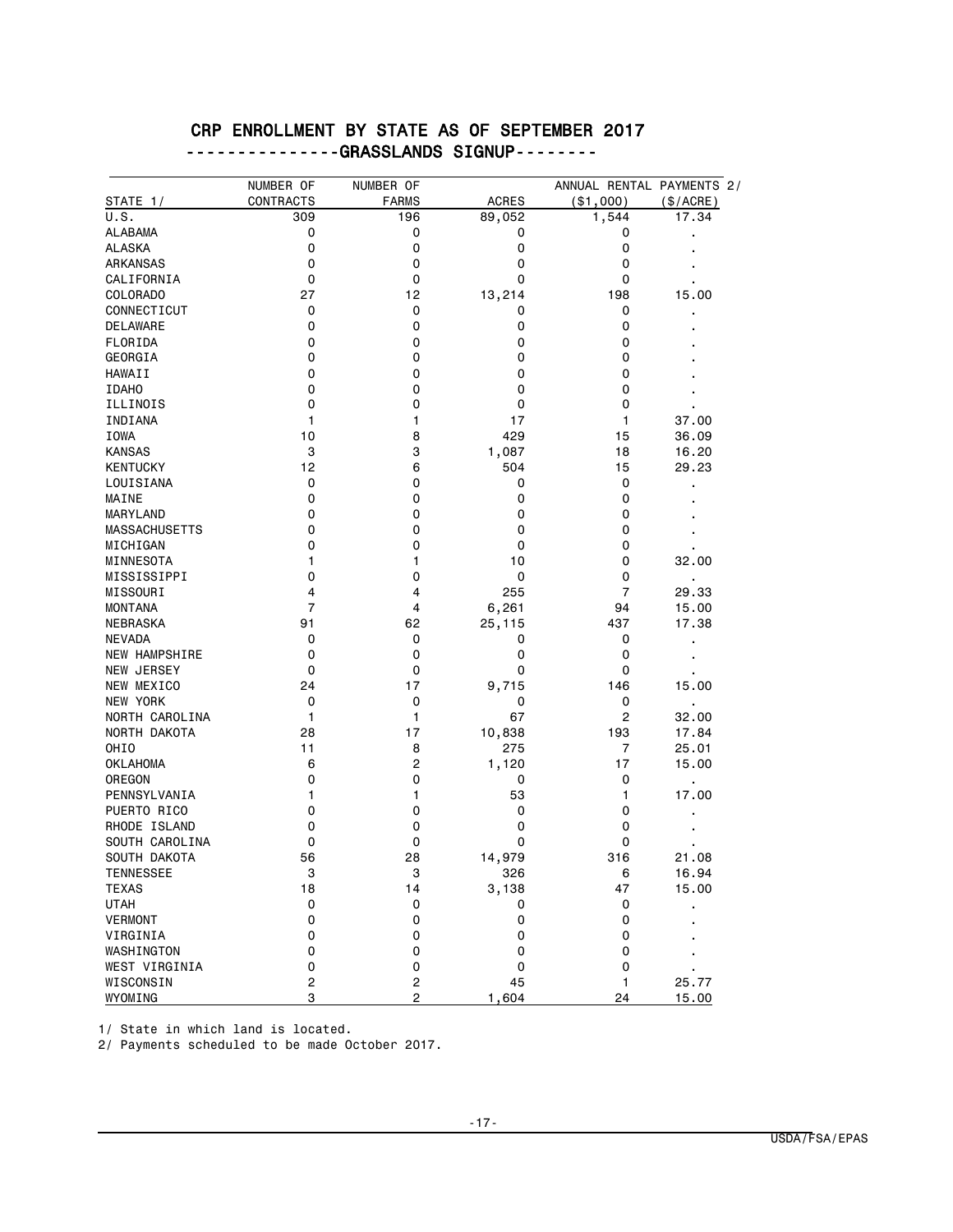## CRP CONTRACT EXPIRATIONS BY YEAR (ACRES) 1/ AS OF SEPTEMBER 2017

| <b>STATE</b>   | 2017    | 2018                | 2019    | 2020    | 2021    | 2022    | 2023                                                      | 2024+   |
|----------------|---------|---------------------|---------|---------|---------|---------|-----------------------------------------------------------|---------|
| ALABAMA        | 31,747  | 15,146              | 4,837   | 48,008  | 44,354  | 48,324  | 21,199                                                    | 31,266  |
| ALASKA         | 14,719  | 0                   | 2,146   | 342     | 33      | 134     | 50                                                        | 0       |
| ARKANSAS       | 16,226  | 26,002              | 14,740  | 26,223  | 21,270  | 19,452  | 19,992                                                    | 102,519 |
| CALIFORNIA     | 33,838  | 129                 | 254     | 11,080  | 8,596   | 16,379  | 3,344                                                     | 1,955   |
| COLORADO       | 28,941  | 46,245              | 30,838  | 635,066 | 298,113 | 463,122 | 160,962                                                   | 179,436 |
| CONNECTICUT    | 20      | 24                  | 3       | 0       | 1       | 0       | 0                                                         | 0       |
| DELAWARE       | 511     | 393                 | 264     | 336     | 321     | 148     | 263                                                       | 2,062   |
| FLORIDA        | 4,920   | 2,470               | 402     | 5,639   | 4,514   | 6,671   | 3,277                                                     | 2,579   |
| GEORGIA        | 14,546  | 22,276              | 3,299   | 20,639  | 26,367  | 54,375  | 18,106                                                    | 85,611  |
| HAWAII         | 0       | 0                   | 0       | 0       | 0       | 0       | 0                                                         | 1,168   |
| <b>IDAHO</b>   | 71,186  | 9,436               | 13,986  | 100,963 | 116,220 | 141,161 | 51,134                                                    | 106,440 |
| ILLINOIS       | 96,547  | 67,199              | 46,721  | 91,809  | 68,552  | 67,844  | 96,427                                                    | 440,852 |
| INDIANA        | 29,369  | 16,770              | 17,624  | 22,729  | 18,750  | 21,203  | 25,382                                                    | 98,906  |
| IOWA           | 214,572 | 157,560             | 134,754 | 206,710 | 90,098  | 119,578 | 112,258                                                   | 974,574 |
| KANSAS         | 137,399 | 106,301             | 50,274  | 502,068 | 368,672 | 297,009 | 132,799                                                   |         |
| KENTUCKY       |         |                     |         |         |         |         |                                                           | 546,496 |
|                | 24,049  | 36,532              | 14,172  | 21,729  | 13,289  | 58,060  | 25,739                                                    | 68,975  |
| LOUISIANA      | 8,561   | 31,365              | 8,149   | 49,309  | 26,591  | 13,163  | 9,982                                                     | 143,802 |
| MAINE          | 2,027   | 123                 | 3       | 1,307   | 1,087   | 1,043   | 2,101                                                     | 56      |
| MARYLAND       | 12,621  | 6,054               | 3,640   | 4,101   | 3,324   | 4,878   | 4,462                                                     | 27,301  |
| MASSACHUSETTS  | 0       | 0                   | 10      | 0       | 0       | 0       | 0                                                         | 0       |
| MICHIGAN       | 17,594  | 10,477              | 7,552   | 17,153  | 9,349   | 10,300  | 13,915                                                    | 49,500  |
| MINNESOTA      | 97,342  | 201,294             | 96,228  | 82,785  | 62,595  | 106,283 | 66,964                                                    | 491,485 |
| MISSISSIPPI    | 122,933 | 56,315              | 29,493  | 89,492  | 78,372  | 100,921 | 40,773                                                    | 208,447 |
| MISSOURI       | 129,617 | 45,624              | 18,967  | 124,417 | 133,057 | 234,503 | 113,381                                                   | 210,267 |
| MONTANA        | 391,463 | 111,346             | 112,437 | 206,852 | 138,141 | 192,927 | 126,958                                                   | 226,369 |
| NEBRASKA       | 63,301  | 47,357              | 30,128  | 177,675 | 96,487  | 81,645  | 51,806                                                    | 431,378 |
| NEVADA         | 0       | 0                   | 0       | 0       | 146     | 0       | 0                                                         | 0       |
| NEW HAMPSHIRE  | 0       | 0                   | 0       | 4       | 0       | 0       | 0                                                         | 0       |
| NEW JERSEY     | 389     | 136                 | 145     | 233     | 170     | 328     | 140                                                       | 698     |
| NEW MEXICO     | 120,648 | 8,362               | 1,738   | 13,489  | 114,272 | 125,750 | 28,030                                                    | 117,222 |
| NEW YORK       | 10,279  | 4,360               | 3,783   | 4,168   | 2,381   | 2,775   | 1,662                                                     | 8,044   |
| NORTH CAROLINA | 8,304   | 8,984               | 4,724   | 13,775  | 9,680   | 8,415   | 4,318                                                     | 9,263   |
| NORTH DAKOTA   | 326,662 | 21,588              | 49,902  | 185,024 | 133,440 | 376,457 | 105,478                                                   | 412,954 |
| OHIO           | 34,866  | 15,668              | 15,449  | 42,644  | 26,765  | 23,746  | 21,058                                                    | 99,684  |
| OKLAHOMA       | 67,770  | 17,889              | 9,021   | 204,985 | 152,836 | 156,276 | 51,298                                                    | 45,524  |
| OREGON         | 79,849  | 12,964              | 10,015  | 84,550  | 85,468  | 83,322  | 57,946                                                    | 109,131 |
| PENNSYLVANIA   | 17,747  | 22,679              | 26,110  | 16,333  | 12,459  | 19,890  | 6,199                                                     | 36,959  |
| PUERTO RICO    | 167     | 560                 | 20      | 0       | 0       | 0       | 60                                                        | 435     |
| RHODE ISLAND   | 0       | 0                   | 0       | 0       | 0       | 0       | 0                                                         | 28      |
| SOUTH CAROLINA | 14,744  | 2,632               | 2,021   | 15,918  | 7,075   | 12,774  | 4,548                                                     | 18,137  |
| SOUTH DAKOTA   | 46,138  | 50,951              | 56,746  | 171,283 | 112,146 | 140,076 | 78,886                                                    | 477,238 |
| TENNESSEE      | 13,102  | 5,375               | 4,610   | 26,338  | 20,965  | 15,779  | 23,645                                                    | 34,610  |
| TEXAS          | 134,323 | 99,420              | 84,686  | 771,021 | 547,398 | 728,774 | 301,587                                                   | 281,059 |
| UTAH           | 3,361   | 34                  | 0       | 102,495 | 27,407  | 24,457  | 6,010                                                     | 1,827   |
| VERMONT        | 207     | 157                 | 155     | 101     | 283     | 324     | 210                                                       | 1,391   |
| VIRGINIA       | 9,408   | 5,491               | 2,126   | 4,140   | 3,980   | 4,918   | 2,987                                                     | 14,211  |
| WASHINGTON     | 10,079  | 161,429             | 45,866  | 196,144 | 95,240  | 215,055 | 195,869                                                   | 297,437 |
| WEST VIRGINIA  | 752     | 671                 | 383     | 764     | 836     | 676     | 300                                                       | 3,954   |
| WISCONSIN      | 43,843  | 27,974              | 8,638   | 29,544  | 18,375  | 17,880  | 19,851                                                    | 94,091  |
| WYOMING        | 1,492   | 2,726               | 2,026   | 87,764  | 32,900  | 42,292  | 8,129                                                     | 19,286  |
|                |         | 2,508,179 1,486,486 |         |         |         |         | 969,082 4,417,150 3,032,374 4,059,088 2,019,489 6,514,625 |         |

1/ Includes general and continuous sign-up acreage. Note: Contracts expire at the end of the fiscal year, September 30.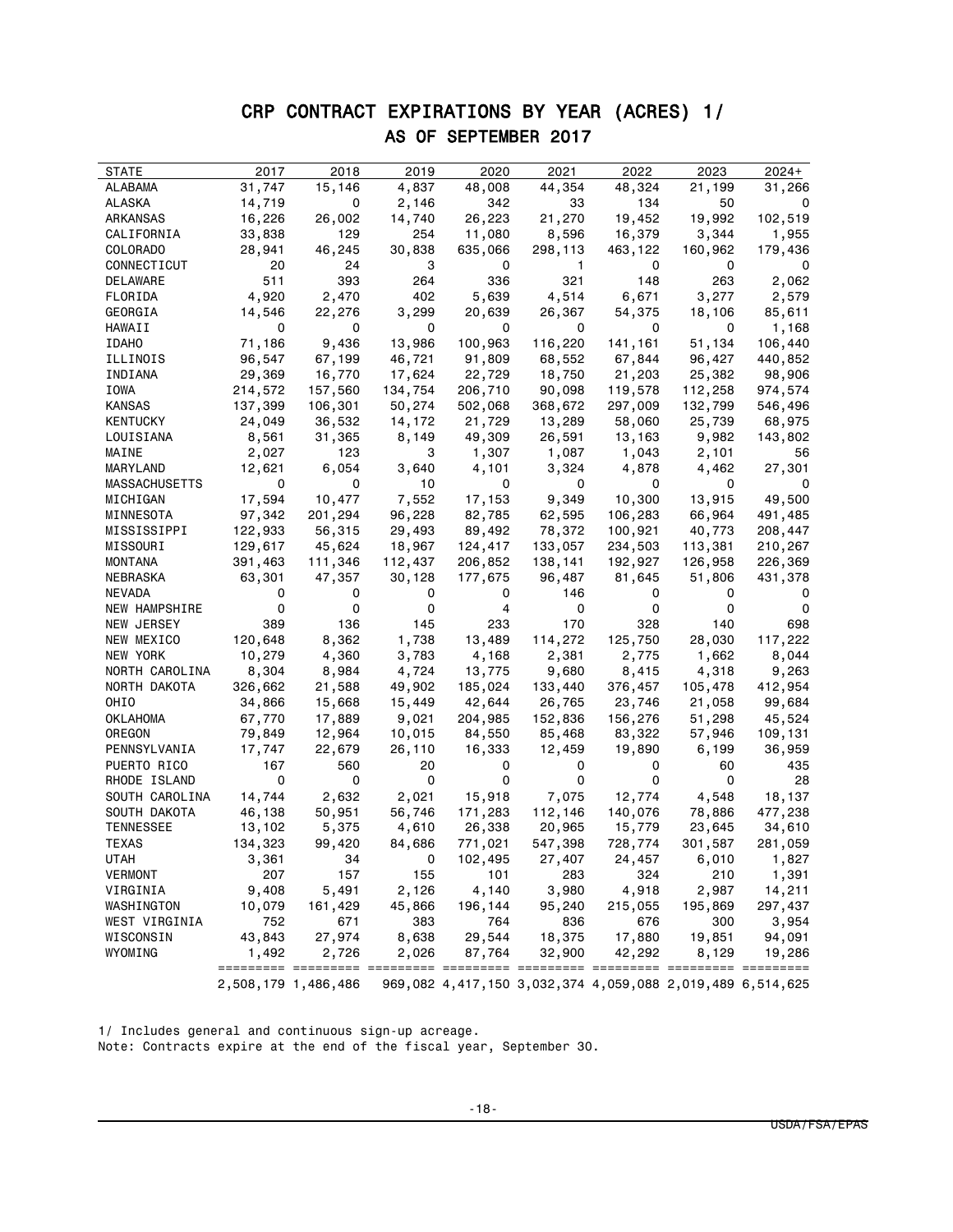|                      | <b>GRASS PLANTINGS</b> |           |                  | TREE PLANTINGS |                  | WILDLIFE    | WILDLIFE       | FIELD         |
|----------------------|------------------------|-----------|------------------|----------------|------------------|-------------|----------------|---------------|
| <b>STATE</b>         | INTROD.                | NATIVE    | <b>SOFTWOODS</b> | LONGLEAF       | <b>HARDWOODS</b> | HABITAT     | CORRIDORS      | WINDBREAKS    |
|                      | (CP1)                  | (CP2)     | (CP3)            | <b>PINE</b>    | (CP3A)           | $(CP4D)$ 2/ | (CP4B)         | (CP5)         |
|                      |                        |           |                  | $(CP3A)$ 1/    |                  |             |                |               |
| <b>ALABAMA</b>       | 13,408                 | 2,855     | 95,356           | 15,588         | 3,763            | 6,612       | 339            | 0             |
| ALASKA               | 2,033                  | 0         | 0                | 0              | 0                | 0           | 0              | 0             |
| ARKANSAS             | 4,349                  | 3,259     | 15,904           | 0              | 24,264           | 1,708       | 53             | 0             |
| CALIFORNIA           | 20,245                 | 185       | 14               | 0              | 50               | 9,833       | 0              | 0             |
| COLORADO             | 70,592                 | 853,526   | 17               | 0              | 0                | 288,158     | 0              | 1,265         |
| CONNECTICUT          | 20                     | 24        | 0                | 0              | 0                | 0           | 0              | 0             |
| DELAWARE             | 15                     | 23        | 0                | 0              | 2,300            | 708         | 0              | 0             |
| FLORIDA              | 249                    | 108       | 13,740           | 2,281          | 74               | 1,079       | 0              | 0             |
| GEORGIA              | 787                    | 80        | 49,028           | 20,740         | 2,047            | 2,545       | 4              | 0             |
| HAWAII               | 0                      | 0         | 0                | 0              | 13               | 0           | 0              | 0             |
| <b>IDAHO</b>         | 204,760                | 39,819    | 5,515            | 0              | 30               | 69,486      | 23             | 130           |
| ILLINOIS             | 175,902                | 43,664    | 1,124            | 0              | 42,356           | 86,340      | 28             | 2,220         |
| INDIANA              | 19,068                 | 13,137    | 320              | 0              | 16,753           | 6,540       | 88             | 1,381         |
| IOWA                 | 245,429                | 134,031   | 554              | 0              | 17,415           | 123,715     | 220            | 6,384         |
| <b>KANSAS</b>        | 12,940                 | 633,698   | 17               | 0              | 398              | 319,828     | 473            | 1,457         |
| KENTUCKY             | 34,868                 | 22,471    | 207              | 0              | 3,758            | 300         | 18             | 1             |
| LOUISIANA            | 1,308                  | 1,141     | 18,252           | 6,755          | 33,598           | 32,563      | 0              | $\Omega$      |
| MAINE                | 2,433                  | 0         | 128              | 0              | 1                | 38          | 0              | 0             |
| MARYLAND             | 7,711                  | 2,202     | 576              | 0              | 344              | 1,554       | 3              | 0             |
| <b>MASSACHUSETTS</b> | 0                      | 0         | 0                | 0              | 0                | 0           | $\Omega$       | $\Omega$      |
| MICHIGAN             | 17,144                 | 10,610    | 3,014            | 0              | 2,695            | 10,664      | 236            | 2,016         |
| MINNESOTA            | 72,070                 | 52,464    | 8,124            | 0              | 17,103           | 159,403     | 147            | 7,055         |
| MISSISSIPPI          | 22,676                 | 2,649     | 199,215          | 14,812         | 36,559           | 4,152       | 77             | 0             |
| MISSOURI             | 453,029                | 154,560   | 499              | 0              | 15,220           | 2,447       | $\overline{c}$ | 57            |
| MONTANA              | 414,498                | 284,225   | 26               | 0              | 5                | 12,152      | 87             | 123           |
| NEBRASKA             | 28,102                 | 262,512   | 155              | 0              | 437              | 38,878      | 13             | 29,106        |
| NEVADA               | 130                    | 0         | 0                | 0              | 0                | 0           | 0              | 0             |
| <b>NEW HAMPSHIRE</b> | 0                      | 0         | 0                | 0              | 0                | 0           | 0              | 0             |
| NEW JERSEY           | 266                    | 124       | 0                | 0              | 48               | 0           | 0              | 6             |
| NEW MEXICO           | 49,448                 | 292,504   | 0                | 0              | 0                | 140         | 0              | 0             |
| NEW YORK             | 5,472                  | 399       | 400              | 0              | 429              | 484         | 0              | $\mathbf{1}$  |
| NORTH CAROLINA       | 1,033                  | 102       | 15,374           | 5,526          | 3,684            | 775         | 1              | 15            |
| NORTH DAKOTA         | 157,581                | 15,298    | 83               | 0              | 363              | 276,454     | 0              | 3,698         |
| OHIO                 | 12,861                 | 47,793    | 1,632            | 0              | 6,319            | 9,627       | 82             | 3,330         |
| OKLAHOMA             | 115,146                | 315,292   | 19               | 0              | 163              | 888         | 0              | 35            |
| OREGON               | 198,757                | 62,885    | 2,047            | 0              | 53               | 8,518       | 1              | 0             |
| PENNSYLVANIA         | 78,140                 | 28,026    | 101              | 0              | 729              | 4,507       | 6              | 0             |
| PUERTO RICO          | 0                      | 0         | 0                | 0              | 16               | 20          | 0              | 0             |
| RHODE ISLAND         | 0                      | 0         | 0                | 0              | 0                | 0           | 0              | 0             |
| SOUTH CAROLINA       | 839                    | 182       | 21,837           | 2,680          | 117              | 1,434       | 0              | 17            |
| SOUTH DAKOTA         | 49,707                 | 68,337    | 7                | 0              | 14               | 37,194      | 0              | 22,415        |
| <b>TENNESSEE</b>     | 32,752                 | 21,463    | 19,530           | 0              | 5,417            | 2,874       | 73             | 0             |
| <b>TEXAS</b>         | 266,436                | 1,690,468 | 1,455            | 0              | 10               | 13,043      | 743            | 29            |
| <b>UTAH</b>          | 66,465                 | 13,929    | 0                | 0              | 0                | 1,805       | 0              | 0             |
| <b>VERMONT</b>       | 7                      | 0         | 0                | 0              | 0                | 0           | 0              | 0             |
| VIRGINIA             | 2,758                  | 1,225     | 6,307            | 0              | 205              | 350         | 6              | 3             |
| WASHINGTON           | 260,471                | 514,411   | 2,090            | 0              | 0                | 112,691     | 48             | 12            |
| WEST VIRGINIA        | 115                    | 0         | 6                | 0              | 16               | 0           | 0              | 0             |
| WISCONSIN            | 53,462                 | 27,096    | 6,850            | 0              | 23,611           | 3,589       | 144            | 106           |
| WYOMING              | 98,003                 | 2,014     | 2                | 0              | 0                | 1,385       | 0              | 109           |
|                      | 3,273,484              | 5,618,789 | 489,525          | 68,382         | 260,376          | 1,654,484   | 2,915          | ===<br>80,972 |

1/ See also CP36 (p. 23).

2/ Seedings that meet multiple seasonal requirements for wildlife of local or regional concern.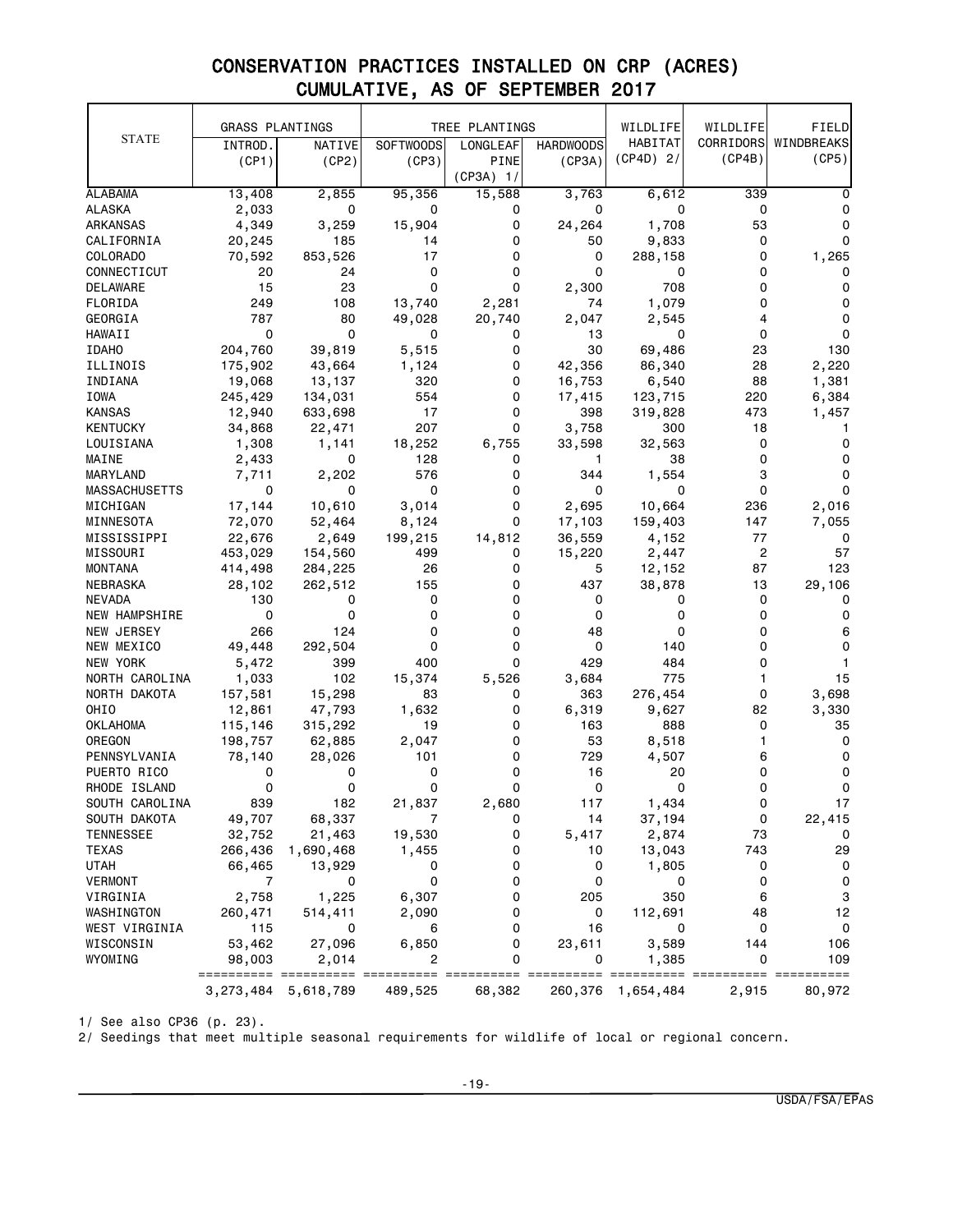|                                | DIVERSIONS      |                                      |                  |                  |                      |                |                |                        |
|--------------------------------|-----------------|--------------------------------------|------------------|------------------|----------------------|----------------|----------------|------------------------|
| <b>STATE</b>                   | & EROSION       |                                      | <b>SHALLOW</b>   |                  |                      |                | CONTOUR        |                        |
|                                | CONTROL         | <b>GRASS</b>                         | <b>WATER FOR</b> | EXISTING         | EXISTING             | WILDLIFE       | GRASS          | SHELTER-               |
|                                | STRUCT.         | WATERWAYS                            | WILDLIFE         | <b>GRASS</b>     | <b>TREES</b>         | FOOD PLOTS     | <b>STRIPS</b>  | <b>BELTS</b>           |
|                                | (CP6&CP7)       | (CP8)                                | (CP9)            | (CP10)           | (CP11)               | (CP12)         | (CP15)         | (CP16)                 |
| <b>ALABAMA</b>                 | 0               | 1                                    | 107              | 20, 128          | 34,116               | 886            | 11             | 0                      |
| ALASKA                         | 0               | 0                                    | 0                | 14,919           | 0                    | 0              | 0              | 0                      |
| <b>ARKANSAS</b>                | 0               | 5                                    | 518              | 3,881            | 9,020                | 238            | 0              | 0                      |
| CALIFORNIA                     | 0               | $\mathbf 0$                          | 5                | 40,918           | 0                    | 4              | 0              | 0                      |
| COLORADO                       | 0               | 503                                  | 18               | 477,065          | 33                   | 121            | 12             | 2,958                  |
| CONNECTICUT                    | 0               | 0                                    | 0                | 4                | 0                    | 0              | 0              | 0                      |
| DELAWARE                       | 0               | 6                                    | 207              | 25               | 0                    | 8              | 0              | 0                      |
| FLORIDA                        | 0               | 0                                    | 0                | 54               | 9,730                | 19             | 0              | 0                      |
| GEORGIA                        | 0               | 23                                   | 23               | 1,007            | 19,161               | 305            | 0              | 0                      |
| HAWAII                         | 0               | 0                                    | 0                | 0                | 0                    | 0              | 0              | 0                      |
| <b>IDAHO</b>                   | 0               | $\mathbf 0$                          | 23               | 109,149          | 912                  | 77             | 25             | 21                     |
| ILLINOIS                       | 19              | 31,869                               | 4,198            | 66,543           | 6,384                | 3,862          | 903            | 142                    |
| INDIANA                        | 0               | 18,737                               | 924              | 16,571           | 3,138                | 336            | 20             | 20                     |
| IOWA                           | 5               | 36,322                               | 10,249           | 172,199          | 3,561                | 4,220          | 12,132         | 2,039                  |
| <b>KANSAS</b>                  | 0               | 7,839                                | 917              | 187,291          | 137                  | 3,108          | 3,135          | 642                    |
| <b>KENTUCKY</b>                | 0               | 4,704                                | 1,782            | 7,951            | 494                  | 446            | 30             | 0                      |
| LOUISIANA                      | 0               | 2                                    | 463              | 1,220            | 9,706                | 569            | 0              | 0                      |
| MAINE                          | 0               | 61                                   | 0                | 2,559            | 274                  | 0              | 1              | 0                      |
| MARYLAND                       | 0               | 242                                  | 1,048            | 1,548            | 260                  | 49             | 1              | 0                      |
| <b>MASSACHUSETTS</b>           | $\mathbf 0$     | 0                                    | 0                | 0                | 0                    | 0              | 0              | 0                      |
| MICHIGAN                       | 50              | 505                                  | 1,371            | 10,616           | 1,913                | 669            | 1              | 42                     |
|                                | 70              |                                      | 209              |                  |                      |                |                |                        |
| MINNESOTA<br>MISSISSIPPI       | 0               | 3,340<br>55                          | 497              | 57,896           | 7,490<br>125,165     | 3,518          | 756<br>44      | 3,433<br>0             |
| MISSOURI                       | 4               |                                      |                  | 28,212           |                      | 2,126          |                |                        |
|                                | 0               | 1,933                                | 1,732            | 109,696          | 1,890                | 2,861          | 838            | 55                     |
| MONTANA                        | 0               | 83                                   | 11               | 405,811          | 432                  | 689            | 0              | 147                    |
| NEBRASKA                       |                 | 1,195                                | 155              | 86,496           | 486                  | 519            | 299            | 1,590                  |
| <b>NEVADA</b><br>NEW HAMPSHIRE | 0<br>0          | 0<br>0                               | 0<br>0           | 0<br>0           | 0<br>0               | 0<br>0         | 0<br>0         | 0<br>0                 |
|                                |                 |                                      |                  |                  |                      |                |                |                        |
| NEW JERSEY                     | 0               | 166                                  | 0                | 14               | 0                    | $\overline{c}$ | 1              | 0                      |
| NEW MEXICO                     | 0               | 0                                    | 0                | 88,441           | 0                    | 0              | 0              | 0                      |
| NEW YORK                       | 0               | 43                                   | 3                | 12,273           | 651                  | 45             | 3              | 0                      |
| NORTH CAROLINA                 | 0               | 241                                  | 225              | 907              | 8,871                | 13             | 0              | 5                      |
| NORTH DAKOTA                   | 0               | 78                                   | 1                | 304,702          | 295                  | 2,003          | 1              | 3,988                  |
| OHIO                           | 0               | 11,312                               | 507              | 21,803           | 2,017                | 331            | 16             | 76                     |
| OKLAHOMA                       | 0               | 157                                  | 70               | 215,644          | 134                  | 740            | 0              | 0                      |
| OREGON                         | 0               | 27                                   | 0                | 117,837          | 490                  | 98             | 0              | 0                      |
| PENNSYLVANIA                   | 0               | 282                                  | 33               | 11,508           | 261                  | 1,008          | 50             | 0                      |
| PUERTO RICO                    | 0               | 0                                    | 0                | 188              | 117                  | 0              | 60             | 0                      |
| RHODE ISLAND                   | 0               | 0                                    | 0                | 0                | 0                    | 0              | 0              | 0                      |
| SOUTH CAROLINA                 | 0               | 16                                   | 34               | 1,389            | 19,678               | 188            | 0              | 0                      |
| SOUTH DAKOTA                   | 0               | 1,368                                | 41               | 78,055           | 75                   | 2,291          | 36             | 11,654                 |
| <b>TENNESSEE</b>               | 0               | 171                                  | 61               | 16,444           | 6,628                | 277            | 17             | 0                      |
| <b>TEXAS</b>                   | 0               | 1,381                                | 83               | 705,589          | 2,551                | 2,510          | 104            | 5                      |
| <b>UTAH</b>                    | 0               | 6                                    | 0                | 81,869           | 0                    | 8              | 40             | 0                      |
| <b>VERMONT</b>                 | 0               | 15                                   | 0                | 45               | 0                    | 0              | 0              | 0                      |
| VIRGINIA                       | 0               | 87                                   | 57               | 2,405            | 4,089                | 30             | $\overline{c}$ | 0                      |
| WASHINGTON                     | 0               | 370                                  | 51               | 101,555          | 720                  | 533            | 42,624         | 8                      |
| WEST VIRGINIA                  | 0               | 0                                    | 0                | 125              | 0                    | 0              | 0              | 0                      |
| WISCONSIN                      | 1               | 1,421                                | 1,776            | 37,455           | 7,410                | 1,076          | 469            | 14                     |
| WYOMING                        | 0<br>========== | 0<br>====<br>$=$ $=$ $=$ $=$ $=$ $=$ | 0                | 72,189           | 12<br>===<br>======= | 14             | 0              | 36<br>======<br>$====$ |
|                                | 148             | 124,570                              |                  | 27,399 3,692,197 | 288,302              | 35,797         | 61,631         | 26,874                 |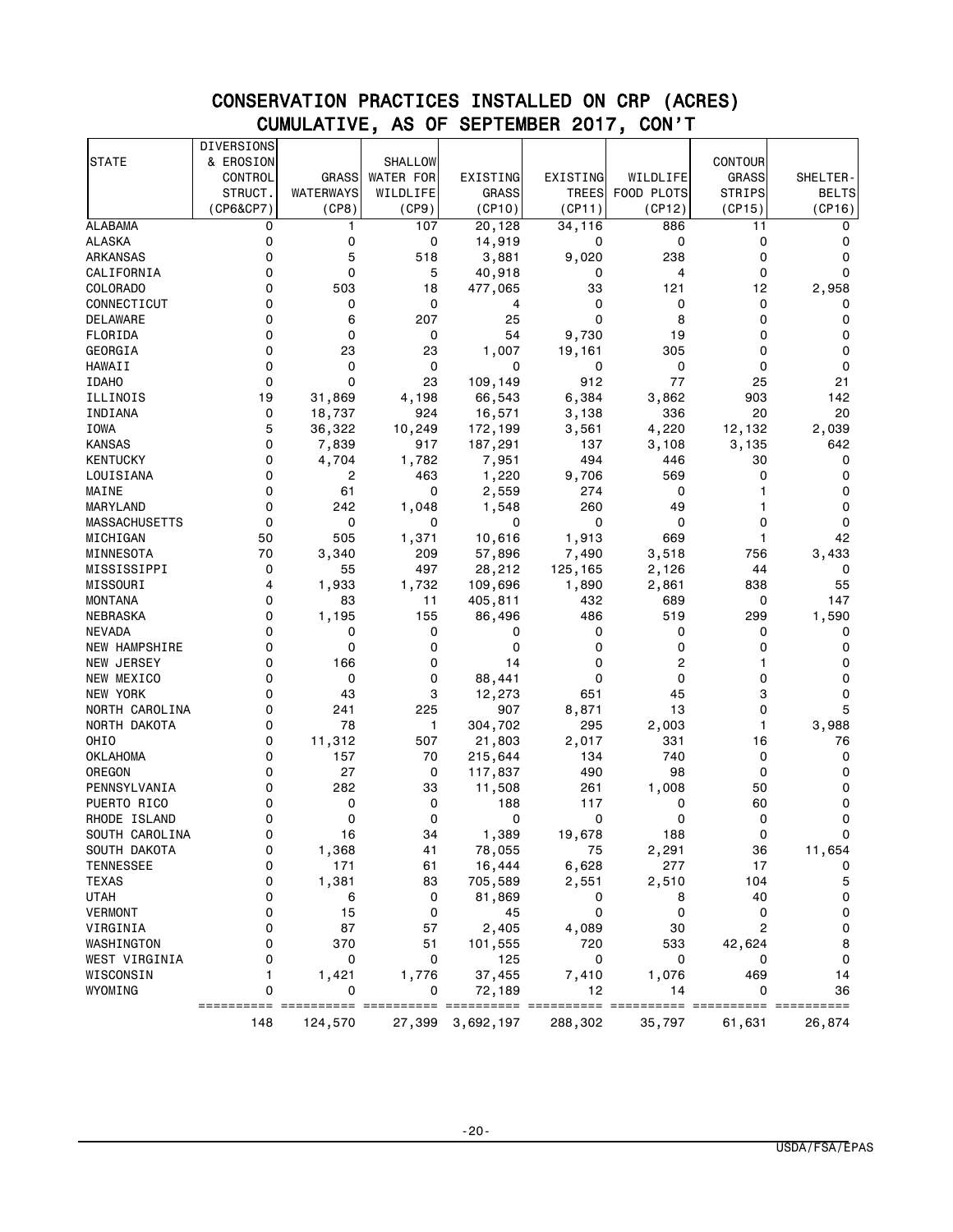|                      |                    |            |               |                | WETLAND RESTORATION |                       |              |               |
|----------------------|--------------------|------------|---------------|----------------|---------------------|-----------------------|--------------|---------------|
| <b>STATE</b>         |                    | SALINITY   |               | RIPARIAN       | (CP23) 2/           | FLOODPLAIN            | NON-         | <b>CROSS</b>  |
|                      | LIVING             | REDUCING   | FILTER-       | <b>BUFFERS</b> |                     | (CP23) 3/             | FLOODPLAIN   | WIND TRAP     |
|                      | <b>SNOW FENCES</b> | VEGETATION | <b>STRIPS</b> | 1/             |                     |                       | $(CP23A)$ 3/ | <b>STRIPS</b> |
|                      | (CP17)             | (CP18)     | (CP21)        | (CP22)         |                     |                       |              | (CP24)        |
| <b>ALASKA</b>        | 0                  | 0          | 0             | 50             | 0                   | 0                     | 0            | 0             |
| <b>ARKANSAS</b>      | 0                  | 0          | 5,013         | 60,012         | 22                  | 36,578                | 20,582       | 0             |
| CALIFORNIA           | 0                  | 0          | 0             | 689            | 572                 | 0                     | 0            | 0             |
| COLORADO             | 23                 | 7          | 60            | 429            | 26                  | 0                     | 1,295        | 0             |
| CONNECTICUT          | 0                  | 0          | 0             | 1              | 0                   | 0                     | 0            | 0             |
| DELAWARE             | 0                  | 0          | 466           | 57             | 19                  | 113                   | 74           | 0             |
| FLORIDA              | 0                  | 0          | 0             | 64             | 0                   | 0                     | $\mathbf 0$  | 0             |
| GEORGIA              | 0                  | 0          | 361           | 990            | 380                 | 37                    | 0            | 0             |
| HAWAII               | 0                  | 0          | 0             | 1,155          | 0                   | 0                     | 0            | 0             |
|                      |                    | 0          |               |                | 0                   |                       | 25           | 0             |
| <b>IDAHO</b>         | 62                 |            | 673           | 3,218          |                     | 375                   |              |               |
| ILLINOIS             | 49                 | 4          | 106,412       | 98,450         | 1,511               | 31,442                | 8,423        | 0             |
| INDIANA              | 0                  | 0          | 46,537        | 5,156          | 943                 | 2,825                 | 5,975        | 0             |
| <b>IOWA</b>          | 689                | 0          | 191,487       | 45,936         | 2,413               | 120,171               | 9,929        | 0             |
| <b>KANSAS</b>        | 55                 | 875        | 22,777        | 2,783          | 399                 | 3,950                 | 4,859        | 52            |
| <b>KENTUCKY</b>      | 0                  | 0          | 18,584        | 20,798         | 0                   | 127                   | 137          | 0             |
| LOUISIANA            | 0                  | 0          | 320           | 4,727          | 101                 | 66,416                | 54,004       | 0             |
| MAINE                | 0                  | 0          | 57            | 41             | 0                   | 0                     | 0            | 0             |
| MARYLAND             | 0                  | 0          | 26,664        | 11,555         | 395                 | 1,713                 | 129          | 0             |
| <b>MASSACHUSETTS</b> | 0                  | 0          | 10            | 0              | 0                   | 0                     | 0            | 0             |
| MICHIGAN             | 11                 | 0          | 28,815        | 1,876          | 2,759               | 4,296                 | 12,386       | 0             |
| MINNESOTA            | 3,247              | 4,359      | 111,533       | 29,550         | 48,325              | 35,468                | 217,465      | 0             |
| MISSISSIPPI          | 0                  | 0          | 5,008         | 165,184        | 0                   | 12,438                | 1,331        | 0             |
| MISSOURI             | 0                  | 0          | 27,394        | 25,574         | 88                  | 17,308                | 1,433        | 0             |
| <b>MONTANA</b>       | 32                 | 95,190     | 176           | 2,446          | 510                 | 655                   | 379          | 0             |
| NEBRASKA             | 92                 | 538        | 15,319        | 1,775          | 316                 | 7,363                 | 4,113        | 0             |
| <b>NEVADA</b>        | 0                  | 0          | 0             | 0              | 0                   | 0                     | 0            | 0             |
| <b>NEW HAMPSHIRE</b> | 0                  | 0          | 0             | 4              | 0                   | 0                     | 0            | 0             |
| NEW JERSEY           | 0                  | 0          | 348           | 266            | 0                   | 0                     | 0            | 0             |
| NEW MEXICO           | 0                  | 0          | 0             | 3,317          | 0                   | 0                     | 0            | 0             |
| NEW YORK             | 0                  | 0          | 380           | 8,822          | 2                   | 55                    |              | 0             |
| NORTH CAROLINA       | 0                  | 0          | 1,271         | 14,315         | 25                  | 1,092                 | 0            | 0             |
| NORTH DAKOTA         | 545                | 101,759    | 7,596         | 325            | 132,139             | 4,796                 | 52,131       | 0             |
| OHIO                 | 0                  | 0          | 69,712        | 6,708          | 1,105               | 4,783                 | 6,274        | 0             |
| OKLAHOMA             | 0                  | 1,909      | 514           | 1,377          | 78                  | 293                   | 1,453        | 0             |
| OREGON               | 0                  | 0          | 1,475         | 34,797         | 0                   | 117                   | 115          | 0             |
| PENNSYLVANIA         | 0                  | 0          | 840           | 22,649         | 76                  | 700                   | 0            | 0             |
| PUERTO RICO          | 0                  | 0          | 0             | 297            | 0                   | 0                     | 0            | 0             |
|                      | 0                  | 0          | 0             | 28             | 0                   | $\mathbf 0$           | 0            | 0             |
| RHODE ISLAND         |                    |            |               |                | 0                   |                       |              | 0             |
| SOUTH CAROLINA       | 0                  | 0          | 1,245         | 10,295         |                     | 172                   | 0            |               |
| SOUTH DAKOTA         | 610                | 15,671     | 9,425         | 4,973          | 25,530              | 38,443                | 112,056      | 0             |
| <b>TENNESSEE</b>     | 0                  | 0          | 5,409         | 5,868          | 43                  | 632                   | 0            | 0             |
| <b>TEXAS</b>         | 0                  | 436        | 911           | 23,355         | 5,425               | 968                   | 2,413        | 8             |
| <b>UTAH</b>          | 0                  | 0          | 0             | 60             | 0                   | 0                     | 0            | 0             |
| <b>VERMONT</b>       | 0                  | 0          | 185           | 2,467          | 0                   | 0                     | 0            | 0             |
| VIRGINIA             | 0                  | 0          | 3,451         | 20,731         | 23                  | 96                    | 0            | 0             |
| WASHINGTON           | 0                  | 24         | 33,508        | 20,788         | 15                  | 42                    | 5            | 0             |
| WEST VIRGINIA        | 0                  | 0          | 614           | 5,482          | 0                   | 0                     | 0            | 0             |
| WISCONSIN            | 27                 | 0          | 19,914        | 11,323         | 1,659               | 2,495                 | 1,099        | 0             |
| WYOMING              | 1                  | 0          | 0             | 3,712          | 0                   | 0                     | 0            | 0             |
|                      | ==========         |            |               |                |                     | $=$ = = = = = = = = = |              |               |
|                      | 5,443              | 220,773    | 764,788       | 713,423        | 224,899             | 395,962               | 518,088      | 60            |

1/ Includes cropland and marginal pasture.

2/ Acres enrolled under general sign-up and CREP through 2003.

3/ Acres enrolled under continuous CREP and non-CREP sign-up after 2003.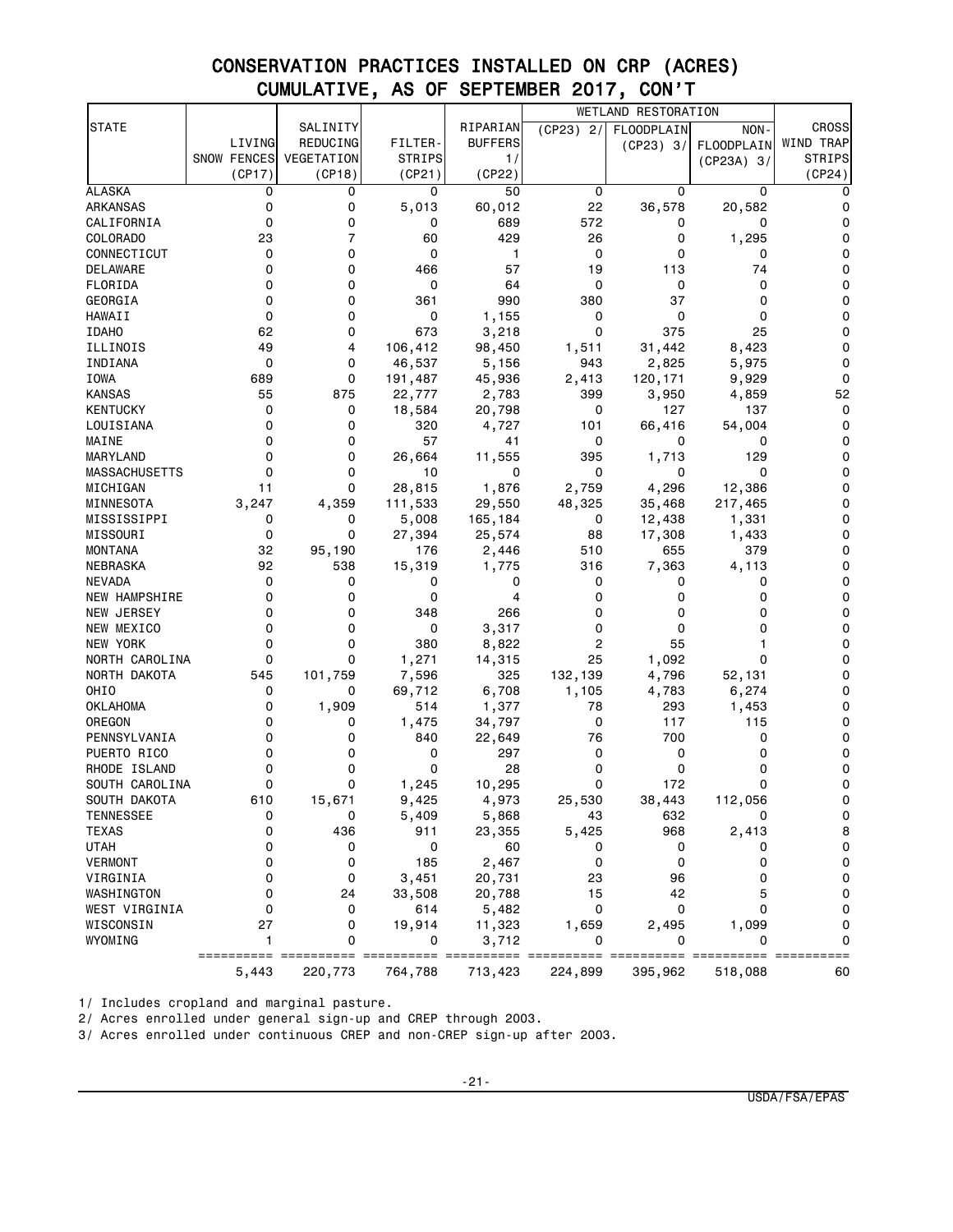|                        | RARE AND    | FARMABLE WETLAND |               | MARGINAL PASTURE |                |                   |                 | <b>UPLAND</b>  |
|------------------------|-------------|------------------|---------------|------------------|----------------|-------------------|-----------------|----------------|
|                        | DECLINING   | PROGRAM 1/       |               |                  | <b>BUFFERS</b> | <b>BOTTOMLAND</b> | EXPIRED         | <b>BIRD</b>    |
|                        | HABITAT     | WETLAND          | <b>BUFFER</b> | WILDLIFE         | WETLAND        | <b>HARDWOOD</b>   | <b>HARDWOOD</b> | HABITAT        |
| <b>STATE</b>           | (CP25)      |                  | (CP28)        | (CP29)           | (CP30)         | <b>TREES</b>      | <b>TREES</b>    | <b>BUFFERS</b> |
|                        |             | (CP27)           |               |                  |                | (CP31)            | (CP32)          | (CP33)         |
| <b>ALABAMA</b>         | 405         | 0                | 0             | 301              | 0              | 1,219             | 0               | 784            |
| <b>ALASKA</b>          | 0           | 0                | 0             | 0                | 422            | 0                 | $\mathbf 0$     | 0              |
| <b>ARKANSAS</b>        | $\mathbf 0$ | 0                | 0             | 493              | 2,492          | 18,694            | $\Omega$        | 4,002          |
| CALIFORNIA             | 0           | 0                | 0             | 0                | 0              | 0                 | 0               | 0              |
| COLORADO               | 2,205       | 34               | 127           | 63               | 32             | 0                 | $\mathbf 0$     | 1,222          |
| CONNECTICUT            | 0           | 0                | 0             | 0                | 0              | 0                 | $\Omega$        | 0              |
| <b>DELAWARE</b>        | 0           | 0                | 0             | 0                | 0              | 0                 | 0               | 0              |
| FLORIDA                | 0           | 0                | 0             | 0                | 0              | 0                 | $\mathbf 0$     | 0              |
| <b>GEORGIA</b>         | 0           | 0                | 0             | 28               | 0              | 19                | $\mathbf 0$     | 856            |
| HAWAII                 | $\mathbf 0$ | 0                | 0             | 0                | 0              | 0                 | 0               | 0              |
| <b>IDAHO</b>           | 79          | 4                | 2             | 191              | 178            | $\mathbf 0$       | $\mathbf 0$     | 0              |
| ILLINOIS               | 559         | 595              | 908           | 266              | 33             | 5,729             | $\mathbf 0$     | 63,671         |
| INDIANA                | 1,996       | 340              | 620           | 62               | 49             | 7,676             | 0               | 10,402         |
| <b>IOWA</b>            | 157,954     | 26,014           | 63,131        | 9,515            | 2,193          | 3,910             | $\mathbf 0$     | 25,146         |
| <b>KANSAS</b>          | 681,258     | 714              | 1,333         | 4                | 0              | 237               | $\mathbf 0$     | 28,339         |
| <b>KENTUCKY</b>        | 37,762      | 0                | 0             | 71,100           | 0              | 596               | $\mathbf 0$     | 5,689          |
| LOUISIANA              | 0           | 447              | 0             | 0                | 176            | 51,403            | 0               | 292            |
| MAINE                  | 0           | 0                | 0             | 5                | 11             | 0                 | $\mathbf 0$     | 0              |
| MARYLAND               | 468         | 0                | 0             | 1,016            | 160            | 0                 | $\mathbf 0$     | 571            |
| <b>MASSACHUSETTS</b>   | 0           | 0                | 0             | 0                | 0              | 0                 | 0               | 0              |
| MICHIGAN               | 62          | 24               | 50            | 4                | 306            | 11                | $\mathbf 0$     | 685            |
| MINNESOTA              | 128,040     | 14,627           | 31,540        | 835              | 7,675          | 867               | $\mathbf 0$     | 505            |
| MISSISSIPPI            | 0           | 40               | 157           | 29               | 24             | 56,780            | $\mathbf 0$     | 1,665          |
| MISSOURI               | 44,878      | 0                | 0             | 1,223            | 1,735          | 2,056             | 0               | 27,383         |
| <b>MONTANA</b>         | 82,671      | 172              | 149           | 98               | 0              | 0                 | $\mathbf 0$     | 404            |
| NEBRASKA               | 168,097     | 1,320            | 1,949         | 1,192            | 297            | 9                 | 0               | 8,125          |
| <b>NEVADA</b>          | 0           | 0                | 0             | 0                | 0              | 0                 | 0               | 0              |
| <b>NEW HAMPSHIRE</b>   | 0           | 0                | 0             | 0                | 0              | 0                 | 0               | 0              |
| NEW JERSEY             | 0           | 0                | 0             | 0                | 0              | 0                 | 0               | 0              |
| NEW MEXICO             | 0           | 0                | 0             | 0                | 0              | 0                 | 0               | 0              |
| NEW YORK               | 0           | 0                | 0             | 2,137            | 1,168          | $\overline{c}$    | 0               | 0              |
| NORTH CAROLINA         | 0           | 0                | 0             | 39               | 0              | 54                | 0               | 4,692          |
| NORTH DAKOTA           | 10,770      | 25,786           | 59,186        | 35               | 0              | 0                 | 0               | 0              |
| OHIO                   | 4,135       | 80               | 192           | 3,015            | 137            | 98                | 0               | 12,878         |
| <b>OKLAHOMA</b>        | 20,299      | 47               | 122           | 6                | 9              | 440               | 0               | 754            |
| OREGON                 | 42,436      | 0                | 0             | 13,812           | 461            | 0                 | 0               | 0              |
| PENNSYLVANIA           | 0           | 0                | 0             | 1,203            | 466            | 0                 | 0               | 207            |
| PUERTO RICO            | 0           | 0                | 0             | 544              | 0              | 0                 | 0               | 0              |
| RHODE ISLAND           | 0           | 0                | 0             | 0                | 0              | 0                 | 0               | 0              |
| SOUTH CAROLINA         | 0           | 0                | 0             | 40               | 72             | 5                 | 0               | 2,413          |
| SOUTH DAKOTA           | 14,137      | 28,064           | 59,642        | 5,049            | 24,106         | 0                 | 0               | 1,405          |
| <b>TENNESSEE</b>       | 0<br>0      | 0<br>0           | 0<br>0        | 75               | 0              | 2,937             | 0<br>0          | 3,668          |
| <b>TEXAS</b>           |             |                  |               | 1,970            | 2              | 381               |                 | 26,999         |
| <b>UTAH</b>            | 0<br>0      | 0<br>0           | 0<br>0        | 0<br>0           | 0<br>1         | 0<br>0            | 0               | 0              |
| <b>VERMONT</b>         | 0           | 0                |               |                  |                | 0                 | 0               | 0              |
| VIRGINIA<br>WASHINGTON |             | 2                | 0             | 760<br>931       | 20<br>426      | 0                 | 0<br>0          | 1,155          |
| WEST VIRGINIA          | 1,162<br>0  | 0                | 8<br>0        | 0                | 0              | 0                 | 0               | 1,501<br>0     |
| WISCONSIN              | 13,523      | 32               | 50            | 1,228            | 27             | 0                 | 1               | 239            |
| WYOMING                | 0           | 0                | 0             | 1,653            | 0              | 0                 | 0               | 0              |
|                        |             |                  |               |                  |                |                   |                 |                |
|                        | 1,412,895   | 98,342           | 219,166       | 118,923          | 42,680         | 153,125           | 1               | 235,652        |

1/ For more FWP see page 23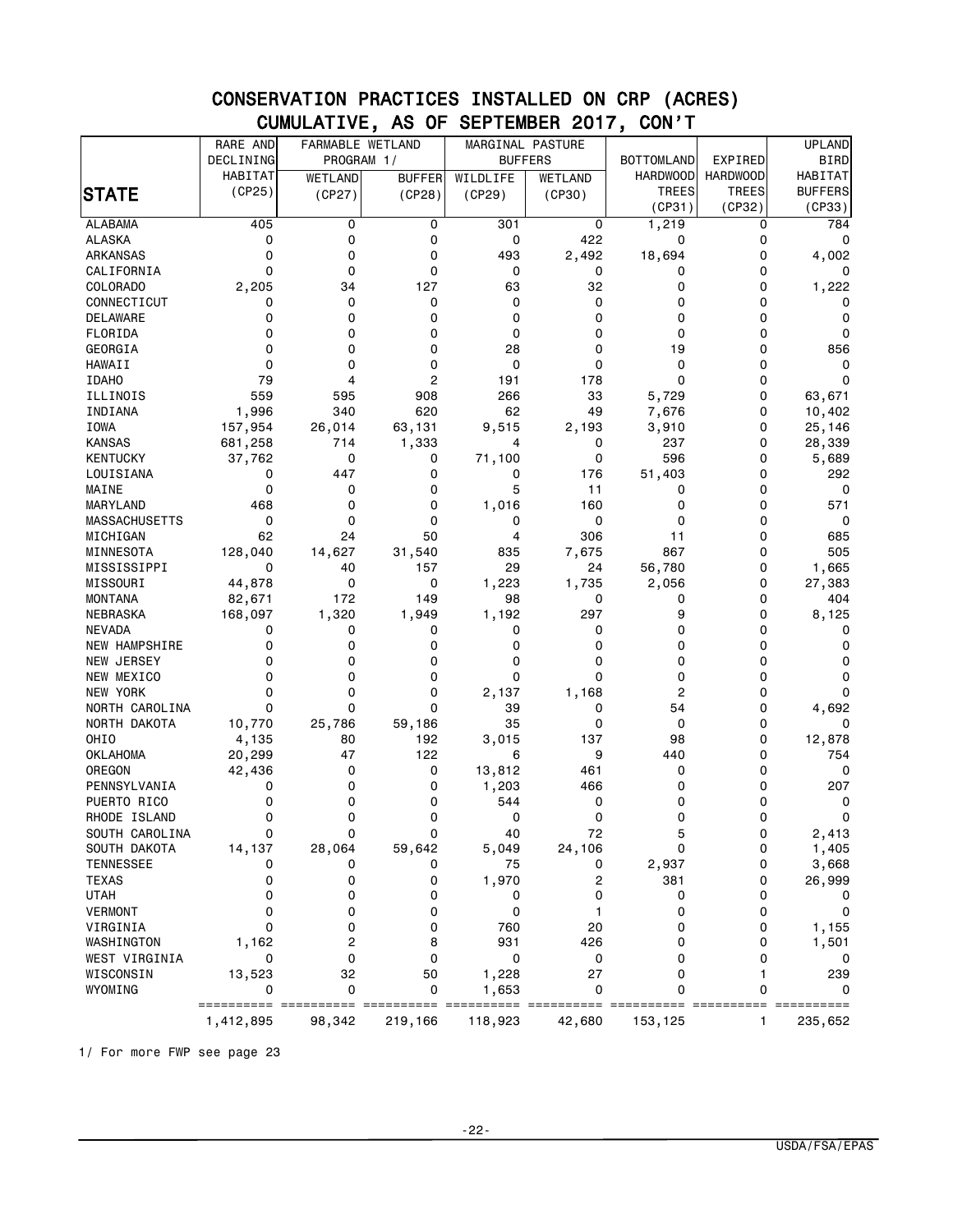|                      |             |              | <b>STATE</b>       |                  |                          |                |                       |
|----------------------|-------------|--------------|--------------------|------------------|--------------------------|----------------|-----------------------|
| <b>STATE</b>         | LONGLEAF    | DUCK NESTING | ACRES FOR          |                  | FARMABLE WETLAND PROGRAM |                | POLLINATOR            |
|                      | PINE        | HABITAT      | WILDLIFE           | <b>CONSTRUC-</b> | <b>AQUACUL - TURE</b>    | <b>FLOODED</b> | HABITAT $2/$          |
|                      | (CP36)      | (CP37)       | <b>ENHANCEMENT</b> | TED              | <b>WETLANDS</b>          | PRAIRIE        | (CP42)                |
|                      |             |              | (CP38)             | <b>WETLANDS</b>  | (CP40)                   | WETLANDS       |                       |
|                      |             |              |                    | $(CP39)$ 1/      |                          | (CP41)<br>1/   |                       |
| <b>ALABAMA</b>       | 14,486      | 0            | 2,283              | 0                | 14                       | 0              | 21                    |
| <b>ALASKA</b>        | 0           | 0            | 0                  | 0                | 0                        | 0              | 0                     |
| ARKANSAS             | 0           | 0            | 17,138             | 130              | 1,883                    | 0              | 32                    |
| CALIFORNIA           | 0           | 0            | 0                  | 0                | 0                        | 0              | 1,821                 |
| <b>COLORADO</b>      | 0           | 0            | 45,446             | 0                | 0                        | 0              | 19,574                |
| CONNECTICUT          | 0           | 0            | 0                  | 0                | 0                        | 0              | 0                     |
| <b>DELAWARE</b>      | $\mathbf 0$ | 0            | 0                  | 0                | 0                        | 0              | $\overline{c}$        |
| FLORIDA              | 2,434       | 0            | 9                  | 0                | 0                        | 0              | 0                     |
| GEORGIA              | 127,310     | 0            | 12,783             | 0                | 0                        | 0              | 23                    |
| <b>HAWAII</b>        | 0           | 0            | 0                  | 0                | 0                        | 0              | $\mathbf 0$           |
| <b>IDAHO</b>         | 0           | 0            | 119,366            | 0                | 0                        | 0              | 7,450                 |
| ILLINOIS             | 0           | 0            | 23,854             | 30               | 0                        | 2              | 87,954                |
| INDIANA              | 0           | 0            | 47,536             | 19               | 0                        | 0              | 4,113                 |
| IOWA                 | 0           | 2,443        | 181,031            | 247              | 0                        | 125            | 175,349               |
| <b>KANSAS</b>        | 0           | 0            | 146,406            | 7                | 0                        | 0              | 4,589                 |
| <b>KENTUCKY</b>      | 0           | 0            | 12,387             | 0                | 0                        | 0              | 4,138                 |
| LOUISIANA            | 59          | 0            | 477                | 5                | 3,104                    | 0              | 23                    |
| MAINE                | 0           | 0            | 2,135              | 0                | 0                        | 0              | 0                     |
| <b>MARYLAND</b>      | 0           | 0            | 0                  | 0                | 0                        | 0              | 28                    |
| <b>MASSACHUSETTS</b> | 0           | 0            | 0                  | 0                | 0                        | 0              | $\mathbf 0$           |
| MICHIGAN             | 0           | 0            | 9,596              | 0                | 0                        | 0              | 4,730                 |
| MINNESOTA            | 0           | 18,478       | 71,736             | 89               | 0                        | 909            | 9,828                 |
| MISSISSIPPI          | 418         | 0            | 9,150              | 0                | 11,039                   | 0              | 0                     |
| MISSOURI             | 0           | 0            | 38,248             | 0                | 222                      | 0              | 32,814                |
| <b>MONTANA</b>       | 0           | 1,427        | 49,931             | 0                | 0                        | 0              | 5,718                 |
| NEBRASKA             | 0           | 0            | 91,830             | 0                | 0                        | 0              | 23,542                |
| <b>NEVADA</b>        | 0           | 0            | 0                  | 0                | 0                        | 0              | 16                    |
| NEW HAMPSHIRE        | 0           | 0            | 0                  | 0                | 0                        | 0              | 0                     |
| <b>NEW JERSEY</b>    | $\Omega$    | 0            | 795                | 0                | 0                        | 0              | 14                    |
| NEW MEXICO           | 0           | 0            | 2,600              | 0                | 0                        | 0              | 738                   |
| <b>NEW YORK</b>      | 0           | 0            | 1,381              | 0                | 0                        | 0              | 23                    |
| NORTH CAROLINA       | 7,442       | 0            | 834                | 0                | 58                       | 0              | 5                     |
| NORTH DAKOTA         | 0           | 176,281      | 132,073            | 0                | 0                        | 45,458         | 4,423                 |
| OHIO                 | 0           | 0            | 27,912             | 66               | 0                        | 0              | 2,452                 |
| <b>OKLAHOMA</b>      | 0           | 0            | 8,491              | 0                | 0                        | 0              | 146                   |
| OREGON               | 0           | 0            | 1,529              | 0                | 0                        | 0              | 352                   |
| PENNSYLVANIA         | 0           | 0            | 0                  | 0                | 0                        | 0              | 0                     |
| PUERTO RICO          | 0           | 0            | 0                  | 0                | 0                        | 0              | 0                     |
| RHODE ISLAND         | 0           | 0            | 0                  | 0                | 0                        | 0              | 0                     |
| SOUTH CAROLINA       | 13,366      | 0            | 1,080              | 0                | 0                        | 0              | $\mathbf 0$           |
| SOUTH DAKOTA         | 0           | 199,047      | 136,549            | 14               | 0                        | 12,867         | 3,252                 |
| <b>TENNESSEE</b>     | 0           | 0            | 9,240              | 0                | 0                        | 0              | 3,844                 |
| <b>TEXAS</b>         | 0           | 0            | 133,618            | 0                | 0                        | 0              | 12,418                |
| <b>UTAH</b>          | 0           | 0            | 0                  | 0                | 0                        | 0              | 838                   |
| <b>VERMONT</b>       | 0           | 0            | 0                  | 0                | 0                        | 0              | 0                     |
| VIRGINIA             | 503         | 0            | 393                | 0                | 0                        | 0              | 141                   |
| WASHINGTON           | 0           | 0            | 98,533             | 0                | 0                        | 0              | 3,112                 |
| WEST VIRGINIA        | 0           | 0            | 0                  | 0                | 0                        | 0              | 0                     |
| WISCONSIN            | 0           | 0            | 13,216             | 0                | 0                        | 0              | 1,925                 |
| WYOMING              | $\mathbf 0$ | 0            | 9,688              | 0                | 0                        | 0              | 100                   |
|                      | ==========  | ==========   | ==========         | ==========       | ==========               | ==========     | $=$ = = = = = = = = = |
|                      | 166,018     | 397,676      | 1,459,276          | 606              | 16,320                   | 59,362         | 415,548               |

1/ Includes buffers.

2/ Does not include about 40,000 acres from signup 39 before CP42 was implemented.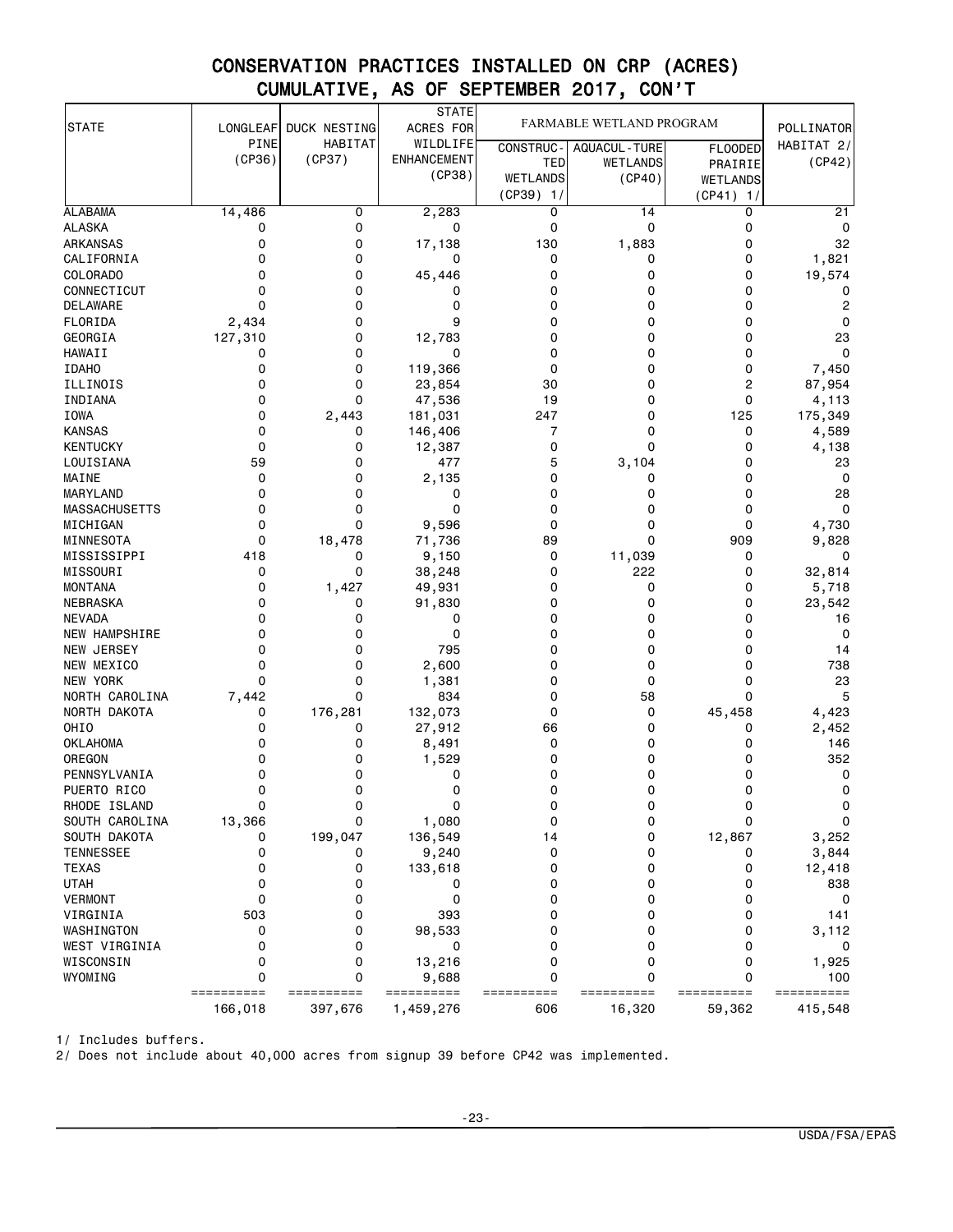|                      | <b>GRASSLANDS</b>                      |                                    |                          |
|----------------------|----------------------------------------|------------------------------------|--------------------------|
| STATE                | INTRODUCED<br><b>GRASSES</b><br>(CP87) | NATIVE<br><b>GRASSES</b><br>(CP88) | <b>TOYAL</b>             |
| ALABAMA              | 0                                      | 0                                  | 241,960                  |
| ALASKA               | 0                                      | 0                                  | 17,423                   |
| ARKANSAS             | 0                                      | 0                                  | 230,272                  |
| CALIFORNIA           | 0                                      | 0                                  | 74,337                   |
| COLORADO             | 0                                      | 13,014                             | 1,779,117                |
| CONNECTICUT          | 0                                      | 0                                  | 49                       |
| <b>DELAWARE</b>      | 0                                      | 0                                  | 4,024                    |
| FLORIDA              | 0                                      | 0                                  | 29,841                   |
| GEORGIA              | 0                                      | 0                                  | 238,538                  |
| HAWAII               | 0                                      | 0                                  | 1,168                    |
| <b>IDAHO</b>         | 0                                      | 0                                  |                          |
|                      |                                        |                                    | 561,592                  |
| ILLINOIS             | 0                                      | 0                                  | 895,410                  |
| INDIANA              | 0                                      | 0                                  | 231,299                  |
| IOWA                 | 223                                    | 157                                | 1,786,530                |
| KANSAS               | 0                                      | 985                                | 2,071,634                |
| KENTUCKY             | 0                                      | 5                                  | 248,794                  |
| LOUISIANA            | 0                                      | 0                                  | 287,148                  |
| MAINE                | 0                                      | 0                                  | 7,744                    |
| MARYLAND             | 0                                      | 0                                  | 58,239                   |
| <b>MASSACHUSETTS</b> | 0                                      | 0                                  | 10                       |
| MICHIGAN             | 0                                      | 0                                  | 127, 157                 |
| MINNESOTA            | 9                                      | 0                                  | 1,128,141                |
| MISSISSIPPI          | 0                                      | 0                                  | 699,502                  |
| MISSOURI             | 132                                    | 87                                 | 965,462                  |
| <b>MONTANA</b>       | 1,240                                  | 4,620                              | 1,364,108                |
| NEBRASKA             | 2,176                                  | 22,380                             | 800,378                  |
| <b>NEVADA</b>        | 0                                      | 0                                  | 146                      |
| <b>NEW HAMPSHIRE</b> | 0                                      | 0                                  | 4                        |
| <b>NEW JERSEY</b>    | 0                                      | 0                                  | 2,049                    |
| NEW MEXICO           | 0                                      | 9,715                              | 446,902                  |
| NEW YORK             | 0                                      | 0                                  | 34,177                   |
| NORTH CAROLINA       | 0                                      | 0                                  | 66,666                   |
| NORTH DAKOTA         | 741                                    | 10,097                             | 1,528,685                |
| OHIO                 | 238                                    | 28                                 | 257,519                  |
| <b>OKLAHOMA</b>      | 0                                      | 1,117                              | 685,344                  |
| OREGON               | 0                                      | 0                                  | 485,809                  |
| PENNSYLVANIA         | 0                                      | 0                                  | 150,846                  |
| PUERTO RICO          | 0                                      | 0                                  | 1,242                    |
| RHODE ISLAND         | 0                                      | 0                                  | 28                       |
| SOUTH CAROLINA       | 0                                      | 0                                  | 77,101                   |
| SOUTH DAKOTA         | 558                                    | 14,342                             | 976,938                  |
| TENNESSEE            | 0                                      | 0                                  | 137,748                  |
| <b>TEXAS</b>         | 0                                      | 3,114                              | 2,896,417                |
|                      |                                        |                                    |                          |
| <b>UTAH</b>          | 0                                      | 0                                  | 165,019                  |
| <b>VERMONT</b>       | 0                                      | 0                                  | 2,720                    |
| VIRGINIA             | 0                                      | 0                                  | 44,736                   |
| WASHINGTON           | 0                                      | 0                                  | 1,195,638                |
| WEST VIRGINIA        | 0                                      | 0                                  | 6,357                    |
| WISCONSIN            | 39                                     | 1                                  | 231,278                  |
| WYOMING              | 86                                     | 1,437                              | 190,440                  |
|                      |                                        |                                    |                          |
|                      | ==========<br>5,442                    | ==========<br>81,099               | ==========<br>23,433,684 |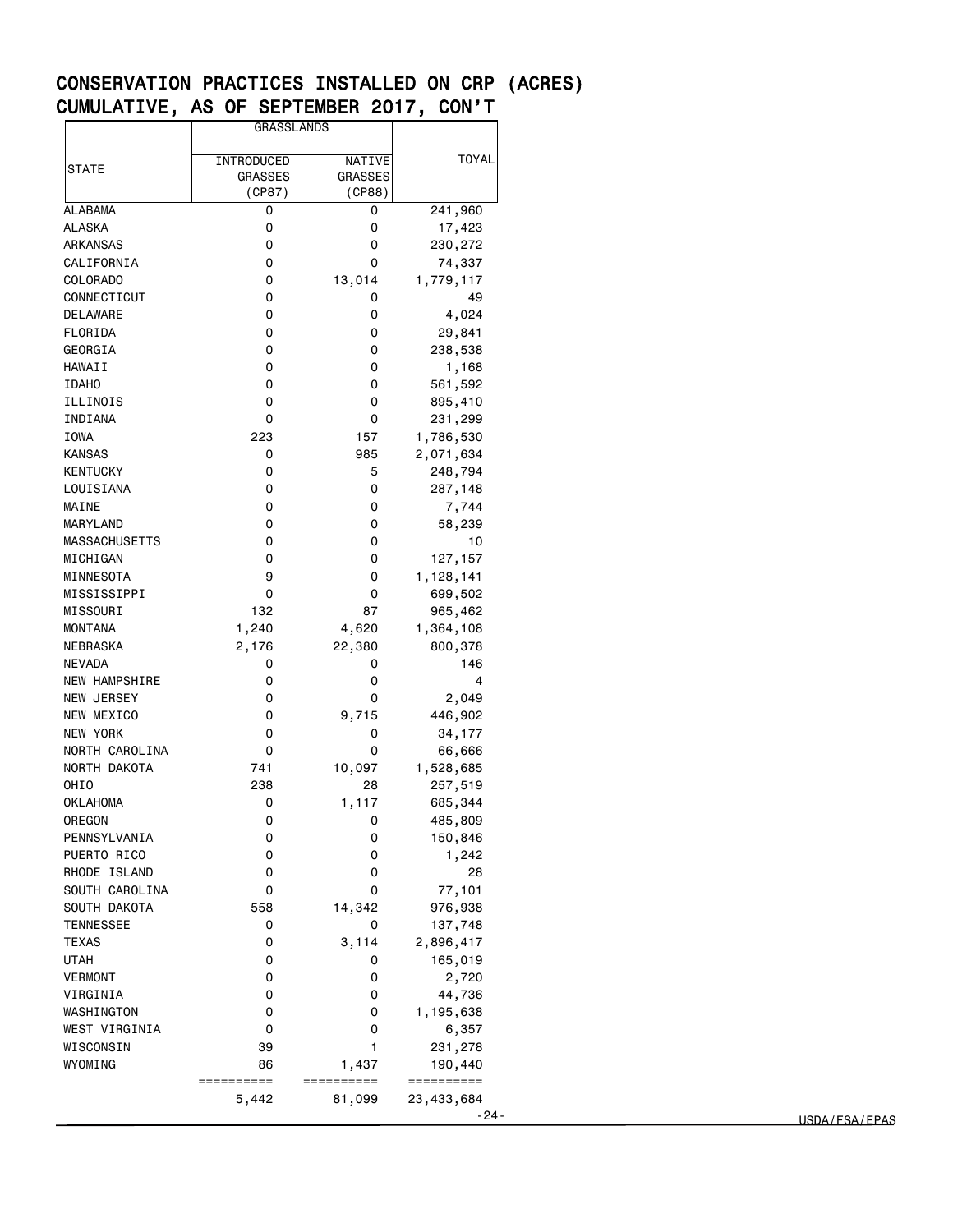| Active Contracts as of September 2017<br>CP38B<br>CP38A<br>CP38C<br>CP38D<br>CP38E<br>State<br><b>Allocation</b><br><b>Total Acres</b><br><b>Buffers</b><br>Wetlands<br>Trees<br>Longleaf<br>Grass<br>Pine<br>3,800<br>2,283.3<br>2,283.3<br>Alabama<br>20,400<br>2,122.2<br>5,282.2<br>11,392.1<br>18,796.5<br>Arkansas<br>69,925.2<br>69,925.2<br>Colorado<br>91,050<br>Georgia<br>21,300<br>14,922.8<br>9.7<br>14,932.5<br>147,069.5<br>147,070.5<br>Idaho<br>172,300<br>1.0<br>91.3<br>26,569.4<br>26,991.2<br>Illinois<br>41,000<br>330.6<br>72,950<br>56,337.0<br>Indiana<br>175.5<br>5,356.5<br>50,805.1<br>299,550<br>1,240.7<br>289,821.3<br>292,079.7<br>lowa<br>1,017.7<br>202,300<br>2,628.2<br>193,681.9<br>196,310.1<br>Kansas<br>16,200<br>57.1<br>15,886.1<br>15,943.2<br>Kentucky<br>215.4<br>476.7<br>Louisiana<br>1,700<br>261.3<br>2,134.6<br>Maine<br>2,250<br>2,134.6<br>10,877.7<br>16,000<br>10,877.7<br>Michigan<br>122,000<br>90,323.9<br>90,323.9<br>Minnesota<br>10,881.0<br>17,900<br>10,452.7<br>Mississippi<br>428<br>65,400<br>58,012.4<br>58,012.4<br>93,500<br>238.6<br>87,065.3<br>87,303.9<br>Montana<br>Nebraska<br>150,250<br>139.6<br>128,731.1<br>128,870.7<br>Nevada<br>400<br>1,750<br>870.3<br>925.5<br>4.2<br>51.0<br>2,600.0<br>2,600<br>2,600.0<br><b>New Mexico</b><br>4,900<br>2,097.6<br>2,097.6<br>2,600<br>893.5<br>893.5<br>North Carolina<br>223,610<br>3,084.7<br>157,528.2<br>160,613.0<br>North Dakota<br>102,600<br>144.7<br>21.5<br>36,260.6<br>36,426.8<br>Ohio<br>15,100<br>8,863.7<br>8,863.7<br>5,500<br>5,450.4<br>Oregon<br>5,450.4<br>Pennsylvania<br>2,600<br>0.0<br>Puerto Rico<br>1,300<br>0.0<br>2,300<br>1,080.4<br>1,080.4<br>South Carolina<br>177,520<br>820.3<br>175,827.7<br>176,648.0<br>South Dakota<br>39.2<br>Tennessee<br>14,200<br>56.4<br>9,720.7<br>9,816.3<br>163,779.7<br>182,500<br>163,779.7<br>Texas<br>3,800<br>10.0<br>321.4<br>331.4<br>Virginia<br>129,300<br>2,039.4<br>107,667.7<br>109,707.0<br>Washington<br>Wisconsin<br>72,650 <br>90.8<br>29,662.2<br>29,753.0<br>10,000<br>9,688.2<br>9,688.2<br>Wyoming<br>Regular Reserve<br>84,920<br>1,907,247.2<br>2,039.4<br>11,059.3<br>27,557.1<br>2,450,000<br>321.4<br>1,907,247.2 1,948,224.2<br>SAFE Practice<br>Practice Type<br><b>Applicable CRP Practices</b><br>CP38A<br><b>Buffers</b><br>CP8, CP21, CP22<br>CP38B<br>Wetlands<br>CP9, CP23, CP23A, CP27, CP28, CP37<br>CP38C<br>CP3, CP3A, CP16, CP17, CP25, CP31<br>Trees<br>Longleaf Pine<br>CP38D<br>CP3A, CP36<br>CP1, CP2, CP4D, CP8, CP12, CP15, CP18, CP24, CP25, CP33 | <b>State Acres for Wildlife Enhancement (SAFE)</b> |       |  |  |  |  |  |
|--------------------------------------------------------------------------------------------------------------------------------------------------------------------------------------------------------------------------------------------------------------------------------------------------------------------------------------------------------------------------------------------------------------------------------------------------------------------------------------------------------------------------------------------------------------------------------------------------------------------------------------------------------------------------------------------------------------------------------------------------------------------------------------------------------------------------------------------------------------------------------------------------------------------------------------------------------------------------------------------------------------------------------------------------------------------------------------------------------------------------------------------------------------------------------------------------------------------------------------------------------------------------------------------------------------------------------------------------------------------------------------------------------------------------------------------------------------------------------------------------------------------------------------------------------------------------------------------------------------------------------------------------------------------------------------------------------------------------------------------------------------------------------------------------------------------------------------------------------------------------------------------------------------------------------------------------------------------------------------------------------------------------------------------------------------------------------------------------------------------------------------------------------------------------------------------------------------------------------------------------------------------------------------------------------------------------------------------------------------------------------------------------------------------------------------------------------------------------------------------------------------------------------------------------------------------------------------|----------------------------------------------------|-------|--|--|--|--|--|
|                                                                                                                                                                                                                                                                                                                                                                                                                                                                                                                                                                                                                                                                                                                                                                                                                                                                                                                                                                                                                                                                                                                                                                                                                                                                                                                                                                                                                                                                                                                                                                                                                                                                                                                                                                                                                                                                                                                                                                                                                                                                                                                                                                                                                                                                                                                                                                                                                                                                                                                                                                                      |                                                    |       |  |  |  |  |  |
|                                                                                                                                                                                                                                                                                                                                                                                                                                                                                                                                                                                                                                                                                                                                                                                                                                                                                                                                                                                                                                                                                                                                                                                                                                                                                                                                                                                                                                                                                                                                                                                                                                                                                                                                                                                                                                                                                                                                                                                                                                                                                                                                                                                                                                                                                                                                                                                                                                                                                                                                                                                      |                                                    |       |  |  |  |  |  |
|                                                                                                                                                                                                                                                                                                                                                                                                                                                                                                                                                                                                                                                                                                                                                                                                                                                                                                                                                                                                                                                                                                                                                                                                                                                                                                                                                                                                                                                                                                                                                                                                                                                                                                                                                                                                                                                                                                                                                                                                                                                                                                                                                                                                                                                                                                                                                                                                                                                                                                                                                                                      |                                                    |       |  |  |  |  |  |
|                                                                                                                                                                                                                                                                                                                                                                                                                                                                                                                                                                                                                                                                                                                                                                                                                                                                                                                                                                                                                                                                                                                                                                                                                                                                                                                                                                                                                                                                                                                                                                                                                                                                                                                                                                                                                                                                                                                                                                                                                                                                                                                                                                                                                                                                                                                                                                                                                                                                                                                                                                                      |                                                    |       |  |  |  |  |  |
|                                                                                                                                                                                                                                                                                                                                                                                                                                                                                                                                                                                                                                                                                                                                                                                                                                                                                                                                                                                                                                                                                                                                                                                                                                                                                                                                                                                                                                                                                                                                                                                                                                                                                                                                                                                                                                                                                                                                                                                                                                                                                                                                                                                                                                                                                                                                                                                                                                                                                                                                                                                      |                                                    |       |  |  |  |  |  |
|                                                                                                                                                                                                                                                                                                                                                                                                                                                                                                                                                                                                                                                                                                                                                                                                                                                                                                                                                                                                                                                                                                                                                                                                                                                                                                                                                                                                                                                                                                                                                                                                                                                                                                                                                                                                                                                                                                                                                                                                                                                                                                                                                                                                                                                                                                                                                                                                                                                                                                                                                                                      |                                                    |       |  |  |  |  |  |
|                                                                                                                                                                                                                                                                                                                                                                                                                                                                                                                                                                                                                                                                                                                                                                                                                                                                                                                                                                                                                                                                                                                                                                                                                                                                                                                                                                                                                                                                                                                                                                                                                                                                                                                                                                                                                                                                                                                                                                                                                                                                                                                                                                                                                                                                                                                                                                                                                                                                                                                                                                                      |                                                    |       |  |  |  |  |  |
|                                                                                                                                                                                                                                                                                                                                                                                                                                                                                                                                                                                                                                                                                                                                                                                                                                                                                                                                                                                                                                                                                                                                                                                                                                                                                                                                                                                                                                                                                                                                                                                                                                                                                                                                                                                                                                                                                                                                                                                                                                                                                                                                                                                                                                                                                                                                                                                                                                                                                                                                                                                      |                                                    |       |  |  |  |  |  |
|                                                                                                                                                                                                                                                                                                                                                                                                                                                                                                                                                                                                                                                                                                                                                                                                                                                                                                                                                                                                                                                                                                                                                                                                                                                                                                                                                                                                                                                                                                                                                                                                                                                                                                                                                                                                                                                                                                                                                                                                                                                                                                                                                                                                                                                                                                                                                                                                                                                                                                                                                                                      |                                                    |       |  |  |  |  |  |
|                                                                                                                                                                                                                                                                                                                                                                                                                                                                                                                                                                                                                                                                                                                                                                                                                                                                                                                                                                                                                                                                                                                                                                                                                                                                                                                                                                                                                                                                                                                                                                                                                                                                                                                                                                                                                                                                                                                                                                                                                                                                                                                                                                                                                                                                                                                                                                                                                                                                                                                                                                                      |                                                    |       |  |  |  |  |  |
|                                                                                                                                                                                                                                                                                                                                                                                                                                                                                                                                                                                                                                                                                                                                                                                                                                                                                                                                                                                                                                                                                                                                                                                                                                                                                                                                                                                                                                                                                                                                                                                                                                                                                                                                                                                                                                                                                                                                                                                                                                                                                                                                                                                                                                                                                                                                                                                                                                                                                                                                                                                      |                                                    |       |  |  |  |  |  |
|                                                                                                                                                                                                                                                                                                                                                                                                                                                                                                                                                                                                                                                                                                                                                                                                                                                                                                                                                                                                                                                                                                                                                                                                                                                                                                                                                                                                                                                                                                                                                                                                                                                                                                                                                                                                                                                                                                                                                                                                                                                                                                                                                                                                                                                                                                                                                                                                                                                                                                                                                                                      |                                                    |       |  |  |  |  |  |
|                                                                                                                                                                                                                                                                                                                                                                                                                                                                                                                                                                                                                                                                                                                                                                                                                                                                                                                                                                                                                                                                                                                                                                                                                                                                                                                                                                                                                                                                                                                                                                                                                                                                                                                                                                                                                                                                                                                                                                                                                                                                                                                                                                                                                                                                                                                                                                                                                                                                                                                                                                                      |                                                    |       |  |  |  |  |  |
|                                                                                                                                                                                                                                                                                                                                                                                                                                                                                                                                                                                                                                                                                                                                                                                                                                                                                                                                                                                                                                                                                                                                                                                                                                                                                                                                                                                                                                                                                                                                                                                                                                                                                                                                                                                                                                                                                                                                                                                                                                                                                                                                                                                                                                                                                                                                                                                                                                                                                                                                                                                      |                                                    |       |  |  |  |  |  |
|                                                                                                                                                                                                                                                                                                                                                                                                                                                                                                                                                                                                                                                                                                                                                                                                                                                                                                                                                                                                                                                                                                                                                                                                                                                                                                                                                                                                                                                                                                                                                                                                                                                                                                                                                                                                                                                                                                                                                                                                                                                                                                                                                                                                                                                                                                                                                                                                                                                                                                                                                                                      |                                                    |       |  |  |  |  |  |
|                                                                                                                                                                                                                                                                                                                                                                                                                                                                                                                                                                                                                                                                                                                                                                                                                                                                                                                                                                                                                                                                                                                                                                                                                                                                                                                                                                                                                                                                                                                                                                                                                                                                                                                                                                                                                                                                                                                                                                                                                                                                                                                                                                                                                                                                                                                                                                                                                                                                                                                                                                                      |                                                    |       |  |  |  |  |  |
|                                                                                                                                                                                                                                                                                                                                                                                                                                                                                                                                                                                                                                                                                                                                                                                                                                                                                                                                                                                                                                                                                                                                                                                                                                                                                                                                                                                                                                                                                                                                                                                                                                                                                                                                                                                                                                                                                                                                                                                                                                                                                                                                                                                                                                                                                                                                                                                                                                                                                                                                                                                      |                                                    |       |  |  |  |  |  |
|                                                                                                                                                                                                                                                                                                                                                                                                                                                                                                                                                                                                                                                                                                                                                                                                                                                                                                                                                                                                                                                                                                                                                                                                                                                                                                                                                                                                                                                                                                                                                                                                                                                                                                                                                                                                                                                                                                                                                                                                                                                                                                                                                                                                                                                                                                                                                                                                                                                                                                                                                                                      |                                                    |       |  |  |  |  |  |
|                                                                                                                                                                                                                                                                                                                                                                                                                                                                                                                                                                                                                                                                                                                                                                                                                                                                                                                                                                                                                                                                                                                                                                                                                                                                                                                                                                                                                                                                                                                                                                                                                                                                                                                                                                                                                                                                                                                                                                                                                                                                                                                                                                                                                                                                                                                                                                                                                                                                                                                                                                                      |                                                    |       |  |  |  |  |  |
|                                                                                                                                                                                                                                                                                                                                                                                                                                                                                                                                                                                                                                                                                                                                                                                                                                                                                                                                                                                                                                                                                                                                                                                                                                                                                                                                                                                                                                                                                                                                                                                                                                                                                                                                                                                                                                                                                                                                                                                                                                                                                                                                                                                                                                                                                                                                                                                                                                                                                                                                                                                      |                                                    |       |  |  |  |  |  |
|                                                                                                                                                                                                                                                                                                                                                                                                                                                                                                                                                                                                                                                                                                                                                                                                                                                                                                                                                                                                                                                                                                                                                                                                                                                                                                                                                                                                                                                                                                                                                                                                                                                                                                                                                                                                                                                                                                                                                                                                                                                                                                                                                                                                                                                                                                                                                                                                                                                                                                                                                                                      |                                                    |       |  |  |  |  |  |
|                                                                                                                                                                                                                                                                                                                                                                                                                                                                                                                                                                                                                                                                                                                                                                                                                                                                                                                                                                                                                                                                                                                                                                                                                                                                                                                                                                                                                                                                                                                                                                                                                                                                                                                                                                                                                                                                                                                                                                                                                                                                                                                                                                                                                                                                                                                                                                                                                                                                                                                                                                                      | Missouri                                           |       |  |  |  |  |  |
|                                                                                                                                                                                                                                                                                                                                                                                                                                                                                                                                                                                                                                                                                                                                                                                                                                                                                                                                                                                                                                                                                                                                                                                                                                                                                                                                                                                                                                                                                                                                                                                                                                                                                                                                                                                                                                                                                                                                                                                                                                                                                                                                                                                                                                                                                                                                                                                                                                                                                                                                                                                      |                                                    |       |  |  |  |  |  |
|                                                                                                                                                                                                                                                                                                                                                                                                                                                                                                                                                                                                                                                                                                                                                                                                                                                                                                                                                                                                                                                                                                                                                                                                                                                                                                                                                                                                                                                                                                                                                                                                                                                                                                                                                                                                                                                                                                                                                                                                                                                                                                                                                                                                                                                                                                                                                                                                                                                                                                                                                                                      |                                                    |       |  |  |  |  |  |
|                                                                                                                                                                                                                                                                                                                                                                                                                                                                                                                                                                                                                                                                                                                                                                                                                                                                                                                                                                                                                                                                                                                                                                                                                                                                                                                                                                                                                                                                                                                                                                                                                                                                                                                                                                                                                                                                                                                                                                                                                                                                                                                                                                                                                                                                                                                                                                                                                                                                                                                                                                                      |                                                    |       |  |  |  |  |  |
|                                                                                                                                                                                                                                                                                                                                                                                                                                                                                                                                                                                                                                                                                                                                                                                                                                                                                                                                                                                                                                                                                                                                                                                                                                                                                                                                                                                                                                                                                                                                                                                                                                                                                                                                                                                                                                                                                                                                                                                                                                                                                                                                                                                                                                                                                                                                                                                                                                                                                                                                                                                      | New Jersey                                         |       |  |  |  |  |  |
|                                                                                                                                                                                                                                                                                                                                                                                                                                                                                                                                                                                                                                                                                                                                                                                                                                                                                                                                                                                                                                                                                                                                                                                                                                                                                                                                                                                                                                                                                                                                                                                                                                                                                                                                                                                                                                                                                                                                                                                                                                                                                                                                                                                                                                                                                                                                                                                                                                                                                                                                                                                      |                                                    |       |  |  |  |  |  |
|                                                                                                                                                                                                                                                                                                                                                                                                                                                                                                                                                                                                                                                                                                                                                                                                                                                                                                                                                                                                                                                                                                                                                                                                                                                                                                                                                                                                                                                                                                                                                                                                                                                                                                                                                                                                                                                                                                                                                                                                                                                                                                                                                                                                                                                                                                                                                                                                                                                                                                                                                                                      | New York                                           |       |  |  |  |  |  |
|                                                                                                                                                                                                                                                                                                                                                                                                                                                                                                                                                                                                                                                                                                                                                                                                                                                                                                                                                                                                                                                                                                                                                                                                                                                                                                                                                                                                                                                                                                                                                                                                                                                                                                                                                                                                                                                                                                                                                                                                                                                                                                                                                                                                                                                                                                                                                                                                                                                                                                                                                                                      |                                                    |       |  |  |  |  |  |
|                                                                                                                                                                                                                                                                                                                                                                                                                                                                                                                                                                                                                                                                                                                                                                                                                                                                                                                                                                                                                                                                                                                                                                                                                                                                                                                                                                                                                                                                                                                                                                                                                                                                                                                                                                                                                                                                                                                                                                                                                                                                                                                                                                                                                                                                                                                                                                                                                                                                                                                                                                                      |                                                    |       |  |  |  |  |  |
|                                                                                                                                                                                                                                                                                                                                                                                                                                                                                                                                                                                                                                                                                                                                                                                                                                                                                                                                                                                                                                                                                                                                                                                                                                                                                                                                                                                                                                                                                                                                                                                                                                                                                                                                                                                                                                                                                                                                                                                                                                                                                                                                                                                                                                                                                                                                                                                                                                                                                                                                                                                      |                                                    |       |  |  |  |  |  |
|                                                                                                                                                                                                                                                                                                                                                                                                                                                                                                                                                                                                                                                                                                                                                                                                                                                                                                                                                                                                                                                                                                                                                                                                                                                                                                                                                                                                                                                                                                                                                                                                                                                                                                                                                                                                                                                                                                                                                                                                                                                                                                                                                                                                                                                                                                                                                                                                                                                                                                                                                                                      | Oklahoma                                           |       |  |  |  |  |  |
|                                                                                                                                                                                                                                                                                                                                                                                                                                                                                                                                                                                                                                                                                                                                                                                                                                                                                                                                                                                                                                                                                                                                                                                                                                                                                                                                                                                                                                                                                                                                                                                                                                                                                                                                                                                                                                                                                                                                                                                                                                                                                                                                                                                                                                                                                                                                                                                                                                                                                                                                                                                      |                                                    |       |  |  |  |  |  |
|                                                                                                                                                                                                                                                                                                                                                                                                                                                                                                                                                                                                                                                                                                                                                                                                                                                                                                                                                                                                                                                                                                                                                                                                                                                                                                                                                                                                                                                                                                                                                                                                                                                                                                                                                                                                                                                                                                                                                                                                                                                                                                                                                                                                                                                                                                                                                                                                                                                                                                                                                                                      |                                                    |       |  |  |  |  |  |
|                                                                                                                                                                                                                                                                                                                                                                                                                                                                                                                                                                                                                                                                                                                                                                                                                                                                                                                                                                                                                                                                                                                                                                                                                                                                                                                                                                                                                                                                                                                                                                                                                                                                                                                                                                                                                                                                                                                                                                                                                                                                                                                                                                                                                                                                                                                                                                                                                                                                                                                                                                                      |                                                    |       |  |  |  |  |  |
|                                                                                                                                                                                                                                                                                                                                                                                                                                                                                                                                                                                                                                                                                                                                                                                                                                                                                                                                                                                                                                                                                                                                                                                                                                                                                                                                                                                                                                                                                                                                                                                                                                                                                                                                                                                                                                                                                                                                                                                                                                                                                                                                                                                                                                                                                                                                                                                                                                                                                                                                                                                      |                                                    |       |  |  |  |  |  |
|                                                                                                                                                                                                                                                                                                                                                                                                                                                                                                                                                                                                                                                                                                                                                                                                                                                                                                                                                                                                                                                                                                                                                                                                                                                                                                                                                                                                                                                                                                                                                                                                                                                                                                                                                                                                                                                                                                                                                                                                                                                                                                                                                                                                                                                                                                                                                                                                                                                                                                                                                                                      |                                                    |       |  |  |  |  |  |
|                                                                                                                                                                                                                                                                                                                                                                                                                                                                                                                                                                                                                                                                                                                                                                                                                                                                                                                                                                                                                                                                                                                                                                                                                                                                                                                                                                                                                                                                                                                                                                                                                                                                                                                                                                                                                                                                                                                                                                                                                                                                                                                                                                                                                                                                                                                                                                                                                                                                                                                                                                                      |                                                    |       |  |  |  |  |  |
|                                                                                                                                                                                                                                                                                                                                                                                                                                                                                                                                                                                                                                                                                                                                                                                                                                                                                                                                                                                                                                                                                                                                                                                                                                                                                                                                                                                                                                                                                                                                                                                                                                                                                                                                                                                                                                                                                                                                                                                                                                                                                                                                                                                                                                                                                                                                                                                                                                                                                                                                                                                      |                                                    |       |  |  |  |  |  |
|                                                                                                                                                                                                                                                                                                                                                                                                                                                                                                                                                                                                                                                                                                                                                                                                                                                                                                                                                                                                                                                                                                                                                                                                                                                                                                                                                                                                                                                                                                                                                                                                                                                                                                                                                                                                                                                                                                                                                                                                                                                                                                                                                                                                                                                                                                                                                                                                                                                                                                                                                                                      |                                                    |       |  |  |  |  |  |
|                                                                                                                                                                                                                                                                                                                                                                                                                                                                                                                                                                                                                                                                                                                                                                                                                                                                                                                                                                                                                                                                                                                                                                                                                                                                                                                                                                                                                                                                                                                                                                                                                                                                                                                                                                                                                                                                                                                                                                                                                                                                                                                                                                                                                                                                                                                                                                                                                                                                                                                                                                                      |                                                    |       |  |  |  |  |  |
|                                                                                                                                                                                                                                                                                                                                                                                                                                                                                                                                                                                                                                                                                                                                                                                                                                                                                                                                                                                                                                                                                                                                                                                                                                                                                                                                                                                                                                                                                                                                                                                                                                                                                                                                                                                                                                                                                                                                                                                                                                                                                                                                                                                                                                                                                                                                                                                                                                                                                                                                                                                      |                                                    |       |  |  |  |  |  |
|                                                                                                                                                                                                                                                                                                                                                                                                                                                                                                                                                                                                                                                                                                                                                                                                                                                                                                                                                                                                                                                                                                                                                                                                                                                                                                                                                                                                                                                                                                                                                                                                                                                                                                                                                                                                                                                                                                                                                                                                                                                                                                                                                                                                                                                                                                                                                                                                                                                                                                                                                                                      |                                                    |       |  |  |  |  |  |
|                                                                                                                                                                                                                                                                                                                                                                                                                                                                                                                                                                                                                                                                                                                                                                                                                                                                                                                                                                                                                                                                                                                                                                                                                                                                                                                                                                                                                                                                                                                                                                                                                                                                                                                                                                                                                                                                                                                                                                                                                                                                                                                                                                                                                                                                                                                                                                                                                                                                                                                                                                                      |                                                    |       |  |  |  |  |  |
|                                                                                                                                                                                                                                                                                                                                                                                                                                                                                                                                                                                                                                                                                                                                                                                                                                                                                                                                                                                                                                                                                                                                                                                                                                                                                                                                                                                                                                                                                                                                                                                                                                                                                                                                                                                                                                                                                                                                                                                                                                                                                                                                                                                                                                                                                                                                                                                                                                                                                                                                                                                      | Total:                                             |       |  |  |  |  |  |
|                                                                                                                                                                                                                                                                                                                                                                                                                                                                                                                                                                                                                                                                                                                                                                                                                                                                                                                                                                                                                                                                                                                                                                                                                                                                                                                                                                                                                                                                                                                                                                                                                                                                                                                                                                                                                                                                                                                                                                                                                                                                                                                                                                                                                                                                                                                                                                                                                                                                                                                                                                                      |                                                    |       |  |  |  |  |  |
|                                                                                                                                                                                                                                                                                                                                                                                                                                                                                                                                                                                                                                                                                                                                                                                                                                                                                                                                                                                                                                                                                                                                                                                                                                                                                                                                                                                                                                                                                                                                                                                                                                                                                                                                                                                                                                                                                                                                                                                                                                                                                                                                                                                                                                                                                                                                                                                                                                                                                                                                                                                      |                                                    |       |  |  |  |  |  |
|                                                                                                                                                                                                                                                                                                                                                                                                                                                                                                                                                                                                                                                                                                                                                                                                                                                                                                                                                                                                                                                                                                                                                                                                                                                                                                                                                                                                                                                                                                                                                                                                                                                                                                                                                                                                                                                                                                                                                                                                                                                                                                                                                                                                                                                                                                                                                                                                                                                                                                                                                                                      |                                                    |       |  |  |  |  |  |
|                                                                                                                                                                                                                                                                                                                                                                                                                                                                                                                                                                                                                                                                                                                                                                                                                                                                                                                                                                                                                                                                                                                                                                                                                                                                                                                                                                                                                                                                                                                                                                                                                                                                                                                                                                                                                                                                                                                                                                                                                                                                                                                                                                                                                                                                                                                                                                                                                                                                                                                                                                                      |                                                    |       |  |  |  |  |  |
|                                                                                                                                                                                                                                                                                                                                                                                                                                                                                                                                                                                                                                                                                                                                                                                                                                                                                                                                                                                                                                                                                                                                                                                                                                                                                                                                                                                                                                                                                                                                                                                                                                                                                                                                                                                                                                                                                                                                                                                                                                                                                                                                                                                                                                                                                                                                                                                                                                                                                                                                                                                      |                                                    |       |  |  |  |  |  |
|                                                                                                                                                                                                                                                                                                                                                                                                                                                                                                                                                                                                                                                                                                                                                                                                                                                                                                                                                                                                                                                                                                                                                                                                                                                                                                                                                                                                                                                                                                                                                                                                                                                                                                                                                                                                                                                                                                                                                                                                                                                                                                                                                                                                                                                                                                                                                                                                                                                                                                                                                                                      |                                                    |       |  |  |  |  |  |
|                                                                                                                                                                                                                                                                                                                                                                                                                                                                                                                                                                                                                                                                                                                                                                                                                                                                                                                                                                                                                                                                                                                                                                                                                                                                                                                                                                                                                                                                                                                                                                                                                                                                                                                                                                                                                                                                                                                                                                                                                                                                                                                                                                                                                                                                                                                                                                                                                                                                                                                                                                                      | CP38E                                              | Grass |  |  |  |  |  |

Note: Includes land under FY 2018 contracts.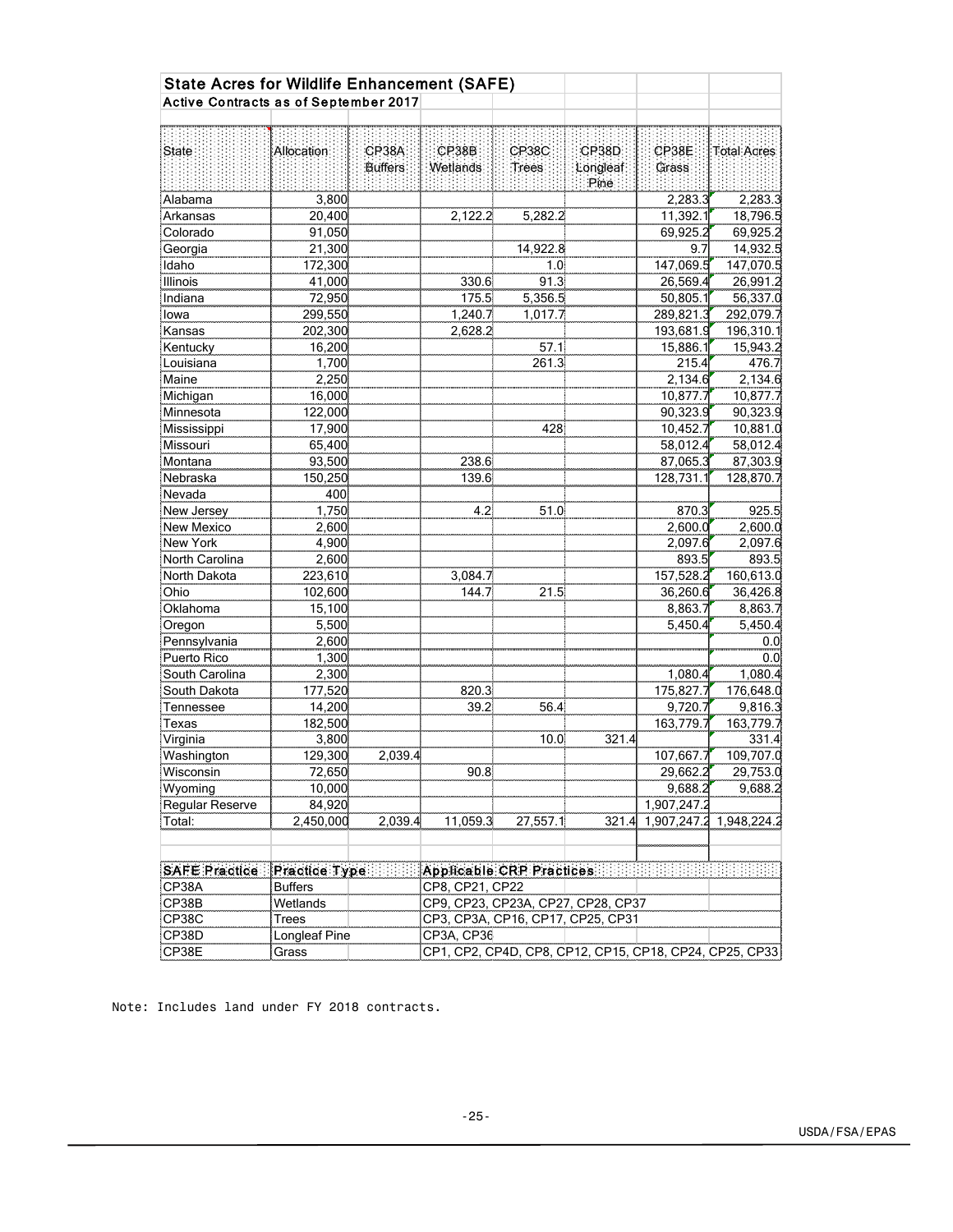|                      | <b>SAFE Acres by Project Area</b>    |                   |                                   |
|----------------------|--------------------------------------|-------------------|-----------------------------------|
| as of September 2017 |                                      |                   |                                   |
|                      |                                      |                   |                                   |
| State                | <b>Project Name</b>                  | <b>Allocation</b> | <b>Approved Contract</b><br>Acres |
| Alabama              | Alabama Black Belt Prairie SAF       | 3,800             | 2,283.3                           |
| Arkansas             | <b>AR Trees SAFE</b>                 | 6,200             | 5,282.2                           |
| Arkansas             | Arkansas Grass SAFE                  | 11,700            | 11,392.1                          |
| Arkansas             | Arkansas Wetlands SAFE               | 2,500             | 2,122.2                           |
| Colorado             | CO Lesser Prairie Chicken SAFE       | 36,500            | 30,708.7                          |
| Colorado             | CO Plains Sharp-tailed Grouse        | 14,000            | 9,069.4                           |
| Colorado             | CO Shortgrass Prairie SAFE           | 7,450             | 3,923.5                           |
| Colorado             | CO Western Slope Grouse              | 13,100            | 7,946.9                           |
| Colorado             | Colorado Upland Bird SAFE            | 20,000            | 18,276.7                          |
| Georgia              | GA Restoring Native Pine Savan       | 21,300            | 14,932.5                          |
| Idaho                | ID Columbian Sh. Grouse SAFE         | 147,300           | 143,017.9                         |
| Idaho                | Western Idaho Upland Game Bird       | 25,000            | 4,052.6                           |
| <b>Illinois</b>      | IL Mercer County SAFE                | 2,800             | 2,552.6                           |
| Illinois             | <b>IL Prairie SAFE</b>               | 32,600            | 19,077.0                          |
| Illinois             | IL Sangamon SAFE                     | 2,000             | 1,986.1                           |
| <b>Illinois</b>      | IL Spoon River SAFE                  | 3,600             | 3,361.2                           |
| Indiana              | Indiana American Woodcock SAFE       | 1,150             | 527.8                             |
| Indiana              | Indiana Bat SAFE                     | 6,400             | 5,356.5                           |
| Indiana              | Indiana Henslow's Sparrow            | 16,175            | 11,389.9                          |
| Indiana              | Indiana Northern Bobwhite SAFE       | 23,275            | 17,862.7                          |
| Indiana              | Indiana Ring-Necked Pheasant         | 15,150            | 12,223.3                          |
| Indiana              | Indiana Sedge Wren/Grasshopper       | 10,800            | 8,982.3                           |
| Iowa                 | IA Early Successional/Neotrop        | 1,200             | 1,198.5                           |
| Iowa                 | Iowa Gaining Ground                  | 167,150           | 163,975.4                         |
| Iowa                 | <b>Iowa Grand River</b>              | 2,200             | 2,168.7                           |
| Iowa                 | <b>Iowa Pheasant Recovery SAFE</b>   | 89,000            | 86,843.7                          |
| Iowa                 | <b>Iowa Quail SAFE</b>               | 40,000            | 37,952.0                          |
| Kansas               | KS Lesser Prairie-Chicken            | 129,400           | 128,695.9                         |
| Kansas               | Kansas Upland Game Birds SAFE        | 72,900            | 65,098.4                          |
| Kentucky             | KY Early Successional/Bottomla       | 16,200            | 15,925.0                          |
| Louisiana            | Louisiana Bayou Bartholomew          | 700               | 261.3                             |
| Louisiana            | Louisiana Gulf Coast Prairies        | 1,000             | 215.4                             |
| Maine                | ME New England Cottontail SAFE       | 0                 |                                   |
| Maine                | Maine Upland Sandpiper SAFE          | 2,250             | 2,134.6                           |
| Michigan             | MI Diverse Grassland SAFE            | 12,000            | 8,001.7                           |
| Michigan             | MI Native Pollinators SAFE           | 4,000             | 2,876.0                           |
| Minnesota            | Minnesota Back Forty Pheasant        | 122,000           | 90,241.4                          |
| Mississippi          | Mississippi Black Bear SAFE          | 2,450             | 428.4                             |
| Mississippi          | Mississippi Black Belt Prairie       | 5,000             | 2,148.7                           |
| Mississippi          | Mississippi Bobwhite Quail SAF       | 10,450            | 8,202.1                           |
| Missouri             | Missouri Bobwhite Quail SAFE         | 50,350            | 48,992.7                          |
| Missouri             | Missouri Delta Stewardship           | 6,000             | 1,956.0                           |
| Missouri             | Missouri Nesting Habitat SAFE        | 1,500             | 833.1                             |
| Missouri             | Missouri Sand Grassland SAFE         | 7,550             | 6,245.9                           |
| Montana              | MT Pheasant Winter Cover SAFE        | 40,100            | 40,470.4                          |
| Montana              | MT Prairie Pothole                   | 49,400            | 45,423.8                          |
| Montana              | MT Sagebrush SAFE                    | 4,000             | 1,409.6                           |
| Nebraska             | Kansas/Nebraska Migratory Birds SAFE | 20,000            | 2,767.8                           |
| Nebraska             | Nebraska Tallgrass SAFE              | 42,850            | 42,355                            |
| Nebraska             | Nebraska Upland Bird SAFE            | 87,400            | 86,398                            |
| Nevada               | Nevada Sage Grouse Habitat Imp       | 400               |                                   |
| New Jersey           | NJ Agricultural Heritage SAFE        | 450               | 211.3                             |

Note: Includes land under FY 2018 contracts.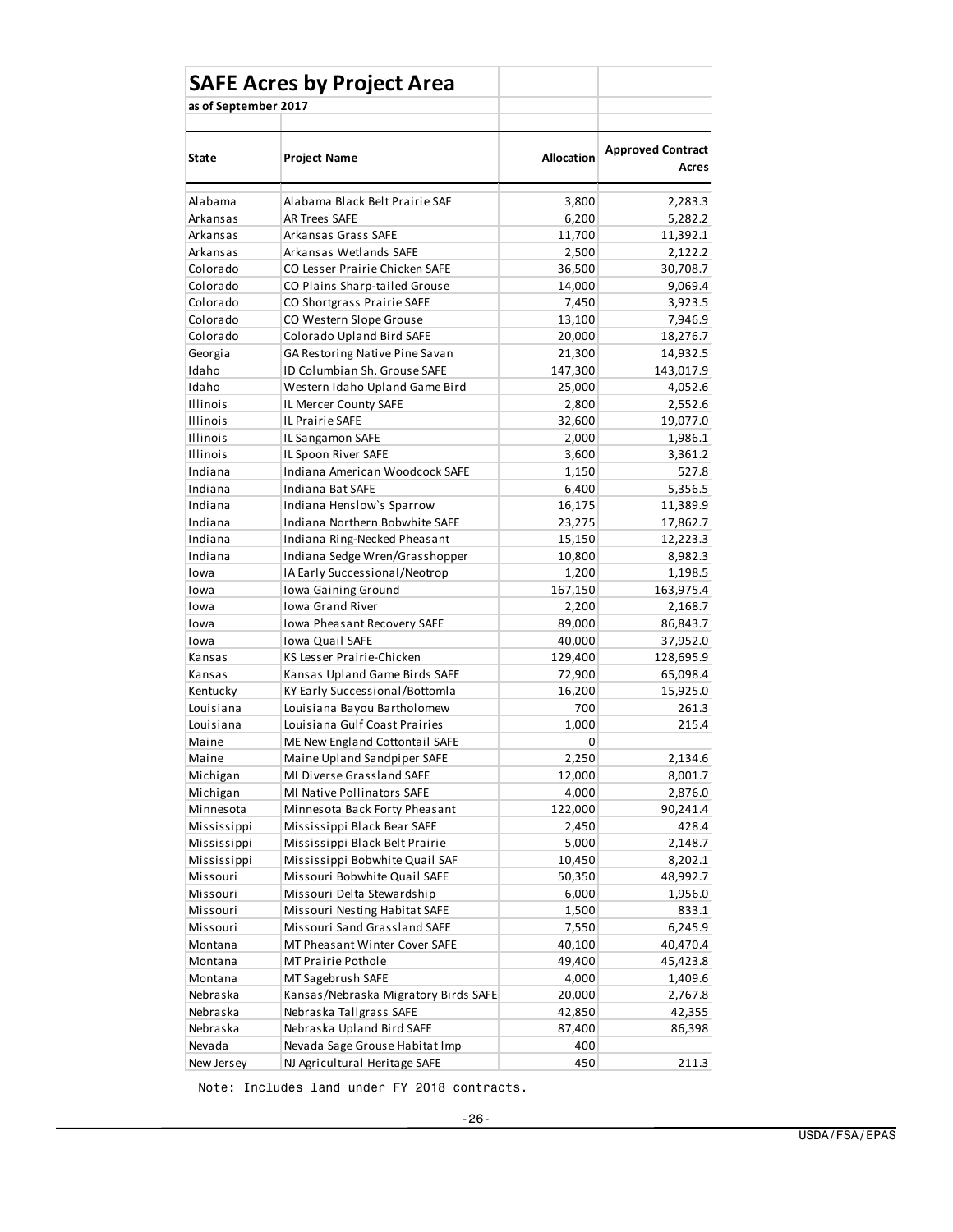|                      | <b>SAFE Acres by Project Area</b>  |                   |                                   |
|----------------------|------------------------------------|-------------------|-----------------------------------|
| as of September 2017 |                                    |                   |                                   |
|                      |                                    |                   |                                   |
| <b>State</b>         | <b>Project Name</b>                | <b>Allocation</b> | <b>Approved Contract</b><br>Acres |
| New Jersey           | NJ Grassland SAFE                  | 750               | 446                               |
| New Jersey           | NJ Raritan-Piedmont SAFE           | 550               | 267.8                             |
| New Mexico           | NM Lesser Prairie Chicken SAFE     | 2,600             | 2,600.0                           |
| New York             | New York Grassland SAFE            | 4,900             | 2,097.6                           |
| North Carolina       | North Carolina Grassland SAFE      | 2,600             | 893.5                             |
| North Dakota         | ND Coteau-Drift Prairie Water      | 90,120            | 90,075                            |
| North Dakota         | ND Habitat for Pheasants SAFE      | 57,500            | 57,326.4                          |
| North Dakota         | ND Sagebrush Restoration SAFE      | 2,000             | 1,738                             |
| North Dakota         | ND Tallgrass Prairie               | 13,990            | 10,247.8                          |
| North Dakota         | North Dakota Declining Grassla     | 40,000            | 1,083                             |
| North Dakota         | North Dakota Habitat for Honey     | 20,000            |                                   |
| Ohio                 | OH Big Island/Killdeer             | 1,925             | 873.8                             |
| Ohio                 | OH Grand River/Mosquito            | 0                 |                                   |
| Ohio                 | OH Grassland and Wetland Compl     | 0                 |                                   |
| Ohio                 | <b>OH Grasslands for Pheasants</b> | 43,700            | 28,389.3                          |
| Ohio                 | OH Killbuck SAFE                   | 0                 |                                   |
| Ohio                 | OH Kitty Todd SAFE                 | 700               | 130.2                             |
| Ohio                 | OH LaSuAn Grasslands SAFE          | 6,350             | 3,062.4                           |
| Ohio                 | <b>OH Paint Creek SAFE</b>         | 1,675             | 696.5                             |
| Ohio                 | OH Western Lake Erie Mars          | 1,400             | 1,011.8                           |
| Ohio                 | <b>Ohio Monarch SAFE</b>           | 30,000            | 289.4                             |
| Ohio                 | <b>Ohio Quail SAFE</b>             | 15,000            | 547.2                             |
| Ohio                 | S. OH Grassland Bird               | 1,850             | 1,420.9                           |
| Oklahoma             | OK Mixed Grass Prairie SAFE        | 15,100            | 8,732.1                           |
| Oregon               | Oregon Heppner Mule Deer           | 5,500             | 5,450.4                           |
| Pennsylvania         | PA Seasonal Pools/Early Succes     | 2,600             |                                   |
| Puerto Rico          | PR Sub-Tropical Forest SAFE        | 1,300             |                                   |
| South Carolina       | South Carolina Northern Bobwhi     | 2,300             | 1,080                             |
| South Dakota         | NW South Dakota Sagebrush Rest     | 0                 |                                   |
| South Dakota         | South Dakota Pheasants SAFE        | 119,520           | 119,392                           |
| South Dakota         | Western SD Grassland Wildlife      | 58,000            | 57,422                            |
| Tennessee            | <b>TN Grass SAFE</b>               | 13,500            | 9,823                             |
| Tennessee            | <b>TN Trees SAFE</b>               | 300               | 56                                |
| Tennessee            | <b>TN Wetlands SAFE</b>            | 400               | 39                                |
| Texas                | TX Lower Rio Grande Thornscru      | 2,000             | 1,777                             |
| Texas                | Texas Gulf Coast Prairies SAFE     | 500               |                                   |
| Texas                | Texas Mixed Grass SAFE             | 180,000           | 162,002                           |
| Virginia             | VA Culpeper Basin SAFE             | 500               |                                   |
| Virginia             | VA Longleaf Pine SAFE              | 2,500             | 321                               |
| Virginia             | VA Rare & Declining Habitats       | 300               | 10                                |
| Virginia             | VA Riparian Buffer SAFE            | 500               |                                   |
| Washington           | WA Coastal Roosevelt Elk SAFE      | 0                 |                                   |
| Washington           | WA Columbia Basin SAFE             | 150               | 17                                |
| Washington           | WA Palouse Prairie SAFE            | 5,728             | 4,850                             |
| Washington           | WA Sage and Sharp-Tail Grouse      | 78,000            | 73,849                            |
| Washington           | WA Shrub-steppe SAFE               | 25,422            | 19,438                            |
| Washington           | Washington Ferruginous Hawk        | 20,000            | 11,552                            |
| Wisconsin            | Central WI Grassland SAFE          | 500               | 252                               |
| Wisconsin            | Wisconsin Glacial SAFE             | 5,250             | 3,365                             |
| Wisconsin            | Wisconsin Monarch SAFE             | 50,000            | 12,803                            |
| Wisconsin            | Wisconsin SW Grassland SAFE        | 12,000            | 9,293                             |
| Wisconsin            | Wisconsin Shortgrass SAFE          | 2,900             | 2,567                             |
| Wisconsin            | Wisconsin Western Prairie SAFE     | 2,000             | 1,487                             |
| Wyoming              | NE Wyoming Habitat Restoration     | 10,000            | 9,688                             |

Note: Includes land under FY 2018 contracts.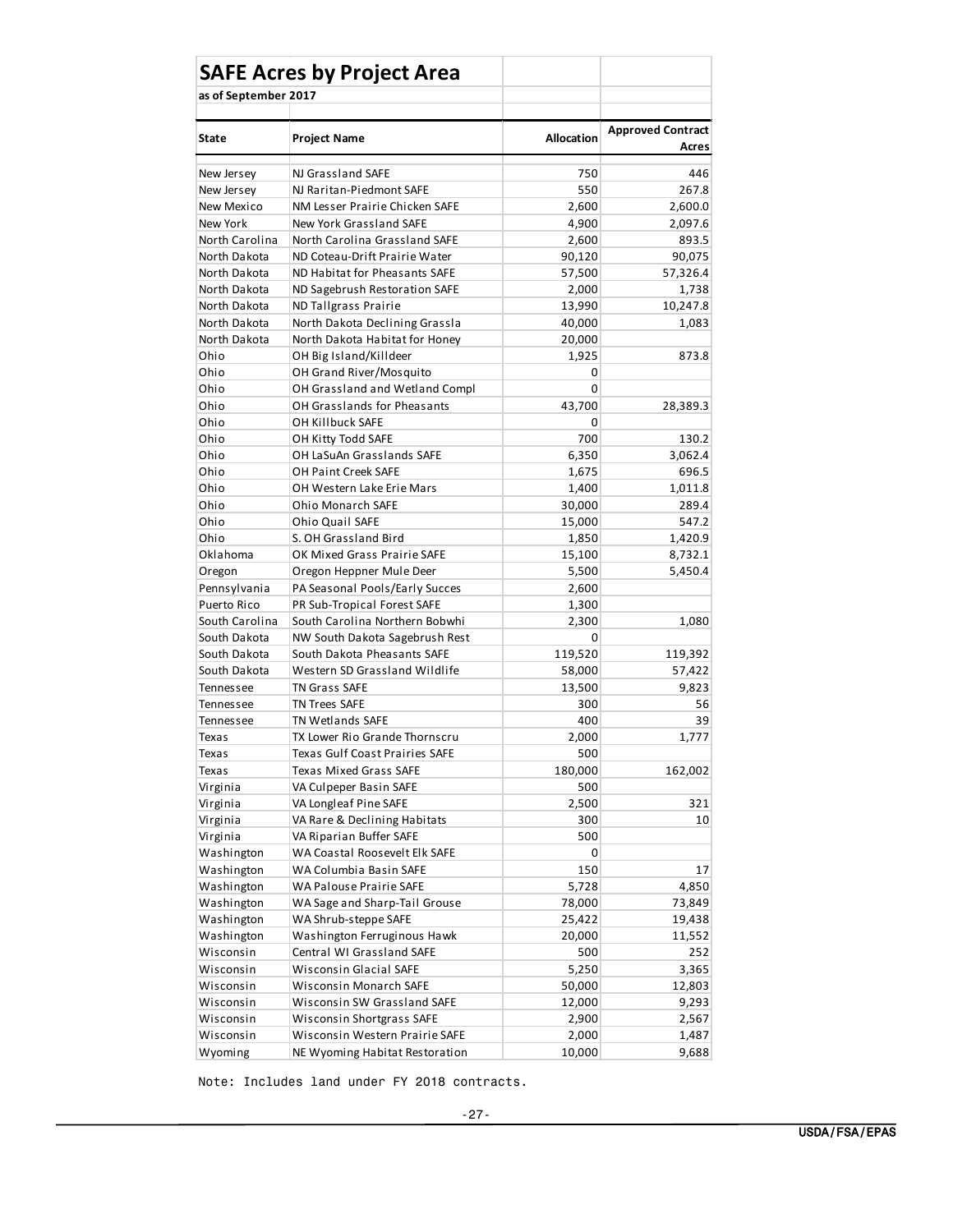### CONSERVATION PRACTICES INSTALLED ON CRP (ACRES) BY SIGN-UP TYPE, CUMULATIVE, AS OF SEPTEMBER 2017

|                          |                                                            | <b>GENERAL</b>  | CONTIN.         | CONTIN.          |                   |
|--------------------------|------------------------------------------------------------|-----------------|-----------------|------------------|-------------------|
|                          | PRACTICE                                                   | $SIGN-UP 1/$    | CREP            | NON-CREP 2/      | <b>TOTAL</b>      |
| CP <sub>1</sub>          | INTROD. GRASSES AND LEGUMES                                | 2,816,506       | 102,224         | 354,754          | 3,273,484         |
| CP <sub>2</sub>          | NATIVE GRASSES                                             | 5,251,549       | 210,175         | 157,064          | 5,618,789         |
| CP <sub>3</sub>          | SOFTWOOD TREES (NOT LONGLEAF)                              | 473,787         | 1,388           | 14,350           | 489,525           |
| CP3A                     | LONGLEAF PINES                                             | 68,382          | 0               | 0                | 68,382            |
| CP3A                     | HARDWOOD TREES                                             | 234,206         | 12,239          | 13,930           | 260,376           |
| CP4D                     | PERMANENT WILDLIFE HABITAT                                 | 1,545,992       | 89,452          | 19,040           | 1,654,484         |
| CP4B                     | WILDLIFE HABITAT CORRIDOR                                  | 2,852           | 0               | 63               | 2,915             |
| CP <sub>5</sub>          | FIELD WINDBREAK                                            | 71              | 4,261           | 76,640           | 80,972            |
| CP <sub>6</sub>          | DIVERSION                                                  | 18              | 0               | 0                | 18                |
| CP7                      | EROSION CONTROL STRUCTURE                                  | 11              | 2               | 0                | 12                |
| CP8                      | <b>GRASS WATERWAYS</b>                                     | 0               | 636             | 123,933          | 124,570           |
| CP <sub>9</sub>          | SHALLOW WATER AREAS FOR WILDLIFE                           | 20              | 1,879           | 25,501           | 27,399            |
| CP <sub>10</sub>         | EXISTING GRASSES AND LEGUMES 3/                            | 3,669,764       | 11,527          | 10,907           | 3,692,197         |
| CP <sub>11</sub>         | EXISTING TREES 4/                                          | 287,782         | 520             | 0                | 288,302           |
| CP <sub>12</sub>         | WILDLIFE FOOD PLOT                                         | 34,130          | 1,665           | 1                | 35,797            |
| CP <sub>15</sub>         | <b>CONTOUR GRASS STRIP</b>                                 | 0               | 270             | 61,361           | 61,631            |
| CP <sub>16</sub>         | SHELTERBELT                                                | 128             | 208             | 26,538           | 26,874            |
| CP17                     | LIVING SNOW FENCE                                          | 0               | 0               | 5,443            | 5,443             |
| CP <sub>18</sub>         | SALINITY REDUCING VEGETATION                               | 0               | 0               | 220,773          | 220,773           |
| CP21                     | FILTER STRIPS (GRASS)                                      | 0               | 148,153         | 616,635          | 764,788           |
| CP22                     | RIPARIAN BUFFER                                            | 0               | 182,528         | 530,895          | 713,423           |
| CP23                     | WETLAND RESTORATION                                        | 199,411         | 25,488          | 0                | 224,899           |
| CP <sub>23</sub>         | WETLAND REST. (FLOODPLAIN)                                 | 0               | 33,196          | 362,766          | 395,962           |
|                          | CP23A WETLAND REST. (NON-FLOODPLAIN)                       | 0<br>0          | 45,634          | 472,454          | 518,088           |
| CP <sub>24</sub>         | CROSS WIND TRAP STRIP                                      |                 | 0               | 60               | 60                |
| CP25<br>CP <sub>26</sub> | RARE AND DECLINING HABITAT                                 | 1,366,635       | 35,398          | 10,863<br>0      | 1,412,895         |
| <b>CP27</b>              | SEDIMENT RETENTION                                         | 0<br>0          | 49              |                  | 49                |
| CP <sub>28</sub>         | FARMABLE WETLAND (WETLAND)                                 | 0               | 0<br>0          | 98,342           | 98,342            |
| CP29                     | FARMABLE WETLAND (UPLAND) 5/                               | 0               |                 | 219,166          | 219,166           |
| <b>CP30</b>              | WILDLIFE HABITAT BUFFER (MARG PAST)                        |                 | 88,010          | 30,912           | 118,923           |
| CP31                     | WETLAND BUFFER (MARG PAST)                                 | 0<br>0          | 2,967           | 39,713           | 42,680            |
| CP33                     | BOTTOMLAND HARDWOOD TREES                                  | 0               | 17,363<br>5,190 | 135,762          | 153,125           |
| <b>CP34</b>              | UPLAND BIRD HABITAT BUFFER<br>FLOOD CONTROL STRUCTURE      | 0               | 69              | 230,461<br>0     | 235,652<br>69     |
| <b>CP36</b>              | LONGLEAF PINE                                              | 0               | 0               | 166,018          | 166,018           |
| <b>CP37</b>              | DUCK NESTING HABITAT                                       | 0               | 37,935          | 359,741          | 397,676           |
| <b>CP38</b>              | STATE ACRES FOR WILDLIFE ENHANCEMENT                       | 0               | 0               | 1,459,276        | 1,459,276         |
| CP39                     | FWP--CONSTRUCTED WETLAND                                   |                 |                 | 606              | 606               |
| CP40                     | FWP--AQUACULTURE WETLAND                                   | U               | U<br>0          |                  |                   |
| CP41                     |                                                            | 0<br>0          | 0               | 16,320<br>59,362 | 16,320            |
| CP42                     | FWP--FLOODED PRAIRIE WETLAND<br>POLLINATOR HABITAT 6/      |                 | 0               | 351,142          | 59,362<br>415,548 |
| CP87                     |                                                            | 64,407          | 0               | 0                |                   |
| CP87                     | NATIVE GRASS (GRASSLANDS)<br>INTRODUCED GRASS (GRASSLANDS) | 5,442<br>81,099 | 0               | 0                | 5,442<br>81,099   |
|                          |                                                            | ==========      | ==========      | ==========       | ==========        |
|                          |                                                            | 16, 104, 531    | 1,059,942       | 6,268,018        | 23, 433, 686      |

1/ includes Grasslands. 2/ Includes Farmable Wetland Program.

3/ Includes both introduced and native grasses.

4/ Includes both hardwood and softwood trees.

5/ Includes only the buffers associated with CP27 contracts.

6/ Does not include about 40,000 acres from signup 39 before CP42 was implemented.

For more information about this summary, contact Alex Barbarika at 202-720-7093 or at [Alexander.Barbarika@wdc.usda.gov.](mailto:Alexander.Barbarika@wdc.usda.gov) Additional information about CRP (including monthly and annual summaries) is posted at FSA's CRP website. See the Reports and Statistics web page.